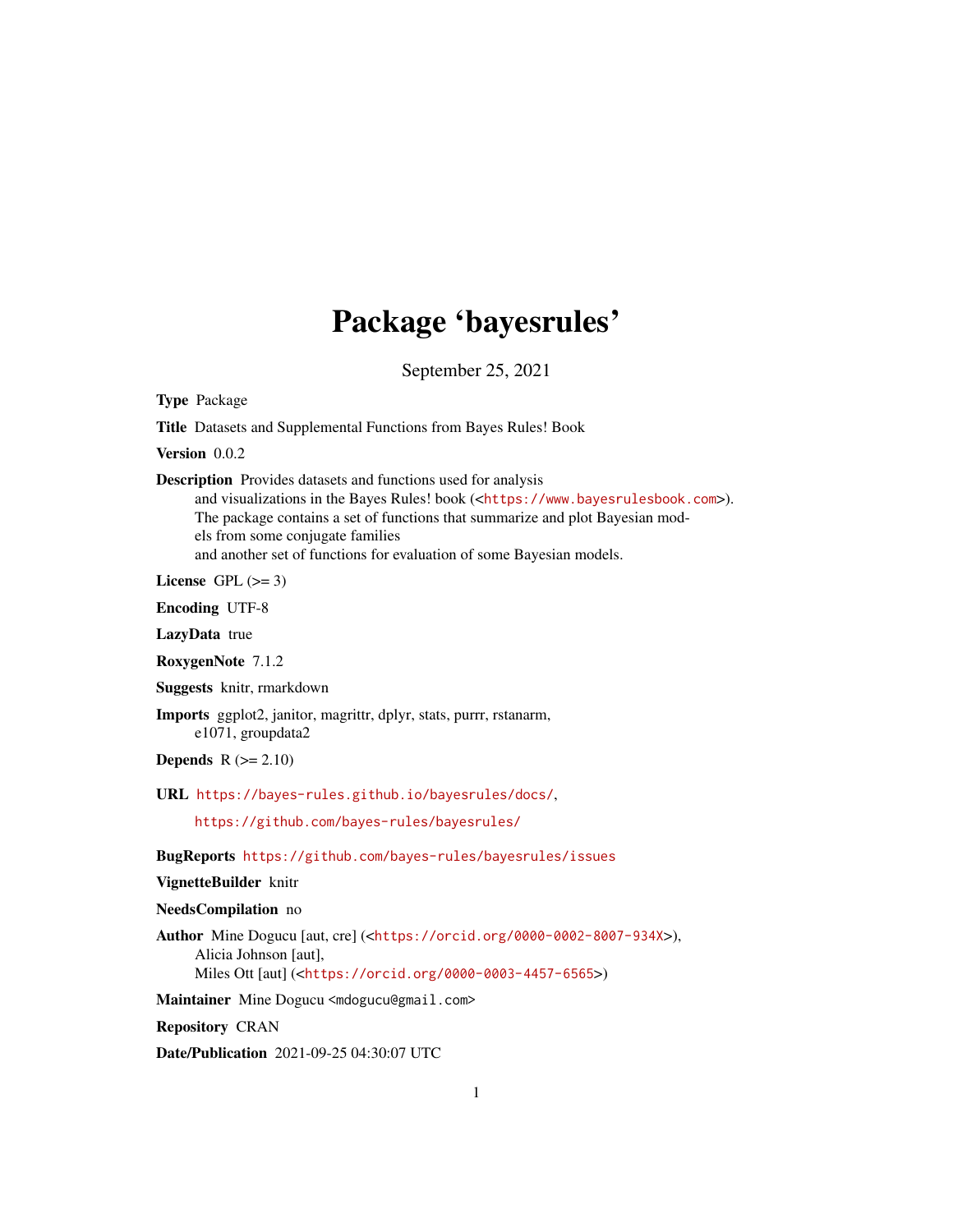## R topics documented:

| 3              |
|----------------|
| $\overline{4}$ |
| 5              |
| 5              |
| $\overline{7}$ |
| $\overline{7}$ |
| 9              |
| 10             |
| 11             |
| 11             |
| 13             |
| 13             |
| 14             |
| 15             |
| 16             |
| 17             |
| 18             |
| 19             |
| 20             |
| 21             |
| 22             |
| 23             |
| 24             |
| 24             |
| 25             |
| 26             |
| 27             |
| 27             |
| 28             |
| 29             |
| 29             |
| 30             |
| 31             |
| 31             |
| 32             |
|                |
| 33             |
| 34             |
| 35             |
| 36             |
| 37             |
| 37             |
| 38             |
| 39             |
| 40             |
| 40             |
|                |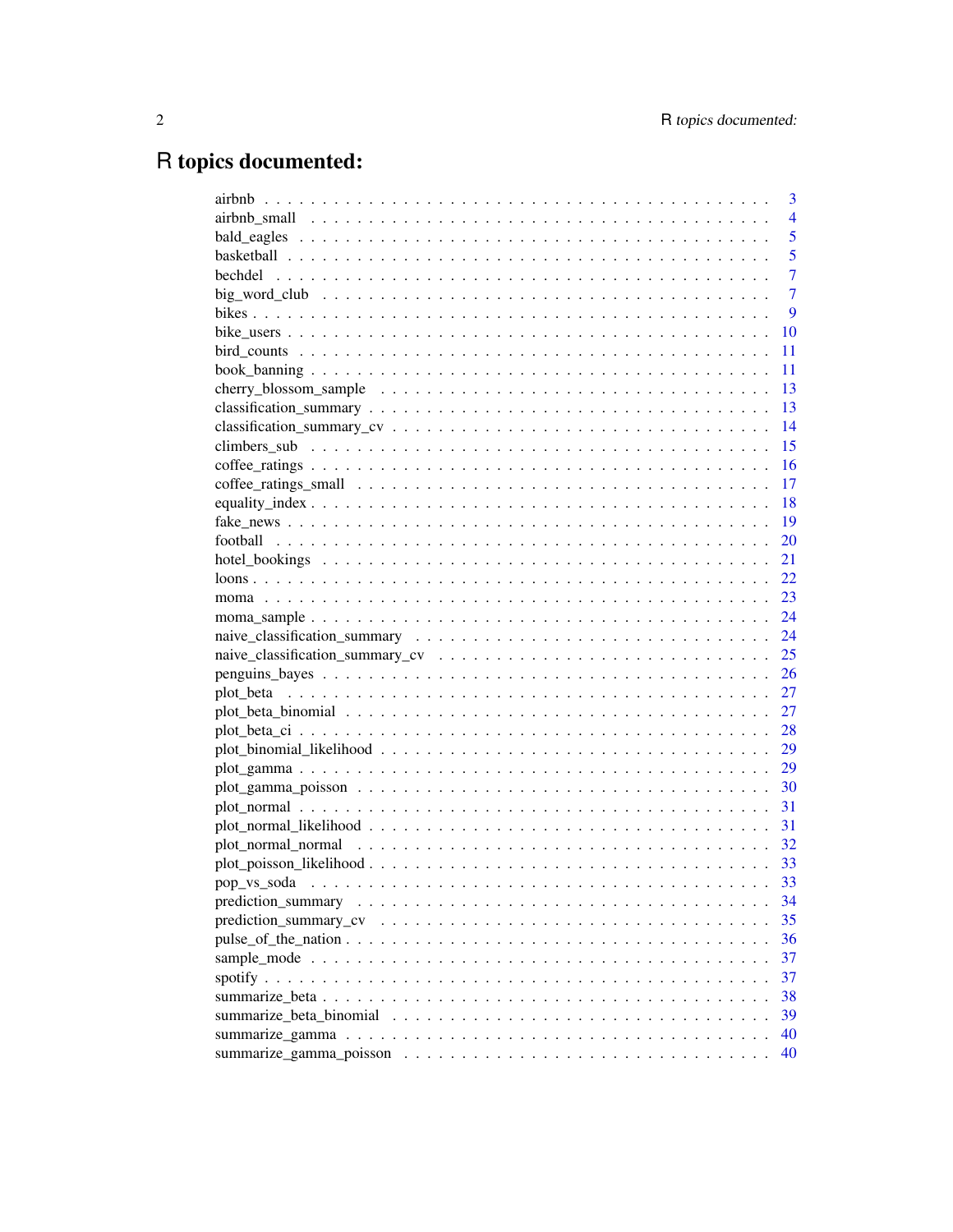#### <span id="page-2-0"></span>airbnb 3

| Index |  |
|-------|--|
|       |  |
|       |  |
|       |  |
|       |  |
|       |  |

airbnb *Chicago AirBnB Data*

### Description

The AirBnB data was collated by Trinh and Ameri as part of a course project at St Olaf College, and distributed with "Broadening Your Statistical Horizons" by Legler and Roback. This data set includes the prices and features for 1561 AirBnB listings in Chicago, collected in 2016.

### Usage

airbnb

### Format

A data frame with 1561 rows and 12 variables. Each row represents a single AirBnB listing.

price the nightly price of the listing (in USD)

rating the listing's average rating, on a scale from 1 to 5

reviews number of user reviews the listing has

room\_type the type of listing (eg: Shared room)

accommodates number of guests the listing accommodates

bedrooms the number of bedrooms the listing has

minimum\_stay the minimum number of nights to stay in the listing

neighborhood the neighborhood in which the listing is located

district the broader district in which the listing is located

walk\_score the neighborhood's rating for walkability (0 - 100)

transit\_score the neighborhood's rating for access to public transit (0 - 100)

bike\_score the neighborhood's rating for bikeability (0 - 100)

### Source

Ly Trinh and Pony Ameri (2018). Airbnb Price Determinants: A Multilevel Modeling Approach. Project for Statistics 316-Advanced Statistical Modeling, St. Olaf College. Julie Legler and Paul Roback (2019). Broadening Your Statistical Horizons: Generalized Linear Models and Multilevel Models. <https://bookdown.org/roback/bookdown-bysh/>. [https://github.com/proback/](https://github.com/proback/BeyondMLR/blob/master/data/airbnb.csv/) [BeyondMLR/blob/master/data/airbnb.csv/](https://github.com/proback/BeyondMLR/blob/master/data/airbnb.csv/)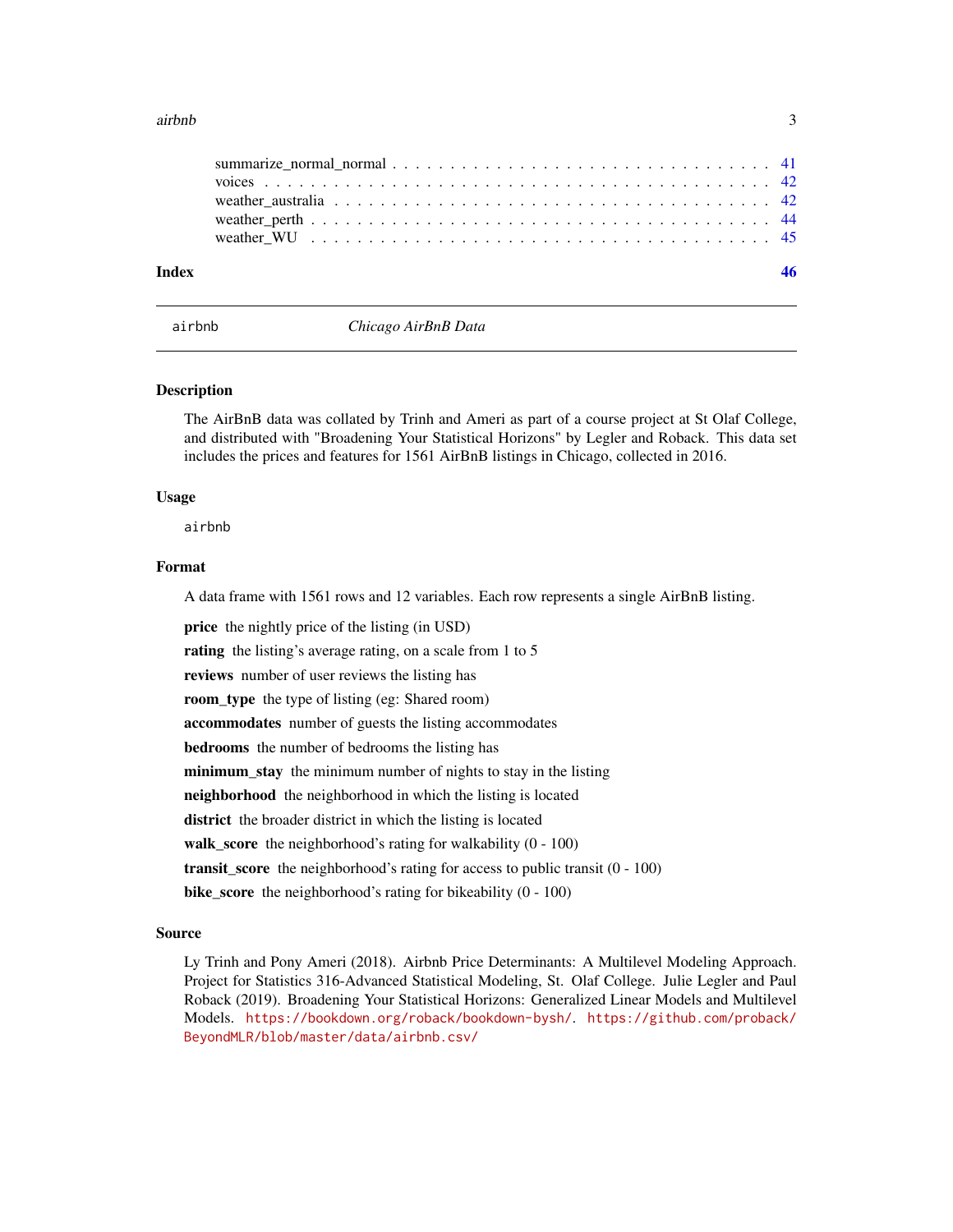<span id="page-3-0"></span>

The AirBnB data was collated by Trinh and Ameri as part of a course project at St Olaf College, and distributed with "Broadening Your Statistical Horizons" by Legler and Roback. This data set, a subset of the airbnb data in the bayesrules package, includes the prices and features for 869 AirBnB listings in Chicago, collected in 2016.

#### Usage

airbnb\_small

#### Format

A data frame with 869 rows and 12 variables. Each row represents a single AirBnB listing.

price the nightly price of the listing (in USD)

rating the listing's average rating, on a scale from 1 to 5

reviews number of user reviews the listing has

room\_type the type of listing (eg: Shared room)

accommodates number of guests the listing accommodates

bedrooms the number of bedrooms the listing has

minimum\_stay the minimum number of nights to stay in the listing

neighborhood the neighborhood in which the listing is located

district the broader district in which the listing is located

walk\_score the neighborhood's rating for walkability (0 - 100)

**transit** score the neighborhood's rating for access to public transit  $(0 - 100)$ 

bike\_score the neighborhood's rating for bikeability (0 - 100)

#### Source

Ly Trinh and Pony Ameri (2018). Airbnb Price Determinants: A Multilevel Modeling Approach. Project for Statistics 316-Advanced Statistical Modeling, St. Olaf College. Julie Legler and Paul Roback (2019). Broadening Your Statistical Horizons: Generalized Linear Models and Multilevel Models. <https://bookdown.org/roback/bookdown-bysh/>. [https://github.com/proback/](https://github.com/proback/BeyondMLR/blob/master/data/airbnb.csv/) [BeyondMLR/blob/master/data/airbnb.csv/](https://github.com/proback/BeyondMLR/blob/master/data/airbnb.csv/)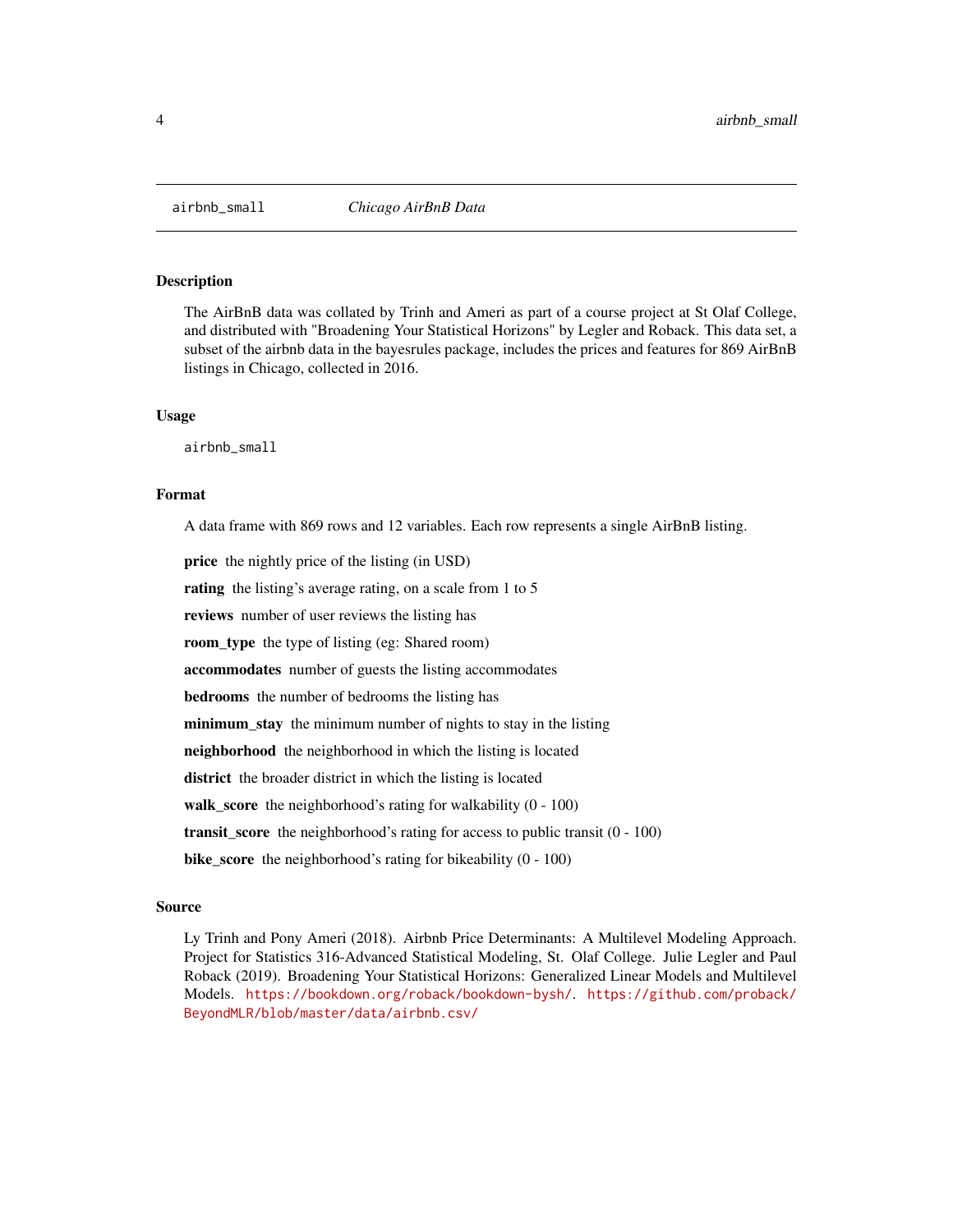<span id="page-4-0"></span>

Bald Eagle count data collected from the year 1981 to 2017, in late December, by birdwatchers in the Ontario, Canada area. The data was made available by the Bird Studies Canada website and distributed through the R for Data Science TidyTuesday project. A more complete data set with a larger selection of birds can be found in the bird\_counts data in the bayesrules package.

### Usage

bald\_eagles

### Format

A data frame with 37 rows and 5 variables. Each row represents Bald Eagle observations in the given year.

year year of data collection

count number of birds observed

hours total person-hours of observation period

count\_per\_hour count divided by hours

count\_per\_week count\_per\_hour multiplied by 168 hours per week

#### Source

[https://raw.githubusercontent.com/rfordatascience/tidytuesday/master/data/2019/2](https://raw.githubusercontent.com/rfordatascience/tidytuesday/master/data/2019/2019-06-18/bird_counts.csv)019-06-18/ [bird\\_counts.csv](https://raw.githubusercontent.com/rfordatascience/tidytuesday/master/data/2019/2019-06-18/bird_counts.csv).

basketball *WNBA Basketball Data*

### Description

The WNBA Basketball Data was scraped from [https://www.basketball-reference.com/wnba/](https://www.basketball-reference.com/wnba/players/) [players/](https://www.basketball-reference.com/wnba/players/) and contains information on basketball players from the 2019 season.

### Usage

basketball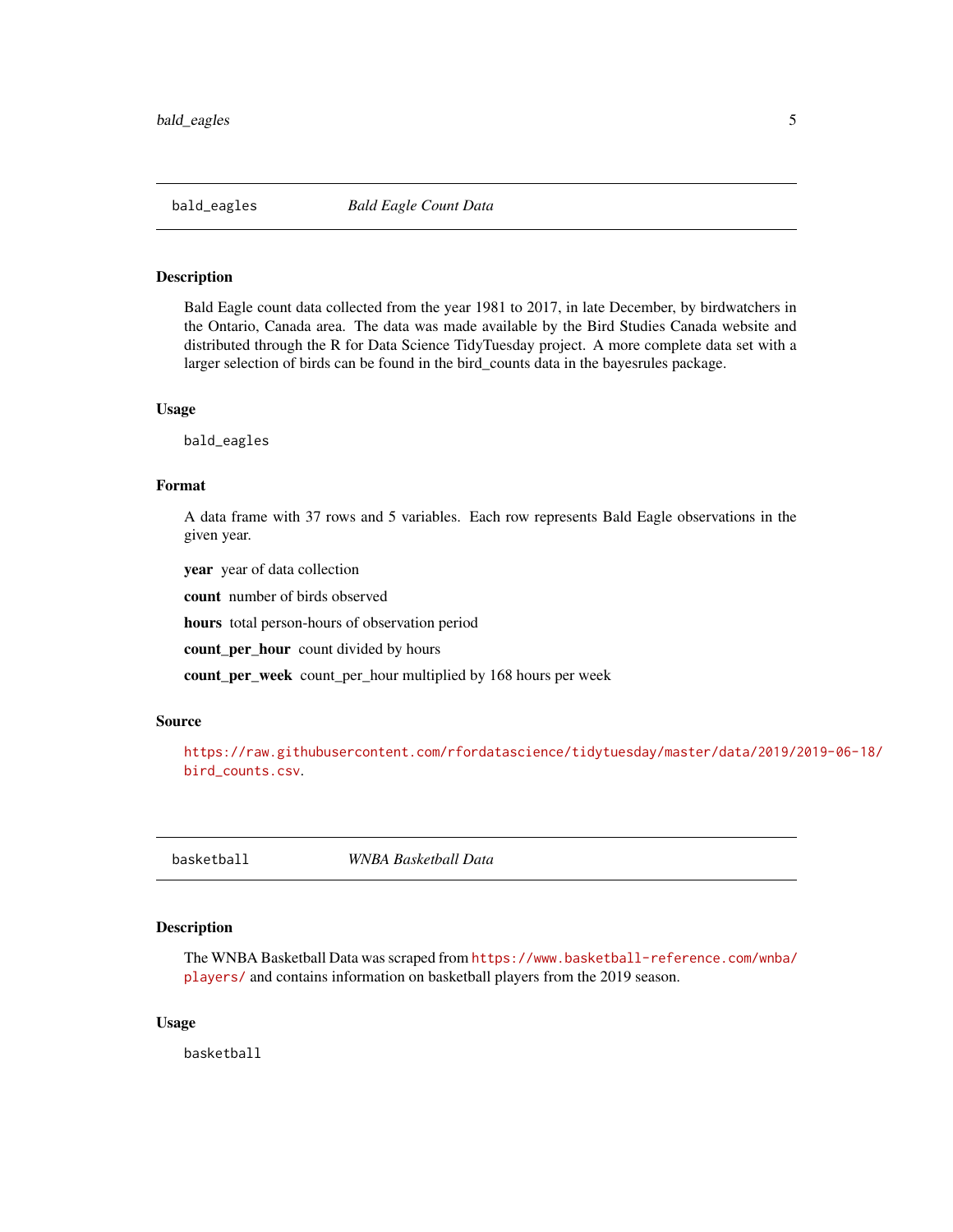### Format

A data frame with 146 rows and 30 variables. Each row represents a single WNBA basketball player. The variables on each player are as follows.

player\_name first and last name height height in inches weight weight in pounds year year of the WNBA season team team that the WNBA player is a member of age age in years games\_played number of games played by the player in that season games\_started number of games the player started in that season avg\_minutes\_played average number of minutes played per game avg field goals average number of field goals per game played avg\_field\_goal\_attempts average number of field goals attempted per game played field\_goal\_pct percent of field goals made throughout the season avg three pointers average number of three pointers per game played avg\_three\_pointer\_attempts average number of three pointers attempted per game played three\_pointer\_pct percent of three pointers made throughout the season avg two pointers average number of two pointers made per game played avg\_two\_pointer\_attempts average number of two pointers attempted per game played two\_pointer\_pct percent of two pointers made throughout the season avg free throws average number of free throws made per game played avg\_free\_throw\_attempts average number of free throws attempted per game played free\_throw\_pct percent of free throws made throughout the season avg offensive rb average number of offensive rebounds per game played avg\_defensive\_rb average number of defensive rebounds per game played avg\_rb average number of rebounds (both offensive and defensive) per game played avg assists average number of assists per game played avg\_steals average number of steals per game played avg\_blocks average number of blocks per game played avg turnovers average number of turnovers per game played avg personal fouls average number of personal fouls per game played. Note: after 5 fouls the player is not allowed to play in that game anymore avg\_points average number of points made per game played total\_minutes total number of minutes played throughout the season starter whether or not the player started in more than half of the games they played

### Source

<https://www.basketball-reference.com/>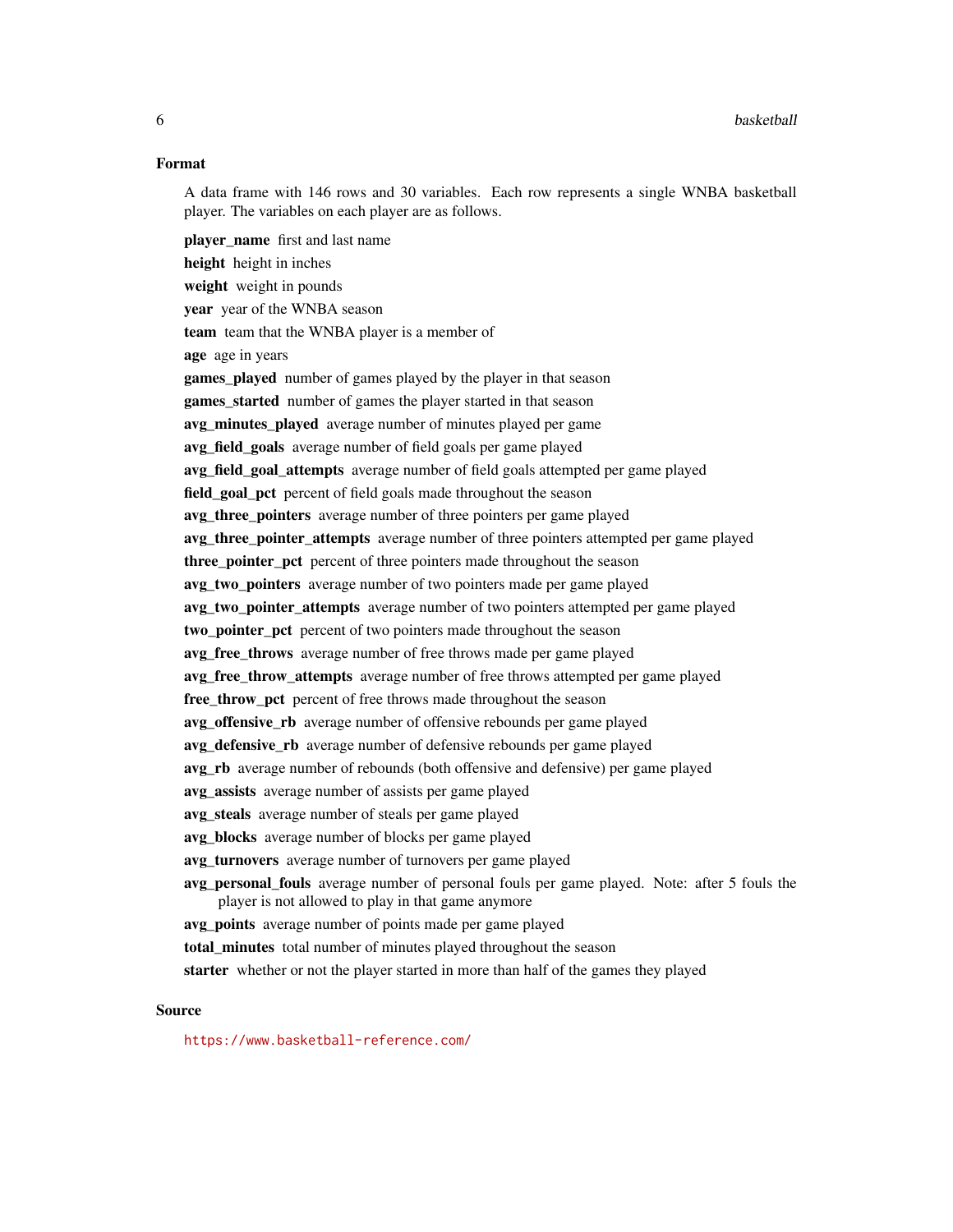<span id="page-6-0"></span>

A dataset containing data behind the story "The Dollar-And-Cents Case Against Hollywood's Exclusion of Women" https://fivethirtyeight.com/features/the-dollar-and-cents-case-against-hollywoods-e

#### Usage

bechdel

### Format

A data frame with 1794 rows and 3 variables:

year The release year of the movie

title The title of the movie

binary Bechdel test result (PASS, FAIL)

### Source

<https://github.com/fivethirtyeight/data/tree/master/bechdel/>

### Description

Data on the effectiveness of a digital learning program designed by the Abdul Latif Jameel Poverty Action Lab (J-PAL) to address disparities in vocabulary levels among children from households with different income levels.

### Usage

big\_word\_club

#### Format

A data frame with 818 student-level observations and 31 variables:

participant\_id unique student id

treat control group (0) or treatment group (1)

age\_months age in months

female whether student identifies as female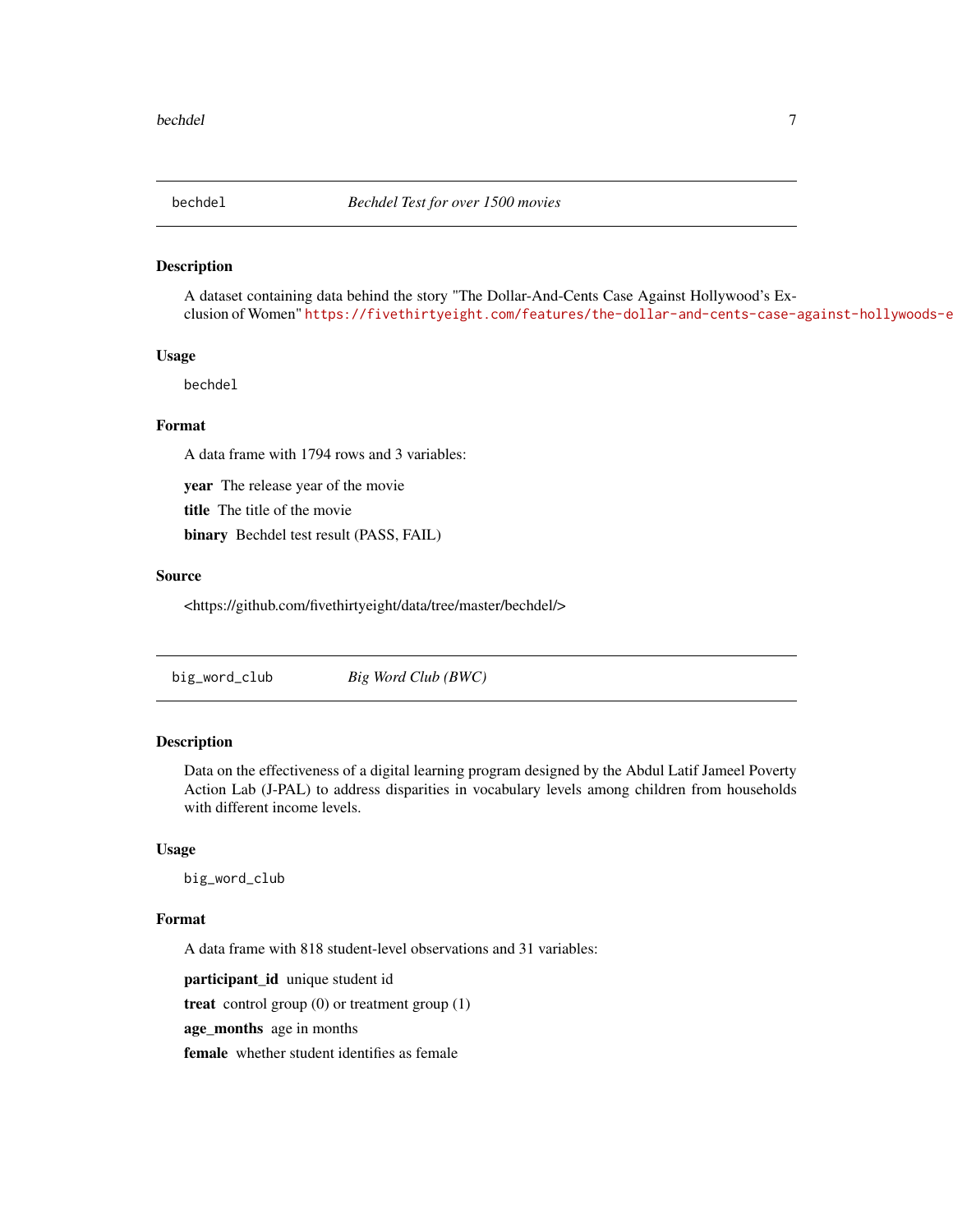kindergarten grade level, pre-school (0) or kindergarten (1)

teacher\_id unique teacher id

school\_id unique school id

private school whether school is private

title1 whether school has Title 1 status

free\_reduced\_lunch percent of school that receive free / reduced lunch

state school location

esl\_observed whether student has ESL status

special ed observed whether student has special education status

new student whether student enrolled after program began

**distracted\_a1** student's distraction level during assessment  $1$  ( $0 =$  not distracted;  $1 =$  mildly distracted;  $2 =$  moderately distracted;  $3 =$  extremely distracted)

distracted a2 same as distracted a1 but during assessment 2

distracted\_ppvt same as distracted\_a1 but during standardized assessment

score\_a1 student score on BWC assessment 1

invalid a1 whether student's score on assessment 1 was invalid

score\_a2 student score on BWC assessment 2

invalid a2 whether student's score on assessment 2 was invalid

score\_ppvt student score on standardized assessment

score\_ppvt\_age score\_ppvt adjusted for age

invalid\_ppvt whether student's score on standardized assessment was invalid

t\_logins\_april number of teacher logins onto BWC system in April

t logins total number of teacher logins onto BWC system during entire study

t\_weeks\_used number of weeks of the BWC program that the classroom has completed

- t\_words\_learned teacher response to the number of words students had learned through BWC (0  $=$  almost none;  $1 = 1$  to 5;  $2 = 6$  to 10)
- t\_financial\_struggle teacher response to the number of their students that have families that experience financial struggle
- **t\_misbehavior** teacher response to frequency that student misbehavior interferes with teaching (0  $=$  never; 1 = rarely; 2 = occasionally; 3 = frequently)

t\_years\_experience teacher's number of years of teaching experience

score pct change percent change in scores before and after the program

### Source

These data correspond to the following study: Ariel Kalil, Susan Mayer, Philip Oreopoulos (2020). Closing the word gap with Big Word Club: Evaluating the Impact of a Tech-Based Early Childhood Vocabulary Program. Data was obtained through the was obtained through the Inter-university Consortium for Political and Social Research (ICPSR) [https://www.openicpsr.org/openicpsr/](https://www.openicpsr.org/openicpsr/project/117330/version/V1/view/) [project/117330/version/V1/view/](https://www.openicpsr.org/openicpsr/project/117330/version/V1/view/).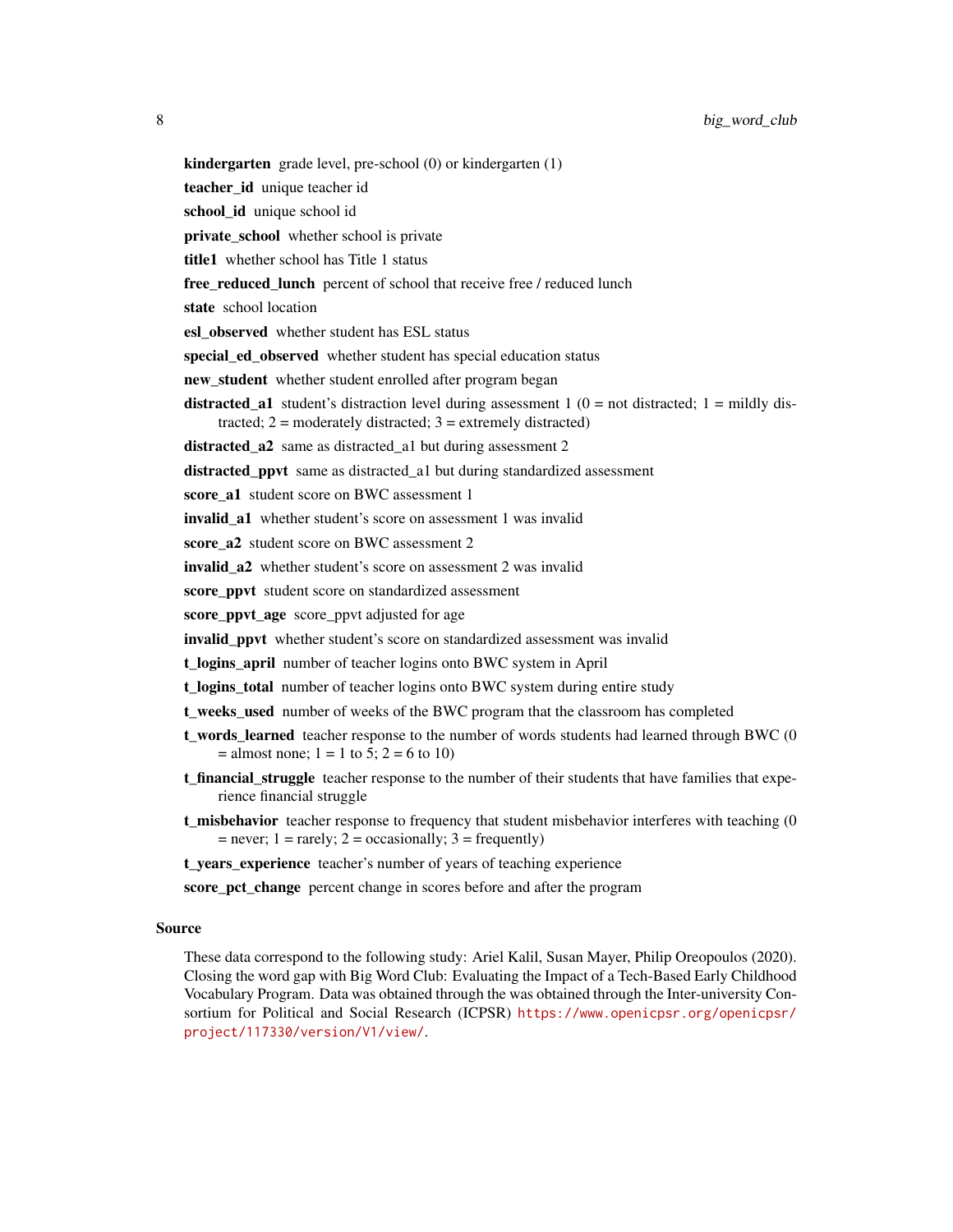<span id="page-8-0"></span>

Data on ridership among registered members of the Capital Bikeshare service in Washington, D.C..

### Usage

bikes

### Format

A data frame with 500 daily observations and 13 variables:

date date of observation season fall, spring, summer, or winter year the year of the date month the month of the date day\_of\_week the day of the week weekend whether or not the date falls on a weekend (TRUE or FALSE) holiday whether or not the date falls on a holiday (yes or no) temp\_actual raw temperature (degrees Fahrenheit) temp\_feel what the temperature feels like (degrees Fahrenheit) humidity humidity level (percentage) windspeed wind speed (miles per hour) weather\_cat weather category (categ1 = pleasant, categ2 = moderate, categ3 = severe) rides number of bikeshare rides

### Source

Fanaee-T, Hadi and Gama, Joao (2013). Event labeling combining ensemble detectors and background knowledge. Progress in Artificial Intelligence. [https://archive.ics.uci.edu/ml/datase](https://archive.ics.uci.edu/ml/datasets/Bike+Sharing+Dataset)ts/ [Bike+Sharing+Dataset](https://archive.ics.uci.edu/ml/datasets/Bike+Sharing+Dataset)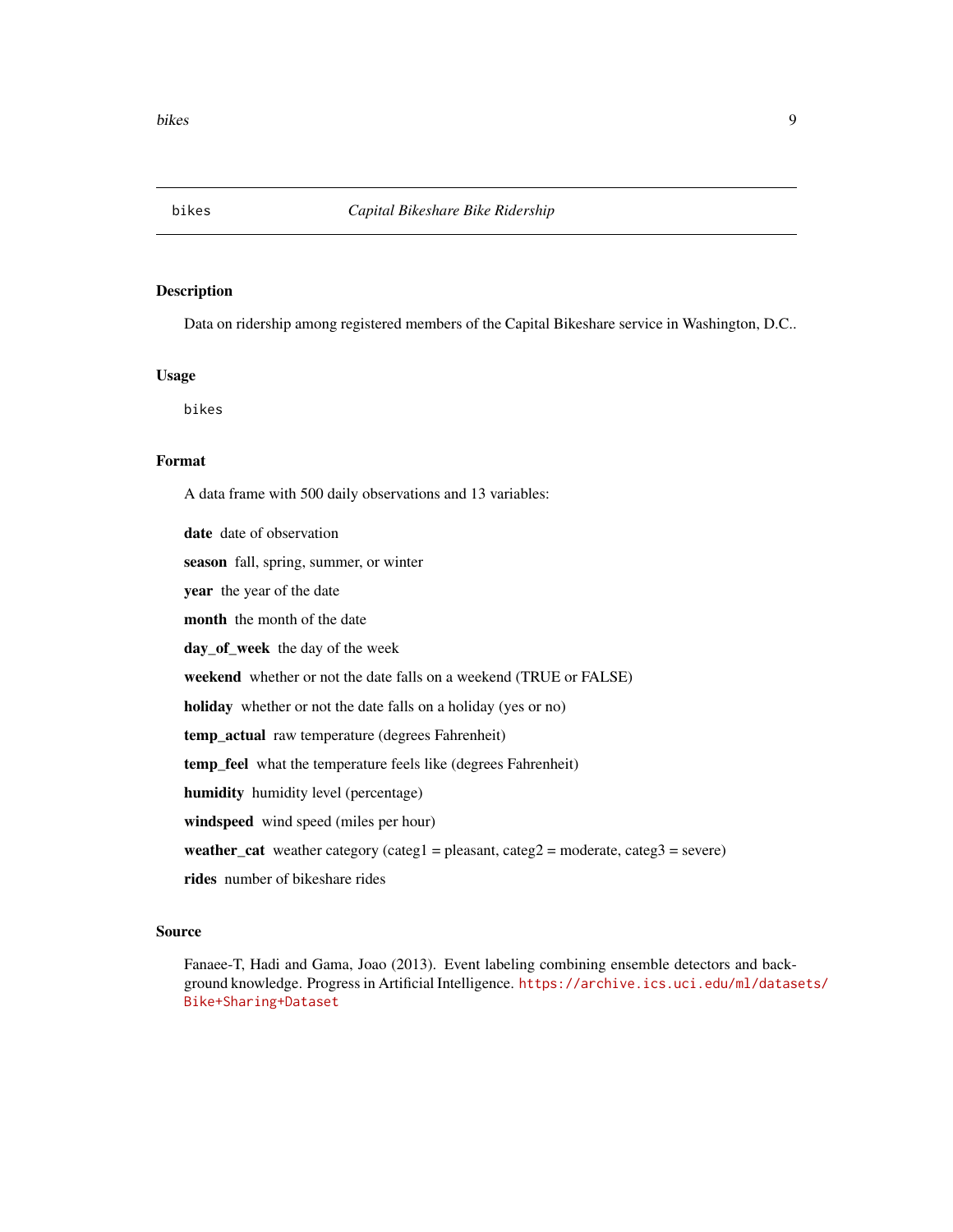<span id="page-9-0"></span>

Data on ridership among registered members and casual users of the Capital Bikeshare service in Washington, D.C..

#### Usage

bike\_users

### Format

A data frame with 534 daily observations, 267 each for registered riders and casual riders, and 13 variables:

date date of observation season fall, spring, summer, or winter year the year of the date month the month of the date day of week the day of the week weekend whether or not the date falls on a weekend (TRUE or FALSE) holiday whether or not the date falls on a holiday (yes or no) temp\_actual raw temperature (degrees Fahrenheit) temp\_feel what the temperature feels like (degrees Fahrenheit) humidity humidity level (percentage) windspeed wind speed (miles per hour) weather\_cat weather category (categ1 = pleasant, categ2 = moderate, categ3 = severe) user rider type (casual or registered) rides number of bikeshare rides

#### Source

Fanaee-T, Hadi and Gama, Joao (2013). Event labeling combining ensemble detectors and background knowledge. Progress in Artificial Intelligence. [https://archive.ics.uci.edu/ml/datase](https://archive.ics.uci.edu/ml/datasets/Bike+Sharing+Dataset/)ts/ [Bike+Sharing+Dataset/](https://archive.ics.uci.edu/ml/datasets/Bike+Sharing+Dataset/)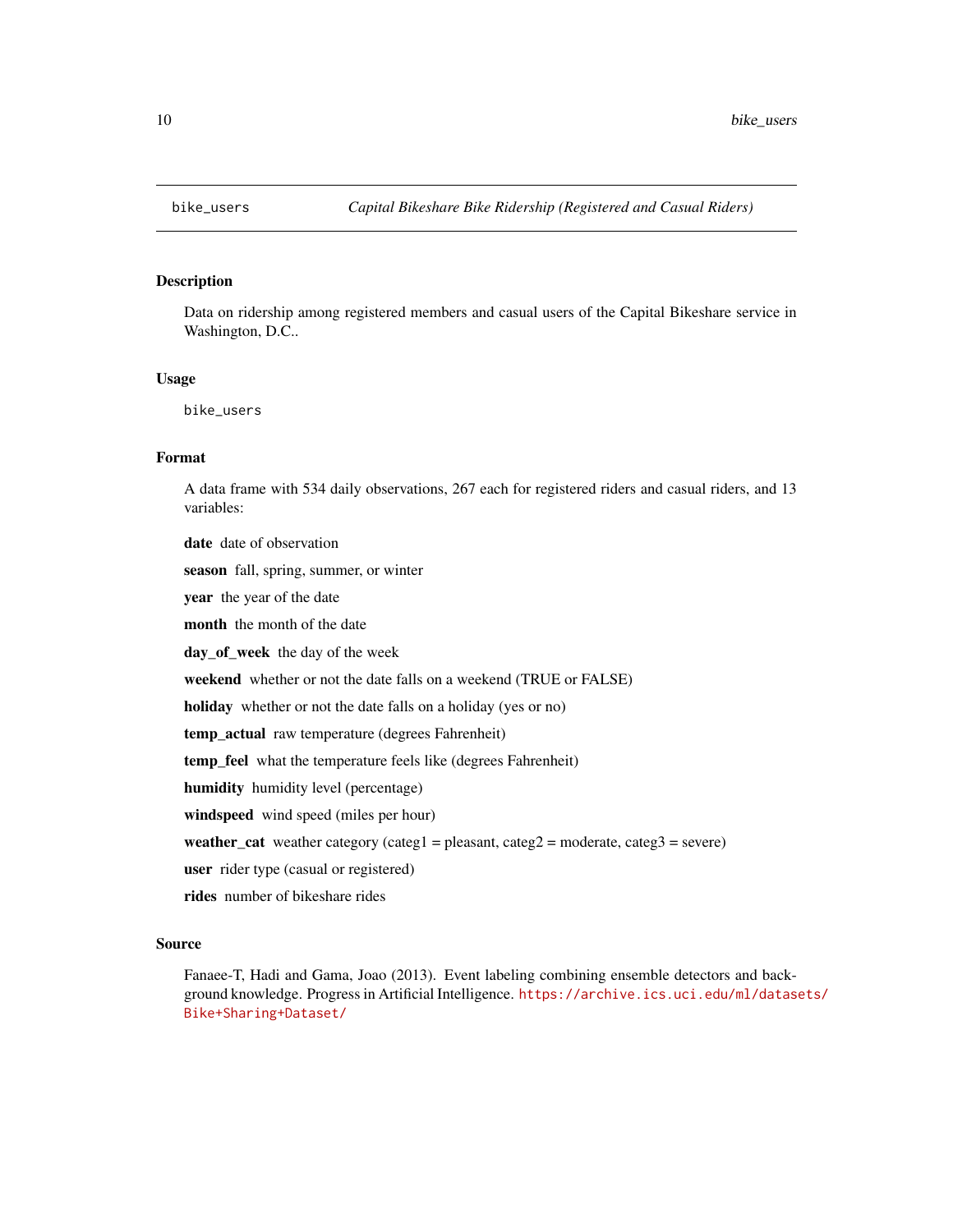<span id="page-10-0"></span>

Bird count data collected between the years 1921 and 2017, in late December, by birdwatchers in the Ontario, Canada area. The data was made available by the Bird Studies Canada website and distributed through the R for Data Science TidyTuesday project.

#### Usage

bird\_counts

#### Format

A data frame with 18706 rows and 7 variables. Each row represents observations for the given bird species in the given year.

year year of data collection

species scientific name of observed bird species

species\_latin latin name of observed bird species

count number of birds observed

hours total person-hours of observation period

count per hour count divided by hours

count\_per\_week count\_per\_hour multiplied by 168 hours per week

#### Source

[https://github.com/rfordatascience/tidytuesday/blob/master/data/2019/2019-06-18/](https://github.com/rfordatascience/tidytuesday/blob/master/data/2019/2019-06-18/bird_counts.csv/) [bird\\_counts.csv/](https://github.com/rfordatascience/tidytuesday/blob/master/data/2019/2019-06-18/bird_counts.csv/).

book\_banning *Book Banning Data*

### Description

The book banning data was collected by Fast and Hegland as part of a course project at St Olaf College, and distributed with "Broadening Your Statistical Horizons" by Legler and Roback. This data set includes the features and outcomes for 931 book challenges (ie. requests to ban a book) made in the US between 2000 and 2010. Information on the books being challenged and the characteristics of these books were collected from the American Library Society. State-level demographic information and political leanings were obtained from the US Census Bureau and Cook Political Report, respectively. Due to an outlying large number of challenges, book challenges made in the state of Texas were omitted.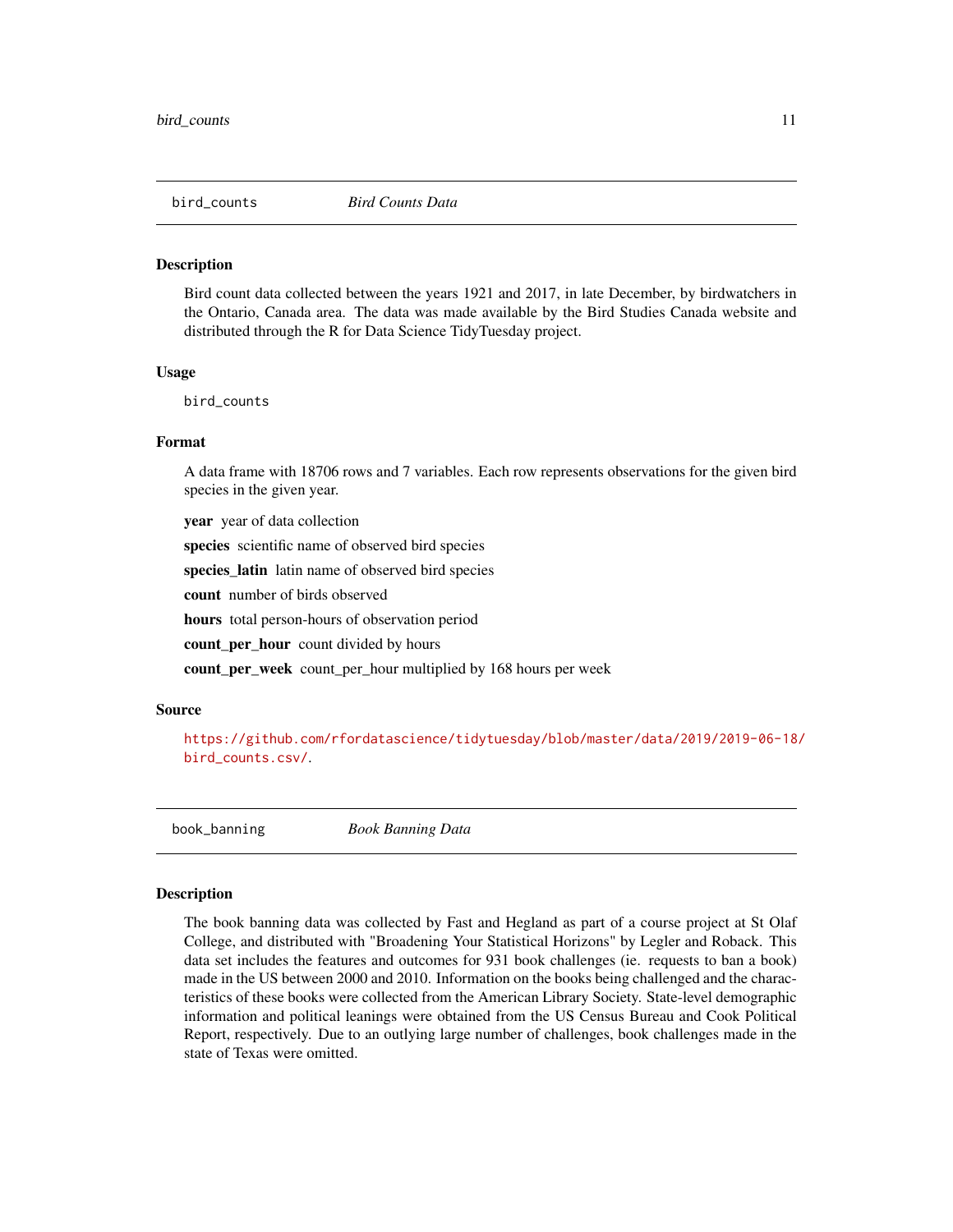### Usage

book\_banning

### Format

A data frame with 931 rows and 17 variables. Each row represents a single book challenge within the given state and date.

title title of book being challenged

book\_id identifier for the book

author author of the book

date date of the challenge

year year of the challenge

removed whether or not the challenge was successful (the book was removed)

explicit whether the book was challenged for sexually explicit material

antifamily whether the book was challenged for anti-family material

occult whether the book was challenged for occult material

language whether the book was challenged for inapropriate language

lgbtq whether the book was challenged for LGBTQ material

violent whether the book was challenged for violent material

state US state in which the challenge was made

- **political value index** Political Value Index of the state (negative  $=$  leans Republican,  $0 =$  neutral, positive = leans Democrat)
- median\_income median income in the state, relative to the average state median income
- hs\_grad\_rate high school graduation rate, in percent, relative to the average state high school graduation rate
- college\_grad\_rate college graduation rate, in percent, relative to the average state college graduation rate

#### Source

Shannon Fast and Thomas Hegland (2011). Book Challenges: A Statistical Examination. Project for Statistics 316-Advanced Statistical Modeling, St. Olaf College. Julie Legler and Paul Roback (2019). Broadening Your Statistical Horizons: Generalized Linear Models and Multilevel Models. <https://bookdown.org/roback/bookdown-bysh/>. [https://github.com/proback/BeyondMLR/](https://github.com/proback/BeyondMLR/blob/master/data/bookbanningNoTex.csv/) [blob/master/data/bookbanningNoTex.csv/](https://github.com/proback/BeyondMLR/blob/master/data/bookbanningNoTex.csv/)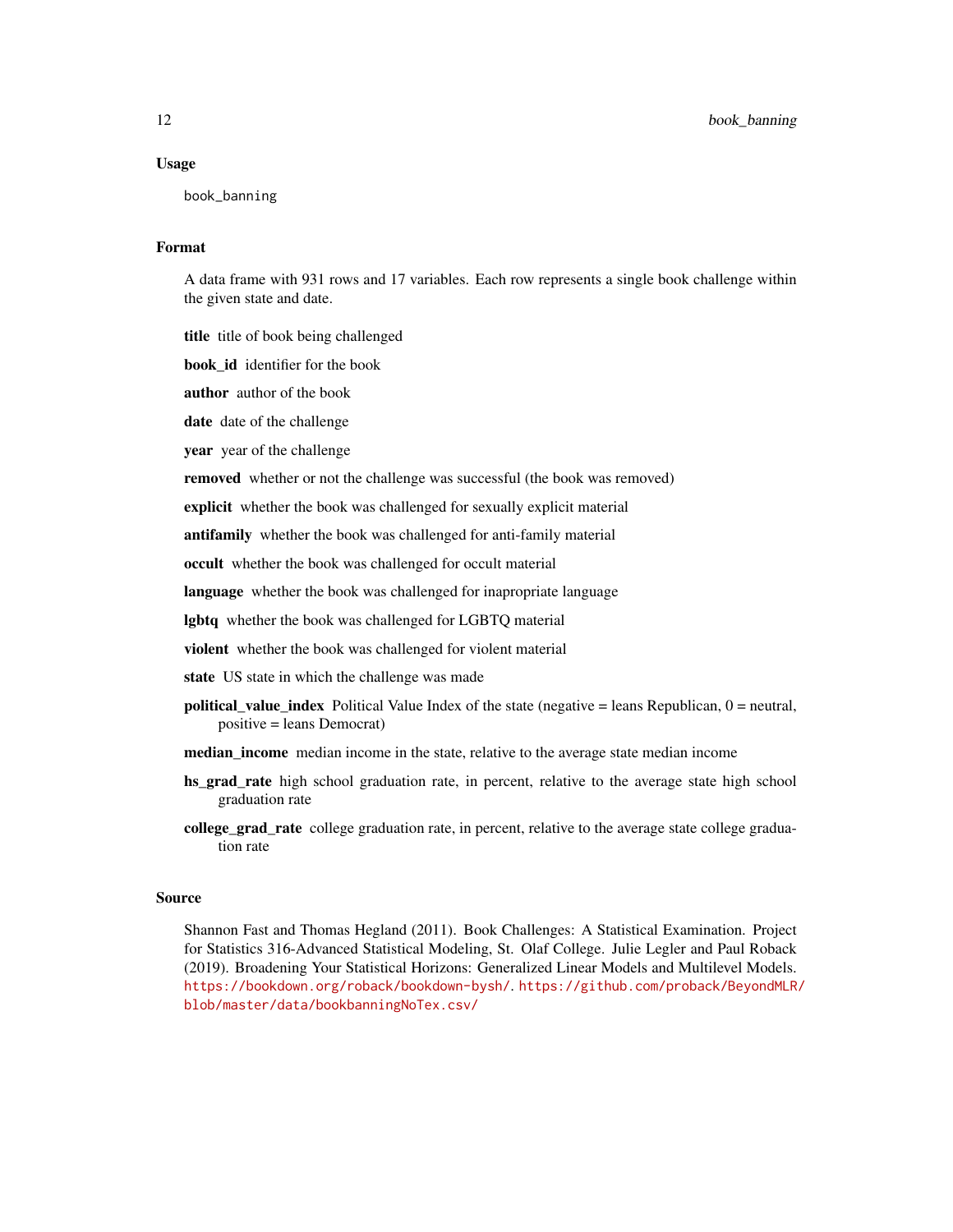<span id="page-12-0"></span>A sub-sample of outcomes for the annual Cherry Blossom Ten Mile race in Washington, D.C.. This sub-sample was taken from the complete Cherry data in the mdsr package.

#### Usage

cherry\_blossom\_sample

### Format

A data frame with 252 Cherry Blossom outcomes and 7 variables:

runner a unique identifier for the runner

age age of the runner

net time to complete the race, from starting line to finish line (minutes)

gun time between the official start of the of race and the finish line (minutes)

year year of the race

previous the number of previous years in which the subject ran in the race

#### Source

Data in the original Cherry data set were obtained from [https://www.cherryblossom.org/post-r](https://www.cherryblossom.org/post-race/race-results/)ace/ [race-results/](https://www.cherryblossom.org/post-race/race-results/).

classification\_summary

*Posterior Classification Summaries*

### Description

Given a set of observed data including a binary response variable y and an rstanreg model of y, this function returns summaries of the model's posterior classification quality. These summaries include a confusion matrix as well as estimates of the model's sensitivity, specificity, and overall accuracy.

### Usage

```
classification_summary(model, data, cutoff = 0.5)
```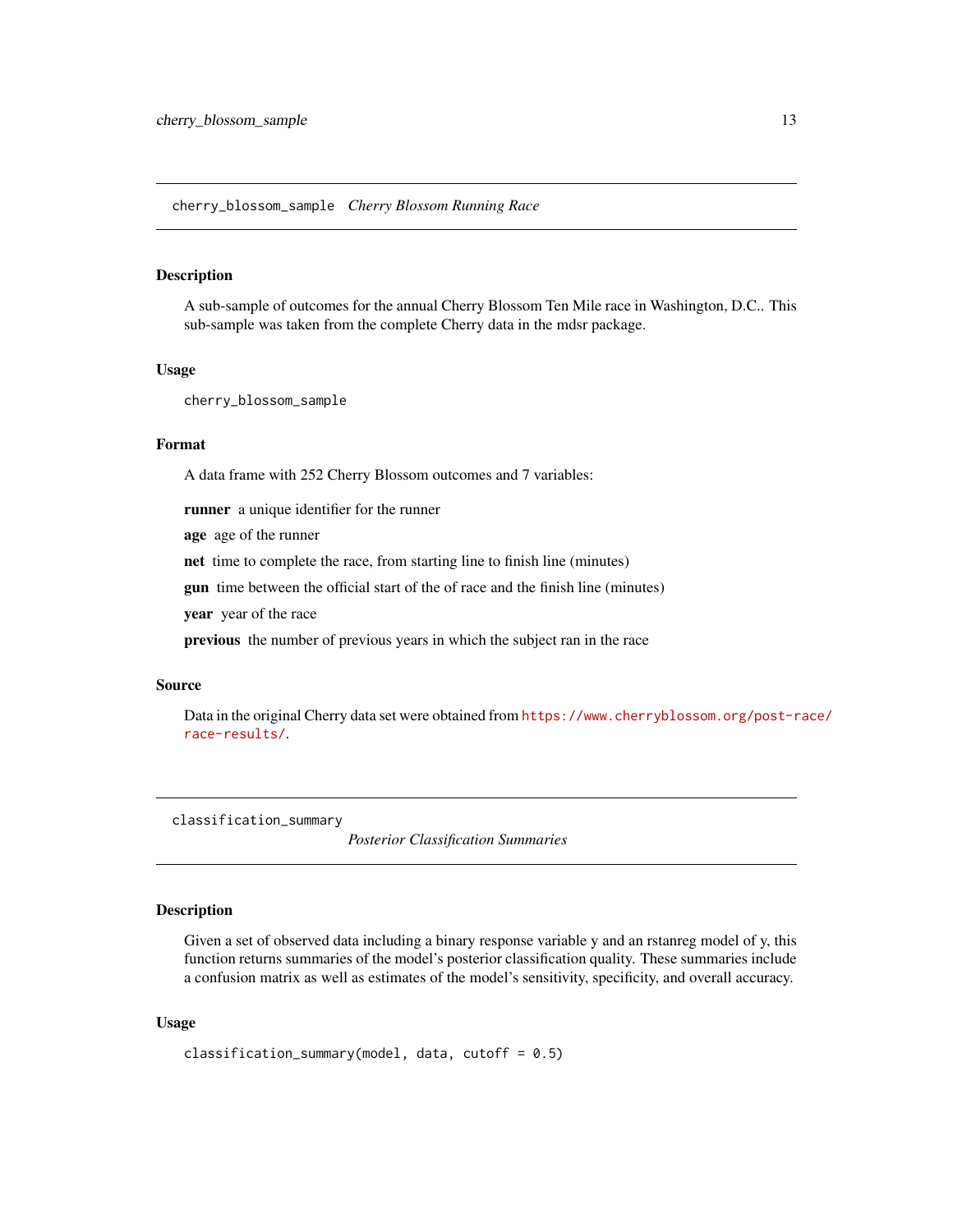### <span id="page-13-0"></span>Arguments

| model  | an rstanreg model object with binary y                                          |
|--------|---------------------------------------------------------------------------------|
| data   | data frame including the variables in the model, both response y and predictors |
| cutoff | probability cutoff to classify a new case as positive $(0.5$ is the default)    |

### Value

a list

### Examples

```
x < - rnorm(20)
z \leftarrow 3*xprob <- 1/(1+exp(-z))
y <- rbinom(20, 1, prob)
example_data <- data.frame(x = x, y = y)example_model <- rstanarm::stan_glm(y ~ x, data = example_data, family = binomial)
classification_summary(model = example_model, data = example_data, cutoff = 0.5)
```
classification\_summary\_cv

*Cross-Validated Posterior Classification Summaries*

### Description

Given a set of observed data including a binary response variable y and an rstanreg model of y, this function returns cross validated estimates of the model's posterior classification quality: sensitivity, specificity, and overall accuracy. For hierarchical models of class lmerMod, the folds are comprised by collections of groups, not individual observations.

### Usage

```
classification_summary_cv(model, data, group, k, cutoff = 0.5)
```
### Arguments

| model  | an rstanreg model object with binary y                                                                                               |
|--------|--------------------------------------------------------------------------------------------------------------------------------------|
| data   | data frame including the variables in the model, both response $y(0 \text{ or } 1)$ and<br>predictors x                              |
| group  | a character string representing the name of the factor grouping variable, ie. ran-<br>dom effect (only used for hierarchical models) |
| k      | the number of folds to use for cross validation                                                                                      |
| cutoff | probability cutoff to classify a new case as positive                                                                                |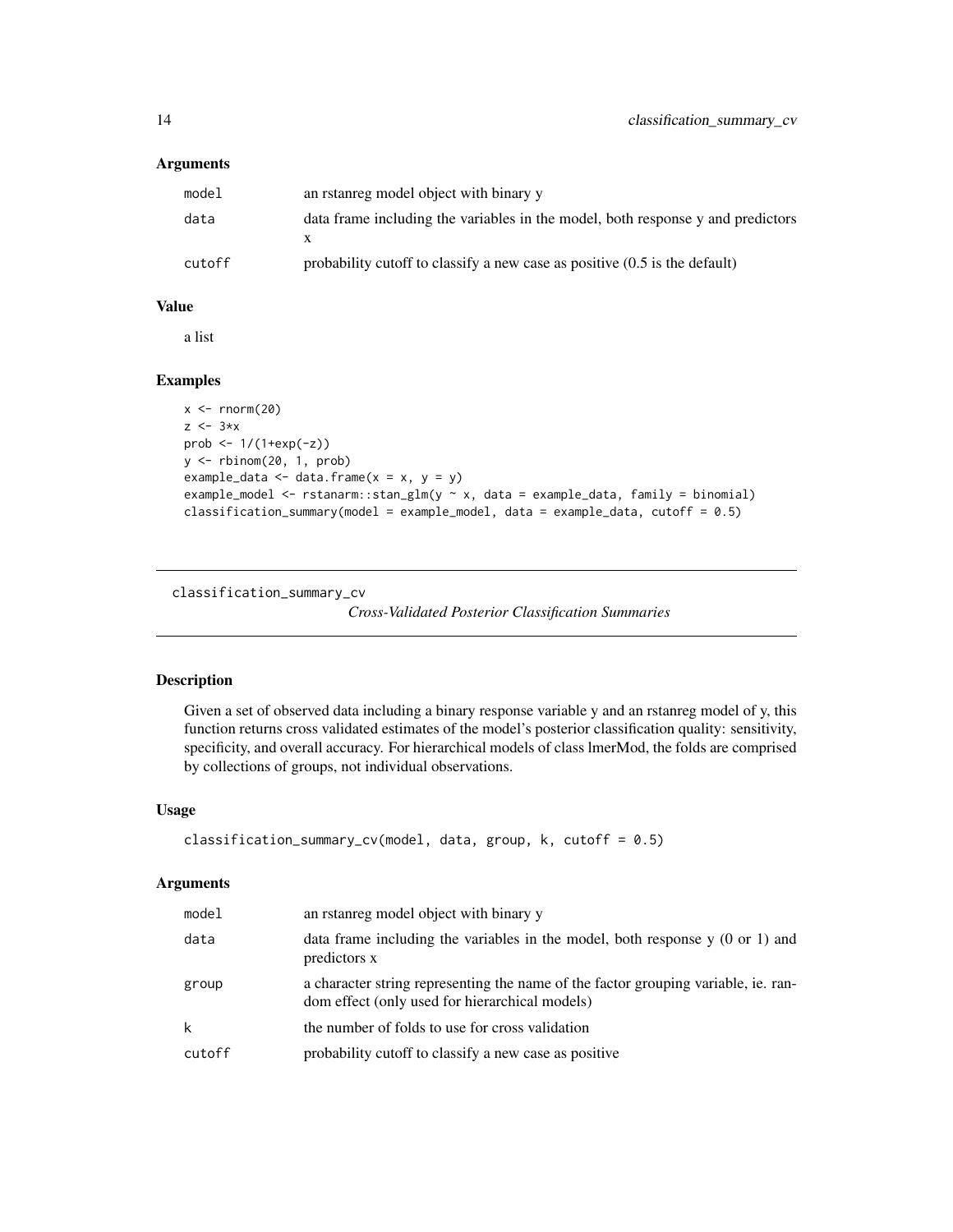<span id="page-14-0"></span>climbers\_sub 15

#### Value

a list

### Examples

```
x < - rnorm(20)
z \leftarrow 3*xprob <- 1/(1+exp(-z))
y <- rbinom(20, 1, prob)
example_data <- data.frame(x = x, y = y)example_model <- rstanarm::stan_glm(y ~ x, data = example_data, family = binomial)
classification_summary_cv(model = example_model, data = example_data, k = 2, cutoff = 0.5)
```
climbers\_sub *Himalayan Climber Data*

### Description

A sub-sample of the Himalayan Database distributed through the R for Data Science TidyTuesday project. This dataset includes information on the results and conditions for various Himalayan climbing expeditions. Each row corresponds to a single member of a climbing expedition team.

#### Usage

climbers\_sub

### Format

A data frame with 2076 observations (1 per climber) and 22 variables:

expedition\_id unique expedition identifier member\_id unique climber identifier peak\_id unique identifier of the expedition's destination peak peak\_name name of the expedition's destination peak year year of expedition season season of expedition (Autumn, Spring, Summer, Winter) sex climber gender identity which the database oversimplifies to a binary category age climber age citizenship climber citizenship expedition\_role climber's role in the expedition (eg: Co-Leader) hired whether the climber was a hired member of the expedition highpoint\_metres the destination peak's highpoint (metres) success whether the climber successfully reached the destination solo whether the climber was on a solo expedition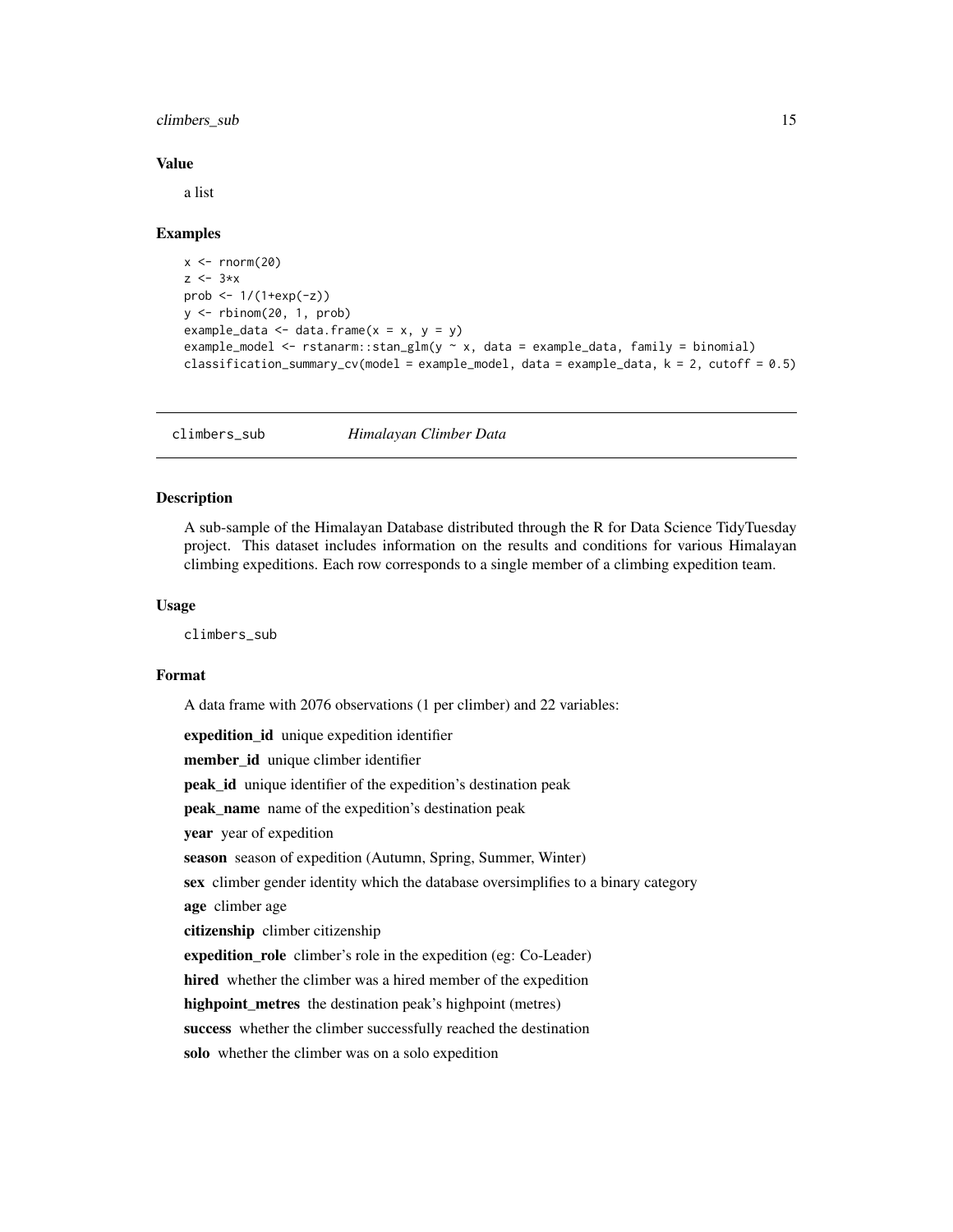### <span id="page-15-0"></span>16 coffee\_ratings

oxygen\_used whether the climber utilized supplemental oxygen

died whether the climber died during the expedition

death cause

### death\_height\_metres

injured whether the climber was injured on the expedition

injury\_type

injury\_height\_metres

count number of climbers in the expedition

height\_metres height of the peak in meters

first\_ascent\_year the year of the first recorded summit of the peak (though not necessarily the actual first summit!)

### Source

Original source: <https://www.himalayandatabase.com/>. Complete dataset distributed by: [https](https://github.com/rfordatascience/tidytuesday/tree/master/data/2020/2020-09-22/): [//github.com/rfordatascience/tidytuesday/tree/master/data/2020/2020-09-22/](https://github.com/rfordatascience/tidytuesday/tree/master/data/2020/2020-09-22/).

coffee\_ratings *Coffee Ratings Data*

### Description

A sub-set of data on coffee bean ratings / quality originally collected by James LeDoux (jmzledoux) and distributed through the R for Data Science TidyTuesday project.

#### Usage

coffee\_ratings

### Format

A data frame with 1339 batches of coffee beans and 27 variables on each batch.

owner farm owner

farm\_name farm where beans were grown

country\_of\_origin country where farm is

mill where beans were processed

in\_country\_partner country of coffee partner

altitude\_low\_meters lowest altitude of the farm

altitude\_high\_meters highest altitude of the farm

altitude\_mean\_meters average altitude of the farm

number\_of\_bags number of bags tested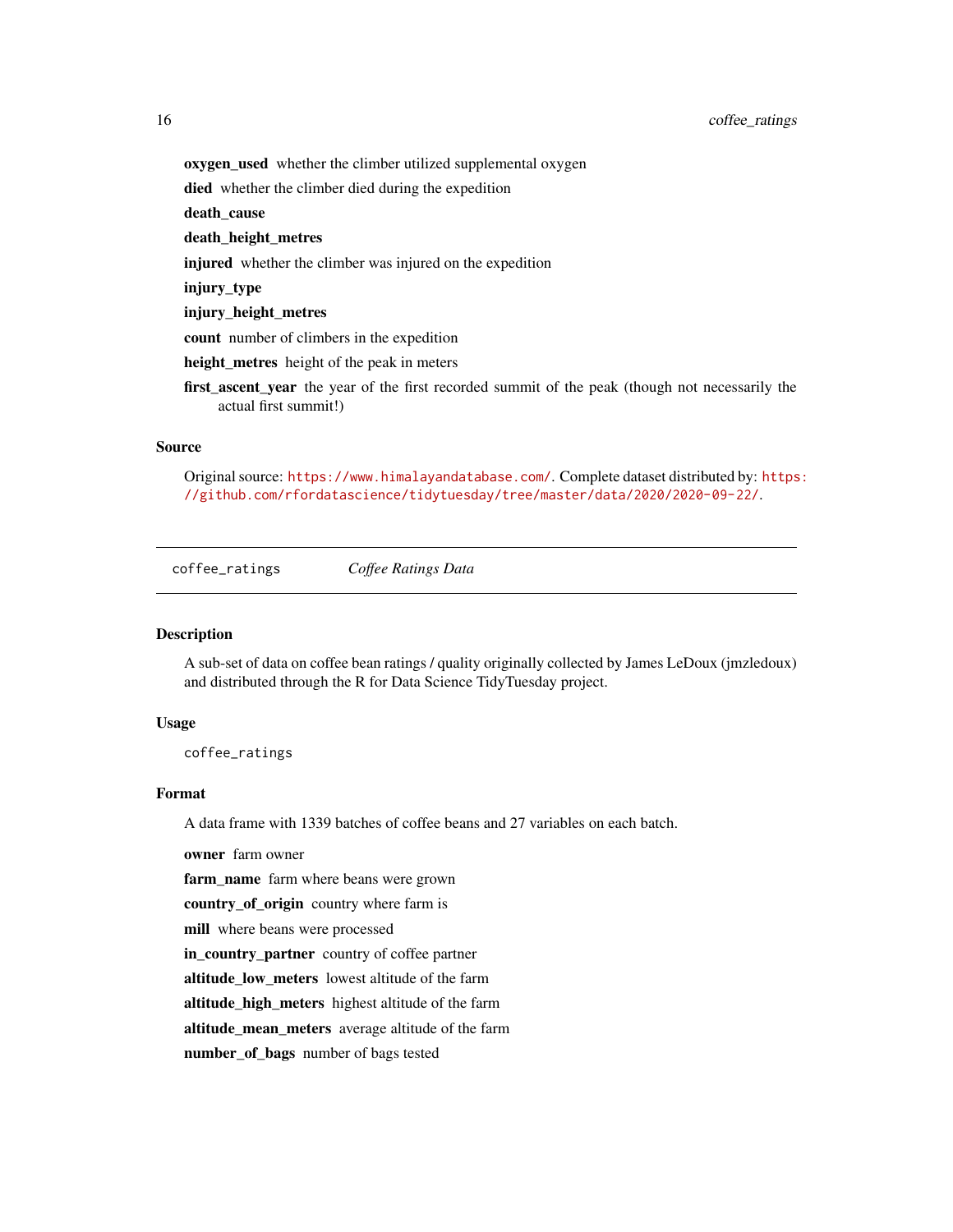<span id="page-16-0"></span>bag\_weight weight of each tested bag species bean species variety bean variety processing\_method how beans were processed aroma bean aroma grade flavor bean flavor grade aftertaste bean aftertaste grade acidity bean acidity grade body bean body grade balance bean balance grade uniformity bean uniformity grade clean\_cup bean clean cup grade sweetness bean sweetness grade moisture bean moisture grade category\_one\_defects count of category one defects category\_two\_defects count of category two defects color bean color total\_cup\_points total bean rating  $(0 - 100)$ 

### Source

[https://raw.githubusercontent.com/rfordatascience/tidytuesday/master/data/2020/2](https://raw.githubusercontent.com/rfordatascience/tidytuesday/master/data/2020/2020-07-07/coffee_ratings.csv)020-07-07/ [coffee\\_ratings.csv](https://raw.githubusercontent.com/rfordatascience/tidytuesday/master/data/2020/2020-07-07/coffee_ratings.csv).

coffee\_ratings\_small *Coffee Ratings Data*

### Description

A sub-set of data on coffee bean ratings / quality originally collected by James LeDoux (jmzledoux) and distributed through the R for Data Science TidyTuesday project. This is a simplified version of the coffee\_ratings data.

### Usage

coffee\_ratings\_small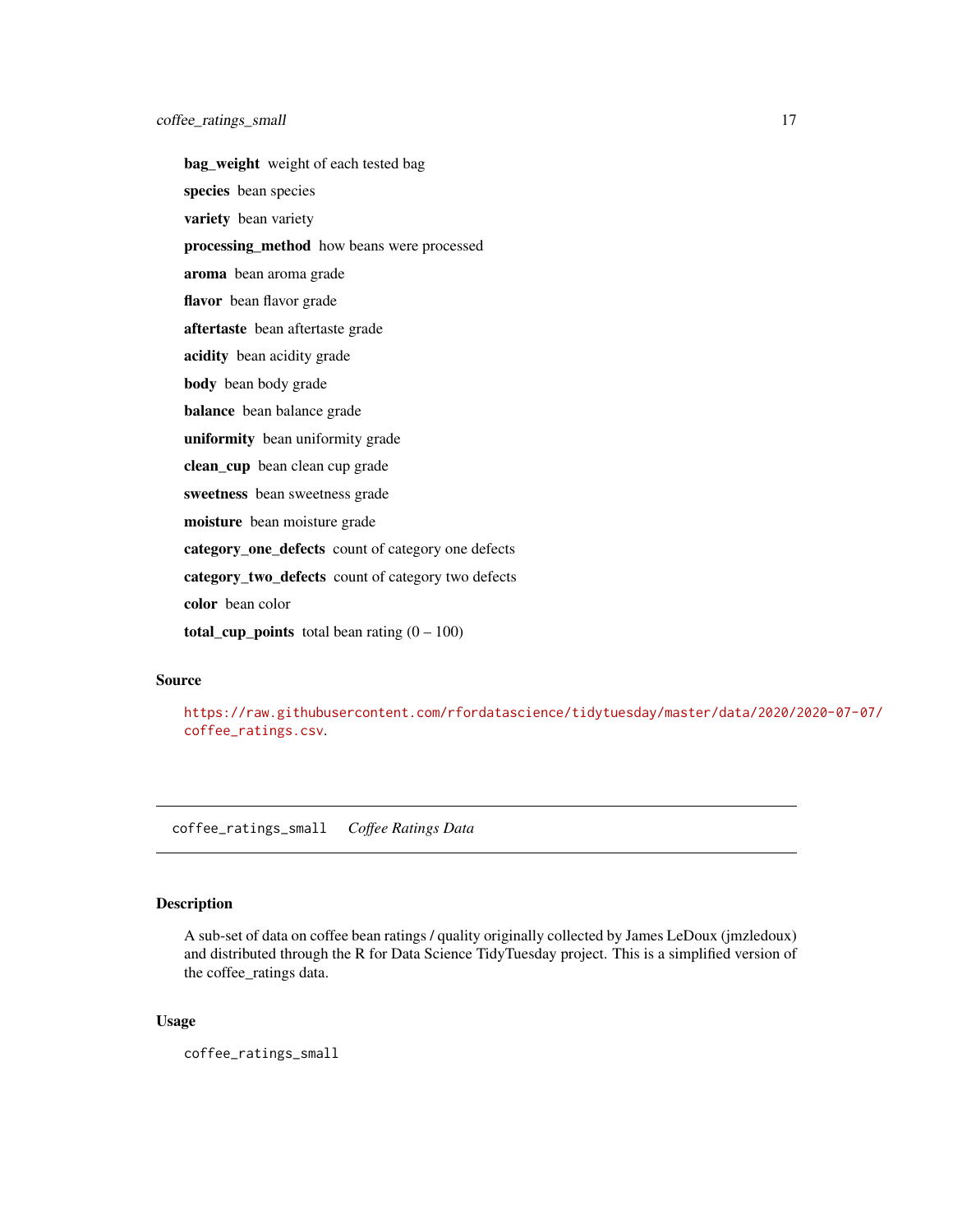### Format

A data frame with 636 batches of coffee beans and 11 variables on each batch.

farm\_name farm where beans were grown total\_cup\_points total bean rating  $(0 - 100)$ aroma bean aroma grade flavor bean flavor grade aftertaste bean aftertaste grade acidity bean acidity grade body bean body grade balance bean balance grade uniformity bean uniformity grade sweetness bean sweetness grade moisture bean moisture grade

### Source

[https://raw.githubusercontent.com/rfordatascience/tidytuesday/master/data/2020/2](https://raw.githubusercontent.com/rfordatascience/tidytuesday/master/data/2020/2020-07-07/coffee_ratings.csv)020-07-07/ [coffee\\_ratings.csv](https://raw.githubusercontent.com/rfordatascience/tidytuesday/master/data/2020/2020-07-07/coffee_ratings.csv).

equality\_index *LGBTQ+ Rights Laws by State*

### Description

Data on the number of LGBTQ+ equality laws (as of 2019) and demographics in each U.S. state.

### Usage

equality\_index

#### Format

A data frame with 50 observations, one per state, and 6 variables:

state state name

region region in which the state falls

gop\_2016 percent of the 2016 presidential election vote earned by the Republican ("GOP") candidate

laws number of LGBTQ+ rights laws (as of 2019)

historical political leaning of the state over time (gop = Republican, dem = Democrat, swing = swing state)

percent\_urban percent of state's residents that live in urban areas (by the 2010 census)

<span id="page-17-0"></span>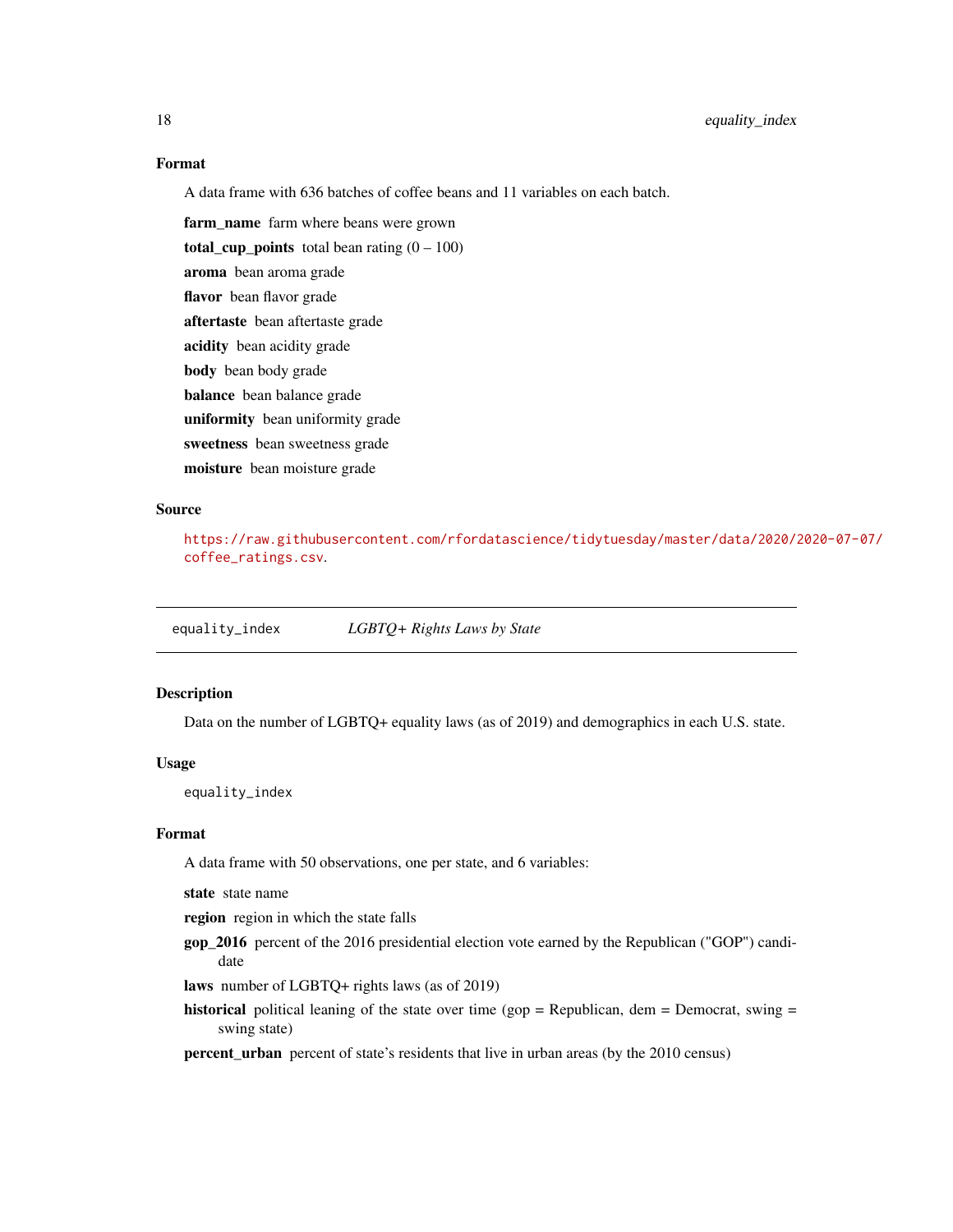#### <span id="page-18-0"></span>fake\_news 19

#### Source

Data on LGBTQ+ laws were obtained from Warbelow, Sarah, Courtnay Avant, and Colin Kutney (2020). 2019 State Equality Index. Washington, DC. Human Rights Campaign Foundation. [https:](https://assets2.hrc.org/files/assets/resources/HRC-SEI-2019-Report.pdf?_ga=2.148925686.1325740687.1594310864-1928808113.1594310864&_gac=1.213124768.1594312278.EAIaIQobChMI9dP2hMzA6gIVkcDACh21GgLEEAAYASAAEgJiJvD_BwE/) [//assets2.hrc.org/files/assets/resources/HRC-SEI-2019-Report.pdf?\\_ga=2.14892568](https://assets2.hrc.org/files/assets/resources/HRC-SEI-2019-Report.pdf?_ga=2.148925686.1325740687.1594310864-1928808113.1594310864&_gac=1.213124768.1594312278.EAIaIQobChMI9dP2hMzA6gIVkcDACh21GgLEEAAYASAAEgJiJvD_BwE/)6. [1325740687.1594310864-1928808113.1594310864&\\_gac=1.213124768.1594312278.EAIaIQob](https://assets2.hrc.org/files/assets/resources/HRC-SEI-2019-Report.pdf?_ga=2.148925686.1325740687.1594310864-1928808113.1594310864&_gac=1.213124768.1594312278.EAIaIQobChMI9dP2hMzA6gIVkcDACh21GgLEEAAYASAAEgJiJvD_BwE/)ChMI9dP2hMzA6gIVkcD [BwE/](https://assets2.hrc.org/files/assets/resources/HRC-SEI-2019-Report.pdf?_ga=2.148925686.1325740687.1594310864-1928808113.1594310864&_gac=1.213124768.1594312278.EAIaIQobChMI9dP2hMzA6gIVkcDACh21GgLEEAAYASAAEgJiJvD_BwE/). Data on urban residency obtained from [https://www.icip.iastate.edu/tables/populati](https://www.icip.iastate.edu/tables/population/urban-pct-states/)on/ [urban-pct-states/](https://www.icip.iastate.edu/tables/population/urban-pct-states/).

fake\_news *A collection of 150 news articles*

### Description

A dataset containing data behind the study "FakeNewsNet: A Data Repository with News Content, Social Context and Spatialtemporal Information for Studying Fake News on Social Media" <https://arxiv.org/abs/1809.01286>. The news articles in this dataset were posted to Facebook in September 2016, in the run-up to the U.S. presidential election.

### Usage

fake\_news

#### Format

A data frame with 150 rows and 6 variables:

title The title of the news article

text Text of the article

url Hyperlink for the article

authors Authors of the article

type Binary variable indicating whether the article presents fake or real news(fake, real)

title words Number of words in the title

text\_words Number of words in the text

title\_char Number of characters in the title

text char Number of characters in the text

title caps Number of words that are all capital letters in the title

text\_caps Number of words that are all capital letters in the text

title\_caps\_percent Percent of words that are all capital letters in the title

text\_caps\_percent Percent of words that are all capital letters in the text

title\_excl Number of characters that are exclamation marks in the title

text excl Number of characters that are exclamation marks in the text

title\_excl\_percent Percent of characters that are exclamation marks in the title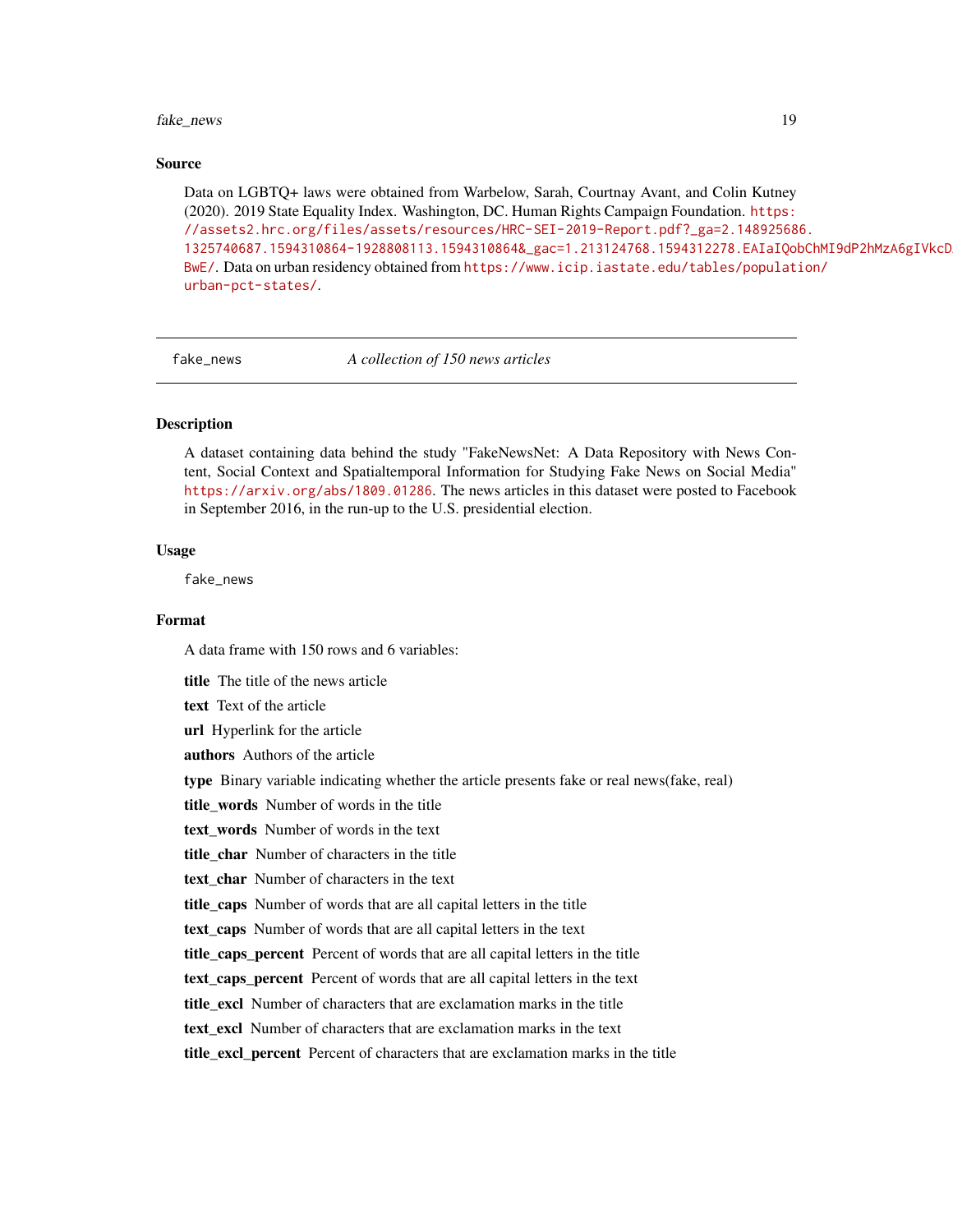<span id="page-19-0"></span>text\_excl\_percent Percent of characters that are exclamation marks in the text

title\_has\_excl Binary variable indicating whether the title of the article includes an exlamation point or not(TRUE, FALSE)

anger Percent of words that are associated with anger

anticipation Percent of words that are associated with anticipation

disgust Percent of words that are associated with disgust

fear Percent of words that are associated with fear

joy Percent of words that are associated with joy

sadness Percent of words that are associated with sadness

surprise Percent of words that are associated with surprise

trust Percent of words that are associated with trust

negative Percent of words that have negative sentiment

positive Percent of words that have positive sentiment

text syllables Number of syllables in text

text\_syllables\_per\_word Number of syllables per word in text

### Source

Shu, K., Mahudeswaran, D., Wang, S., Lee, D. and Liu, H. (2018) FakeNewsNet: A Data Repository with News Content, Social Context and Dynamic Information for Studying Fake News on Social Media

football *Football Brain Measurements*

### **Description**

Brain measurements for football and non-football players as provided in the Lock5 package

### Usage

football

### Format

A data frame with 75 observations and 5 variables:

**group** control = no football, fb\_no\_concuss = football player but no concussions, fb\_concuss = football player with concussion history

years Number of years a person played football

volume Total hippocampus volume, in cubic centimeters

### Source

Singh R, Meier T, Kuplicki R, Savitz J, et al., "Relationship of Collegiate Football Experience and Concussion With Hippocampal Volume and Cognitive Outcome," JAMA, 311(18), 2014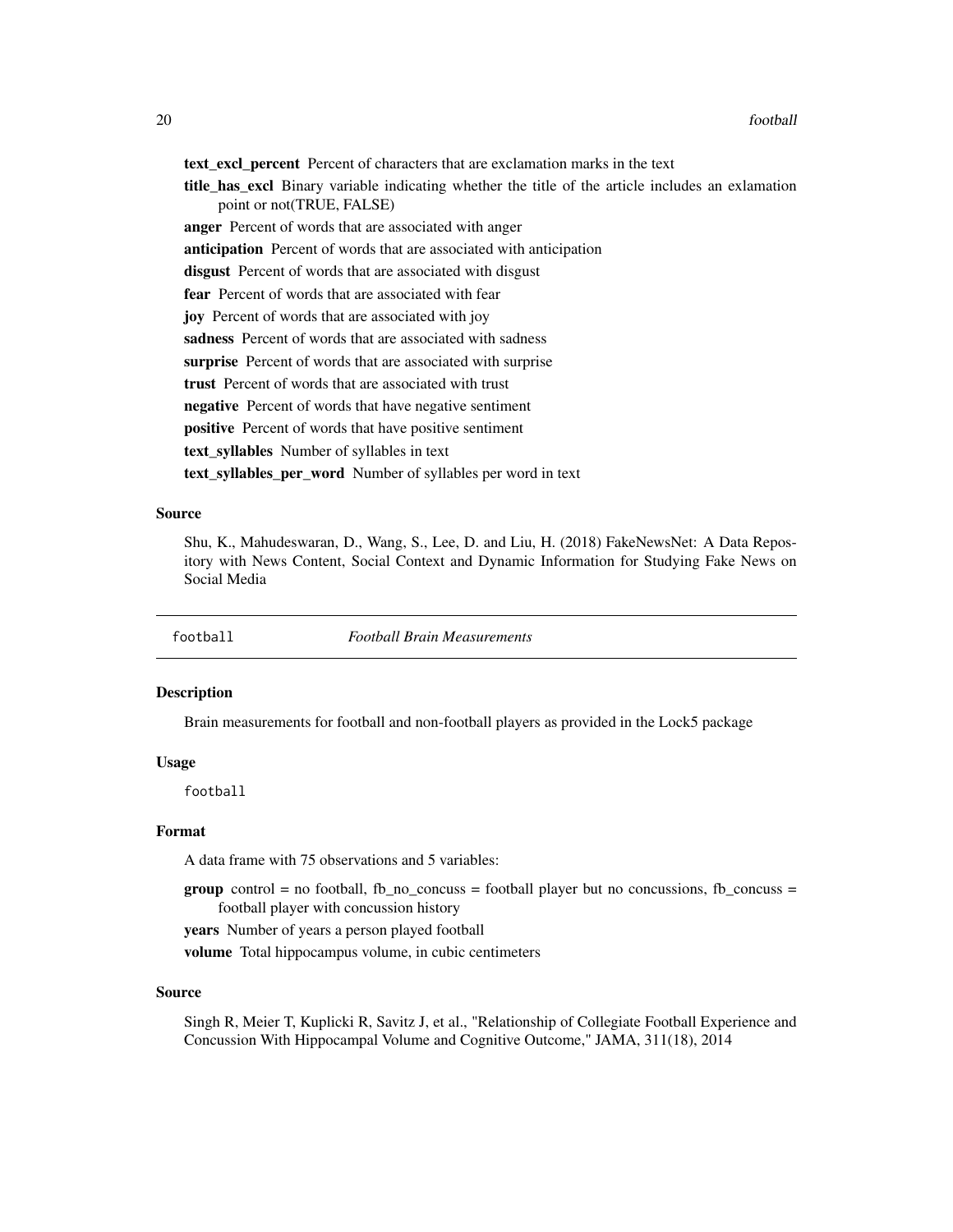<span id="page-20-0"></span>A random subset of the data on hotel bookings originally collected by Antonio, Almeida and Nunes (2019) and distributed through the R for Data Science TidyTuesday project.

### Usage

hotel\_bookings

### Format

A data frame with 1000 hotel bookings and 32 variables on each booking. hotel "Resort Hotel" or "City Hotel" is\_canceled whether the booking was cancelled lead\_time number of days between booking and arrival arrival\_date\_year year of scheduled arrival arrival\_date\_month month of scheduled arrival arrival\_date\_week\_number week of scheduled arrival arrival\_date\_day\_of\_month day of month of scheduled arrival stays\_in\_weekend\_nights number of reserved weekend nights stays\_in\_week\_nights number of reserved week nights adults number of adults in booking children number of children babies number of babies meal whether the booking includes breakfast (BB = bed & breakfast), breakfast and dinner (HB = half board), or breakfast, lunch, and dinner (FB = full board) country guest's country of origin market\_segment market segment designation (eg: TA = travel agent, TO = tour operator) distribution\_channel booking distribution channel (eg:  $TA = travel$  agent,  $TO = tour$  operator) is\_repeated\_guest whether or not booking was made by a repeated guest previous\_cancellations guest's number of previous booking cancellations previous\_bookings\_not\_canceled guest's number of previous bookings that weren't cancelled reserved\_room\_type code for type of room reserved by guest assigned\_room\_type code for type of room assigned by hotel **booking** changes number of changes made to the booking deposit\_type No Deposit, Non Refund, Refundable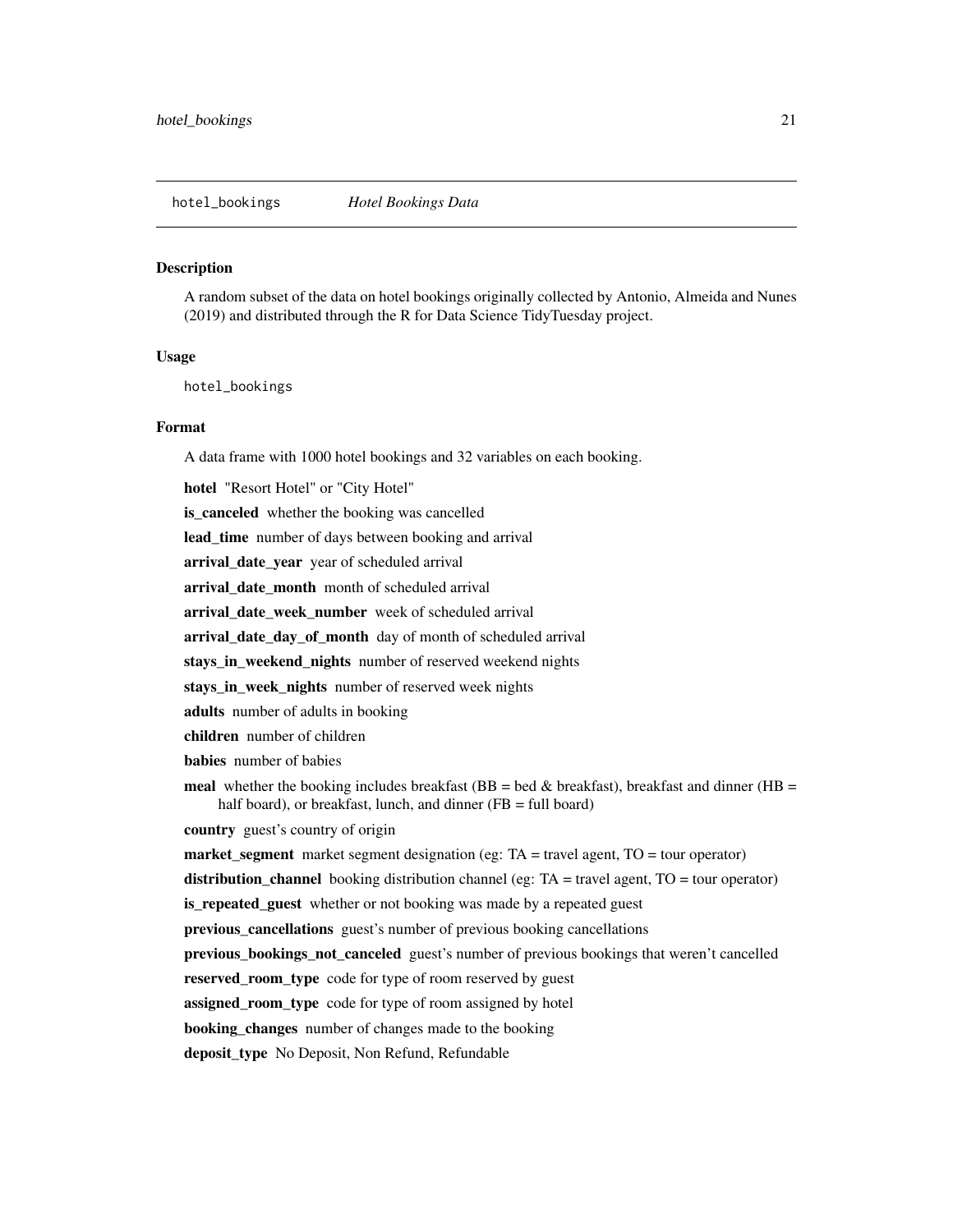<span id="page-21-0"></span>agent booking travel agency

company booking company

days\_in\_waiting\_list number of days the guest waited for booking confirmation

customer type Contract, Group, Transient, Transient-party (a transient booking tied to another transient booking)

average\_daily\_rate average hotel cost per day

required\_car\_parking\_spaces number of parking spaces the guest needed

total\_of\_special\_requests number of guest special requests

reservation\_status Canceled, Check-Out, No-Show

reservation\_status\_date when the guest cancelled or checked out

### Source

Nuno Antonio, Ana de Almeida, and Luis Nunes (2019). "Hotel booking demand datasets." Data in Brief (22): 41-49. [https://github.com/rfordatascience/tidytuesday/blob/master/data/](https://github.com/rfordatascience/tidytuesday/blob/master/data/2020/2020-02-11/hotels.csv/) [2020/2020-02-11/hotels.csv/](https://github.com/rfordatascience/tidytuesday/blob/master/data/2020/2020-02-11/hotels.csv/).

loons *Loon Count Data*

#### Description

Loon count data collected from the year 2000 to 2017, in late December, by birdwatchers in the Ontario, Canada area. The data was made available by the Bird Studies Canada website and distributed through the R for Data Science TidyTuesday project. A more complete data set with a larger selection of birds can be found in the bird\_counts data in the bayesrules package.

### Usage

loons

### Format

A data frame with 18 rows and 5 variables. Each row represents loon observations in the given year.

year year of data collection

count number of loons observed

hours total person-hours of observation period

count per hour count divided by hours

count\_per\_100 count\_per\_hour multiplied by 100 hours

### Source

[https://github.com/rfordatascience/tidytuesday/blob/master/data/2019/2019-06-18/](https://github.com/rfordatascience/tidytuesday/blob/master/data/2019/2019-06-18/bird_counts.csv) [bird\\_counts.csv](https://github.com/rfordatascience/tidytuesday/blob/master/data/2019/2019-06-18/bird_counts.csv).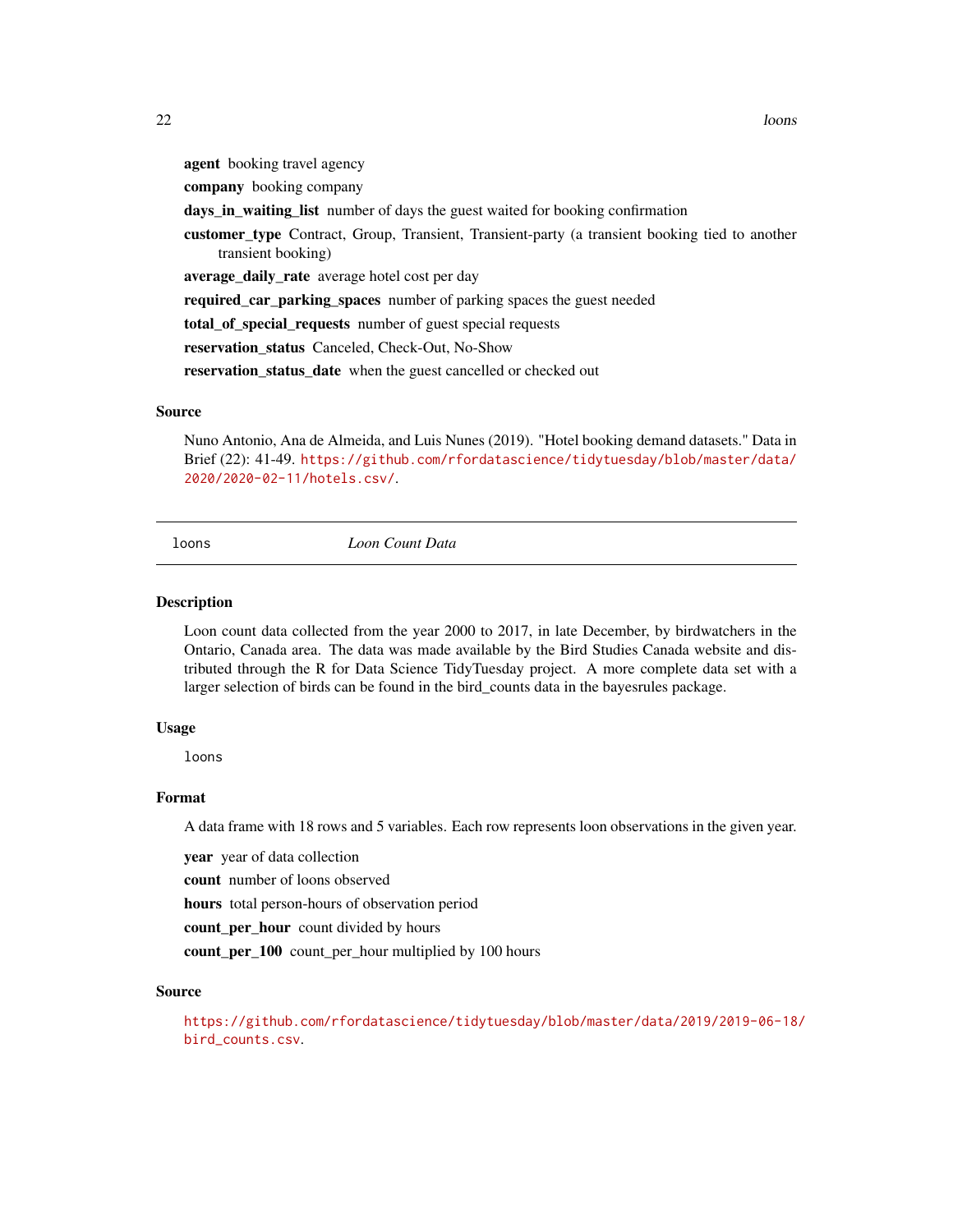<span id="page-22-0"></span>The Museum of Modern Art data includes information about the individual artists included in the collection of the Museum of Modern Art in New York City. It does not include information about works for artist collectives or companies. The data was made available by MoMA itself and downloaded in December 2020.

### Usage

moma

#### Format

A data frame with 10964 rows and 11 variables. Each row represents an individual artist in the MoMA collection.

artist name

country country of origin

birth year of birth

death year of death

alive whether or not the artist was living at the time of data collection (December 2020)

genx whether or not the artist is Gen X or younger, ie. born during 1965 or after

gender gender identity (as perceived by MoMA employees)

department MoMA department in which the artist's works most frequently appear

count number of the artist's works in the MoMA collection

year\_acquired\_min first year MoMA acquired one of the artist's works

year\_acquired\_max most recent year MoMA acquired one of the artist's works

#### Source

<https://github.com/MuseumofModernArt/collection/blob/master/Artworks.csv/>.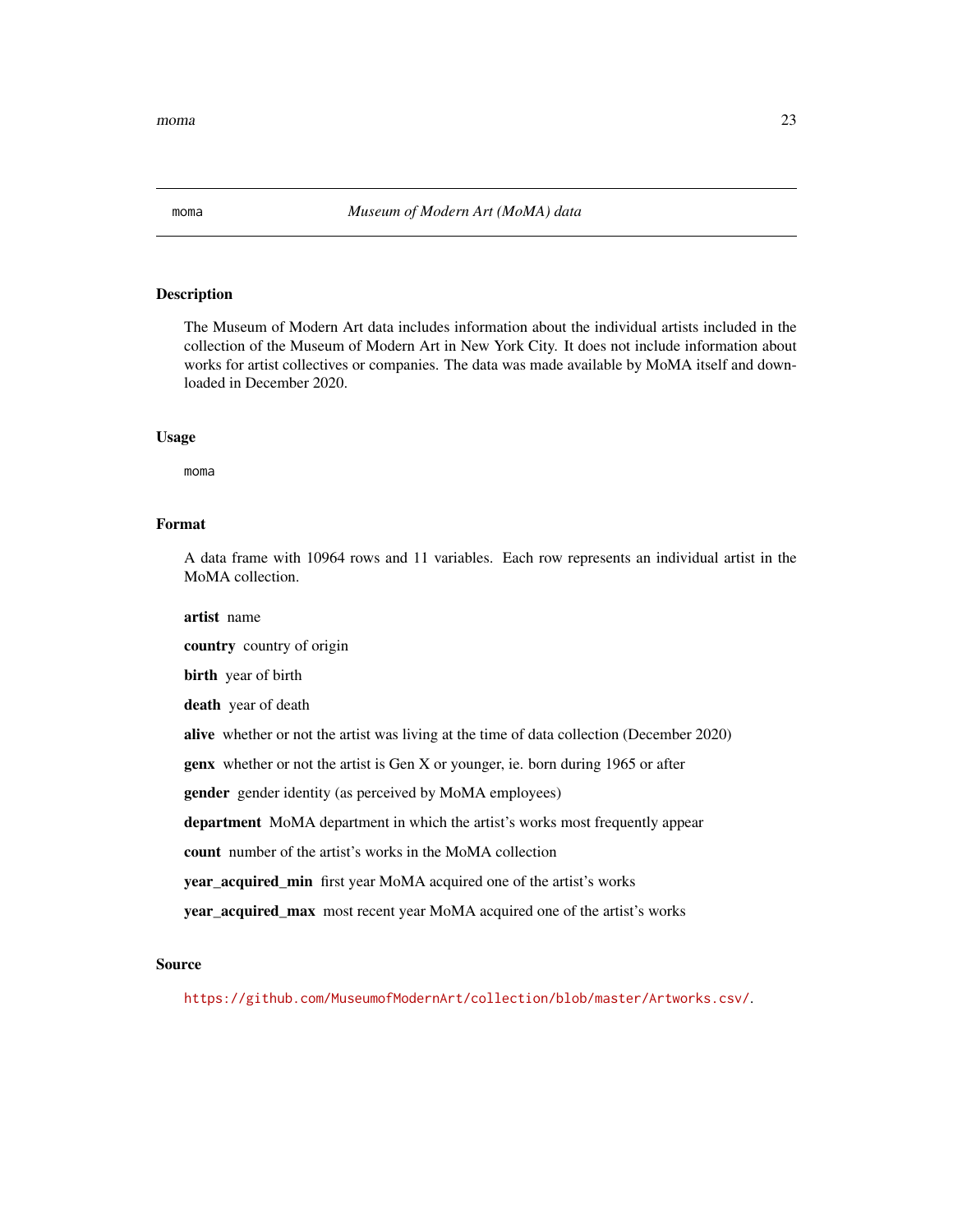<span id="page-23-0"></span>

A random sample of 100 artists represented in the Museum of Modern Art in New York City. The data was made available by MoMA itself and downloaded in December 2020. It does not include information about artist collectives or companies.

#### Usage

moma\_sample

### Format

A data frame with 100 rows and 10 variables. Each row represents an individual artist in the MoMA collection.

artist name country country of origin birth year of birth death year of death alive whether or not the artist was living at the time of data collection (December 2020) genx whether or not the artist is Gen X or younger, ie. born during 1965 or after gender gender identity (as perceived by MoMA employees) count number of the artist's works in the MoMA collection year\_acquired\_min first year MoMA acquired one of the artist's works year\_acquired\_max most recent year MoMA acquired one of the artist's works

### Source

<https://github.com/MuseumofModernArt/collection/blob/master/Artworks.csv/>.

naive\_classification\_summary

*Posterior Classification Summaries for a Naive Bayes model*

### Description

Given a set of observed data including a categorical response variable y and a naiveBayes model of y, this function returns summaries of the model's posterior classification quality. These summaries include a confusion matrix as well as an estimate of the model's overall accuracy.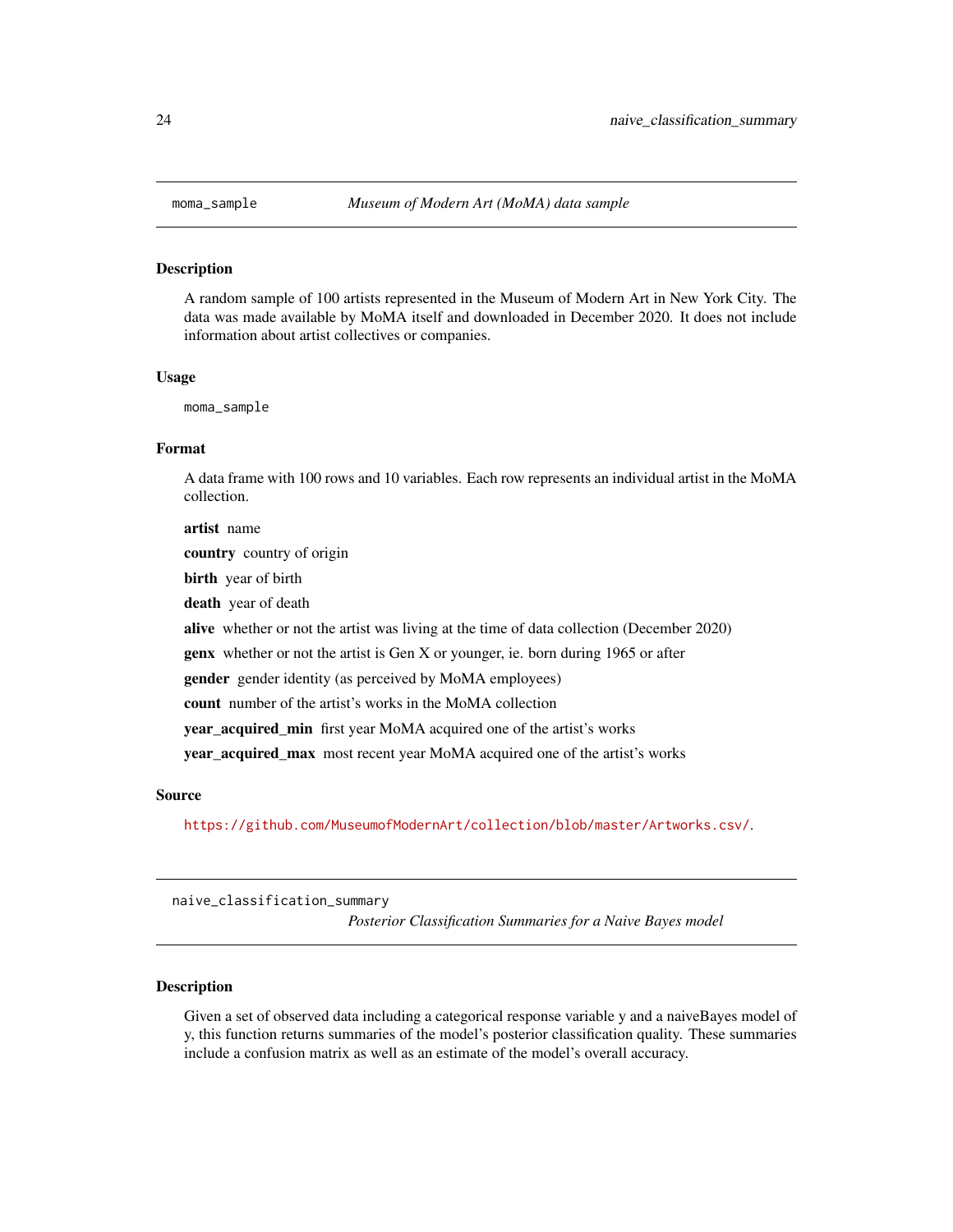### <span id="page-24-0"></span>Usage

```
naive_classification_summary(model, data, y)
```
### Arguments

| model | a naive Bayes model object with categorical y        |
|-------|------------------------------------------------------|
| data  | data frame including the variables in the model      |
| - V   | a character string indicating the y variable in data |

### Value

a list

### Examples

```
data(penguins_bayes, package = "bayesrules")
example_model <- e1071::naiveBayes(species ~ bill_length_mm, data = penguins_bayes)
naive_classification_summary(model = example_model, data = penguins_bayes, y = "species")
```

```
naive_classification_summary_cv
```
*Cross-Validated Posterior Classification Summaries for a Naive Bayes model*

### Description

Given a set of observed data including a categorical response variable y and a naiveBayes model of y, this function returns a cross validated confusion matrix by which to assess the model's posterior classification quality.

### Usage

```
naive_classification_summary_cv(model, data, y, k = 10)
```
### Arguments

| model | a naive Bayes model object with categorical y        |
|-------|------------------------------------------------------|
| data  | data frame including the variables in the model      |
| y     | a character string indicating the y variable in data |
| k     | the number of folds to use for cross validation      |

#### Value

a list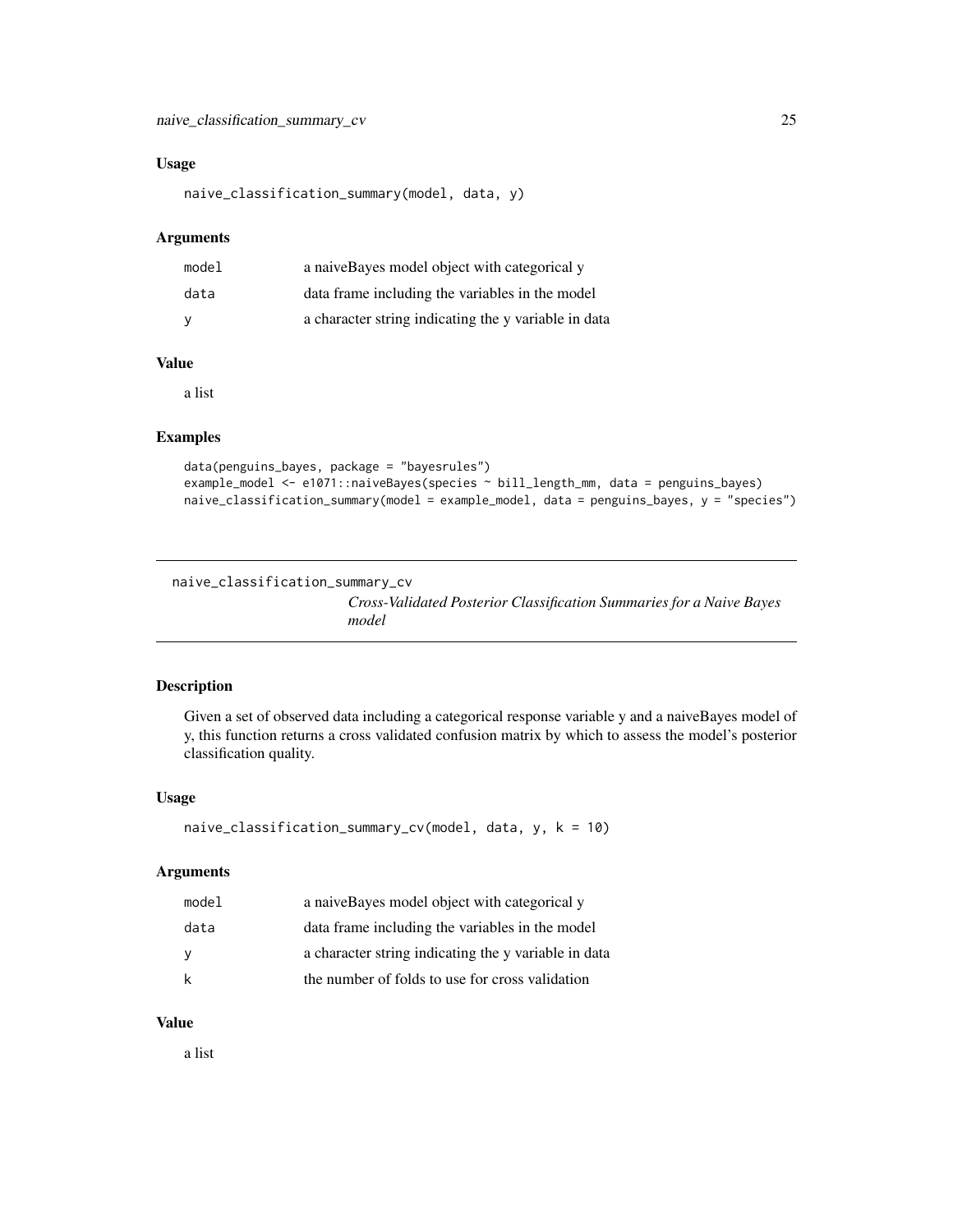### Examples

```
data(penguins_bayes, package = "bayesrules")
example_model <- e1071::naiveBayes(species ~ bill_length_mm, data = penguins_bayes)
naive_classification_summary_cv(model = example_model, data = penguins_bayes, y = "species", k = 2)
```
penguins\_bayes *Penguins Data*

#### Description

Data on penguins in the Palmer Archipelago, originally collected by Gordan etal and distributed through the penguins data in the palmerpenguins package. In addition to the original penguins data is a variable above\_average\_weight.

#### Usage

penguins\_bayes

### Format

A data frame with 344 penguins and 9 variables on each.

species species (Adelie, Chinstrap, Gentoo)

island home island (Biscoe, Dream, Torgersen)

year year of observation

bill\_length\_mm length of bill (mm)

bill\_depth\_mm depth of bill (mm)

flipper\_length\_mm length of flipper (mm)

body\_mass\_g body mass (g)

above\_average\_weight whether or not the body mass exceeds 4200g (TRUE or FALSE)

sex male or female

#### Source

Gorman KB, Williams TD, and Fraser WR (2014). Ecological sexual dimorphism and environmental variability within a community of antarctic penguins (Genus Pygoscelis). PLoS ONE, 9(3).

<span id="page-25-0"></span>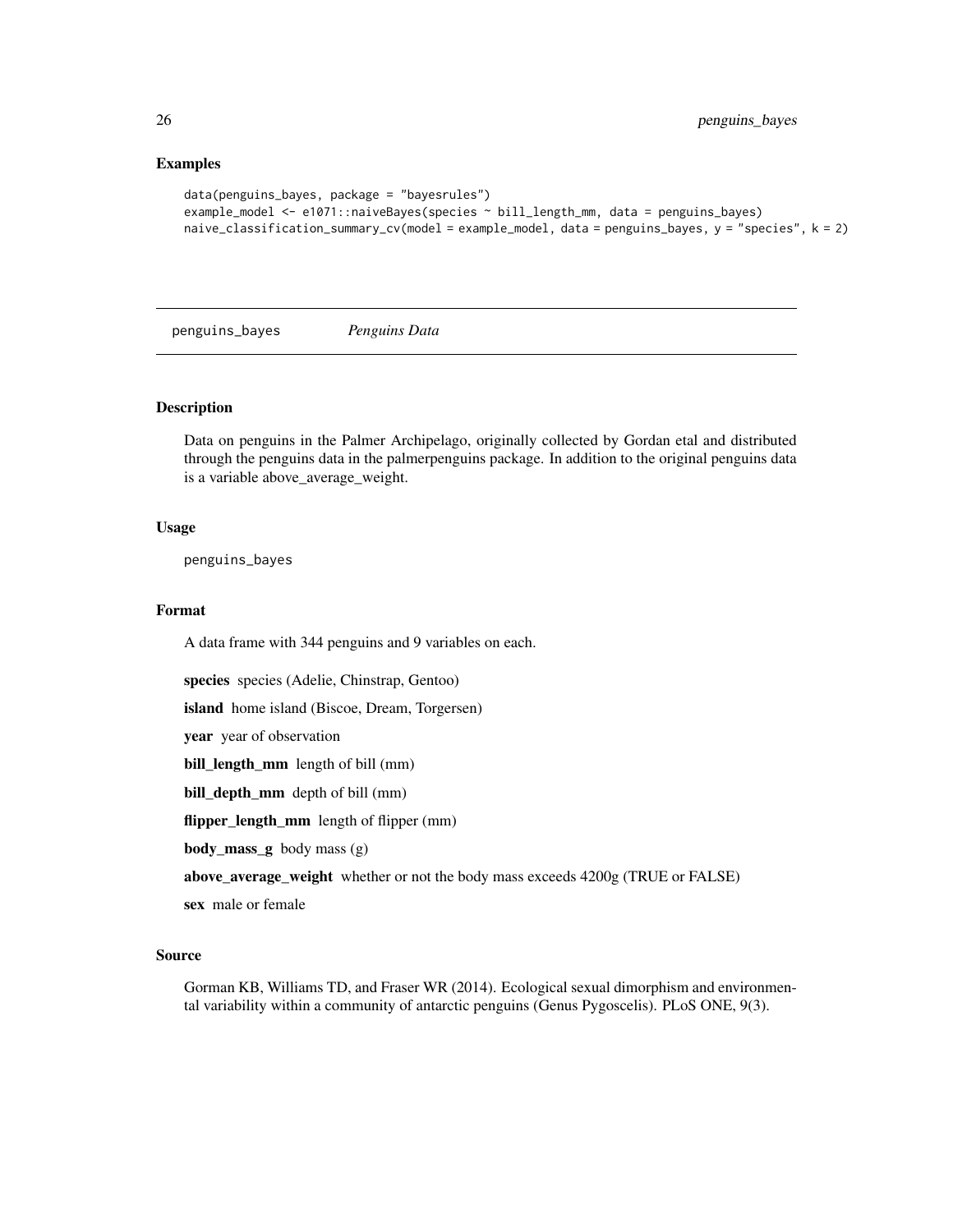<span id="page-26-0"></span>

Plots the probability density function (pdf) for a Beta(alpha, beta) model of variable  $\pi$ .

### Usage

plot\_beta(alpha, beta, mean = FALSE, mode = FALSE)

### Arguments

| alpha, beta | positive shape parameters of the Beta model                           |
|-------------|-----------------------------------------------------------------------|
| mean, mode  | a logical value indicating whether to display the model mean and mode |

#### Value

A density plot for the Beta model.

#### Examples

plot\_beta(alpha = 1, beta = 12, mean = TRUE, mode = TRUE)

plot\_beta\_binomial *Plot a Beta-Binomial Bayesian Model*

### Description

Consider a Beta-Binomial Bayesian model for parameter  $\pi$  with a Beta(alpha, beta) prior on  $\pi$  and Binomial likelihood with n trials and y successes. Given information on the prior (alpha and data) and data (y and n), this function produces a plot of any combination of the corresponding prior pdf, scaled likelihood function, and posterior pdf. All three are included by default.

### Usage

```
plot_beta_binomial(
  alpha,
  beta,
  y = NULL,
  n = NULL,prior = TRUE,
  likelihood = TRUE,
  posterior = TRUE
)
```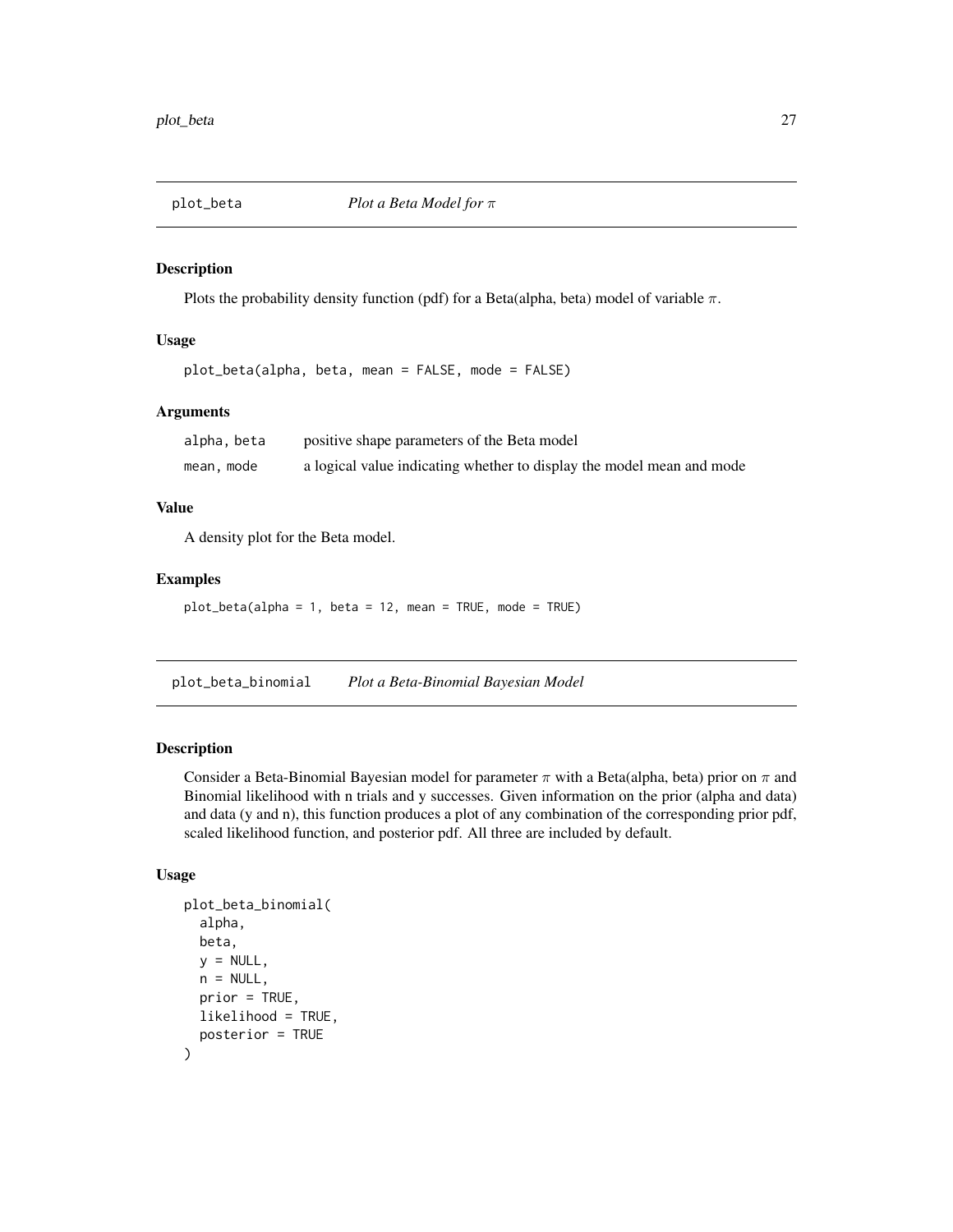### Arguments

| alpha, beta  | positive shape parameters of the prior Beta model                          |
|--------------|----------------------------------------------------------------------------|
| <sub>V</sub> | observed number of successes                                               |
| n            | observed number of trials                                                  |
| prior        | a logical value indicating whether the prior model should be plotted       |
| likelihood   | a logical value indicating whether the scaled likelihood should be plotted |
| posterior    | a logical value indicating whether posterior model should be plotted       |

### Value

a ggplot

### Examples

plot\_beta\_binomial(alpha = 1, beta = 13,  $y = 25$ ,  $n = 50$ ) plot\_beta\_binomial(alpha = 1, beta = 13,  $y = 25$ , n = 50, posterior = FALSE)

### Description

Plots the probability density function (pdf) for a Beta(alpha, beta) model of variable  $\pi$  with markings indicating a credible interval for  $\pi$ .

### Usage

plot\_beta\_ci(alpha, beta, ci\_level = 0.95)

### Arguments

| alpha, beta | positive shape parameters of the Beta model |
|-------------|---------------------------------------------|
| ci level    | credible interval level                     |

### Value

A density plot for the Beta model

### Examples

```
plot\_beta\_ci(alpha = 7, beta = 12, ci\_level = 0.80)
```
<span id="page-27-0"></span>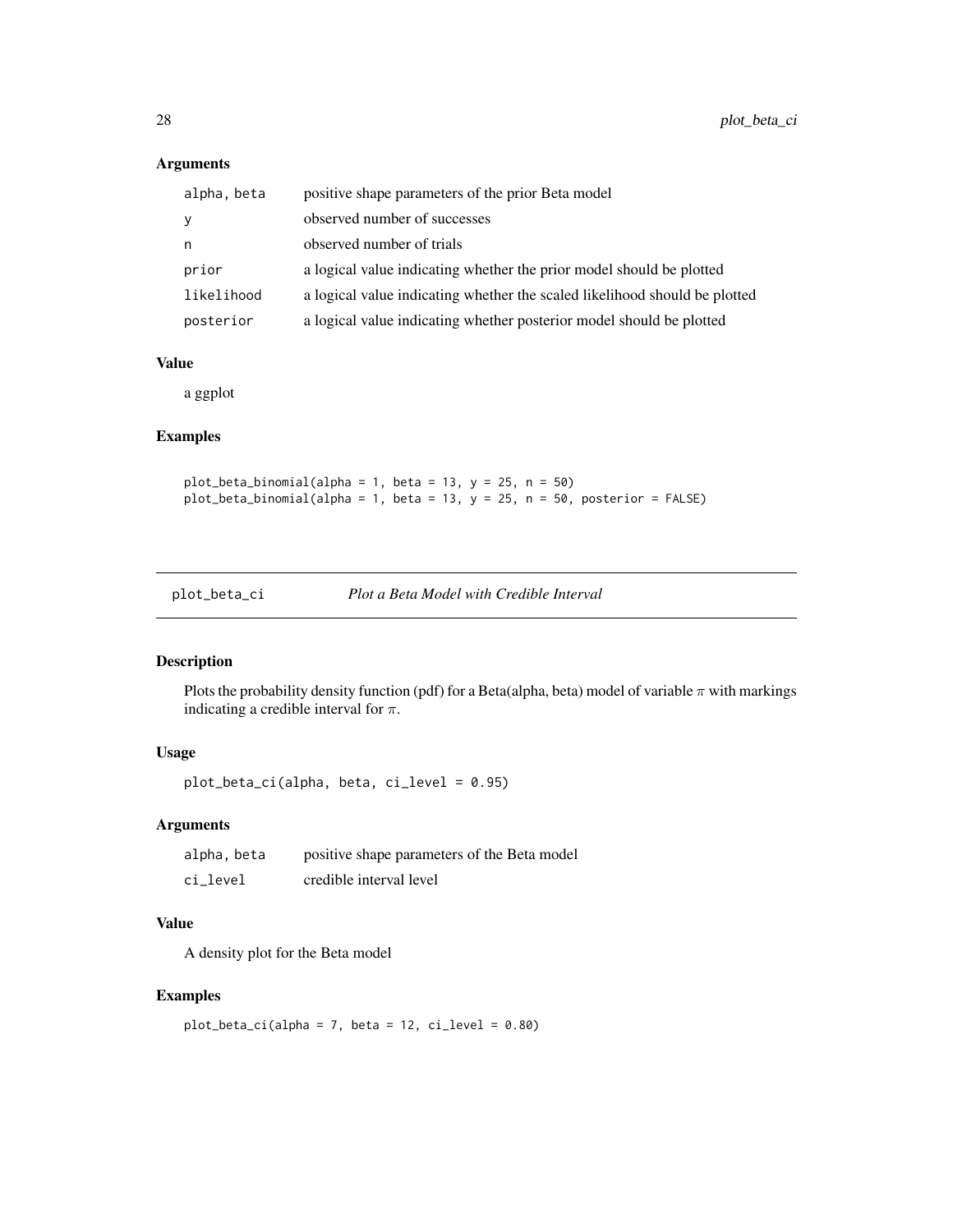<span id="page-28-0"></span>plot\_binomial\_likelihood

*Plot a Binomial Likelihood Function*

### Description

Plots the Binomial likelihood function for variable  $\pi$  given y observed successes in a series of n Binomial trials.

### Usage

plot\_binomial\_likelihood(y, n, mle = FALSE)

### Arguments

| <b>V</b> | number of successes                                                                                 |
|----------|-----------------------------------------------------------------------------------------------------|
| n.       | number of trials                                                                                    |
| mle      | a logical value indicating whether maximum likelihood estimate of $\pi$ , y/n, should<br>be plotted |

### Value

a ggplot

### Examples

plot\_binomial\_likelihood(y = 3, n = 10, mle = TRUE)

plot\_gamma *Plot a Gamma Model for* λ

## Description

Plots the probability density function (pdf) for a Gamma(shape, rate) model of variable  $\lambda$ .

### Usage

plot\_gamma(shape, rate, mean = FALSE, mode = FALSE)

### Arguments

| shape      | non-negative shape parameter of the Gamma model                       |
|------------|-----------------------------------------------------------------------|
| rate       | non-negative rate parameter of the Gamma model                        |
| mean, mode | a logical value indicating whether to display the model mean and mode |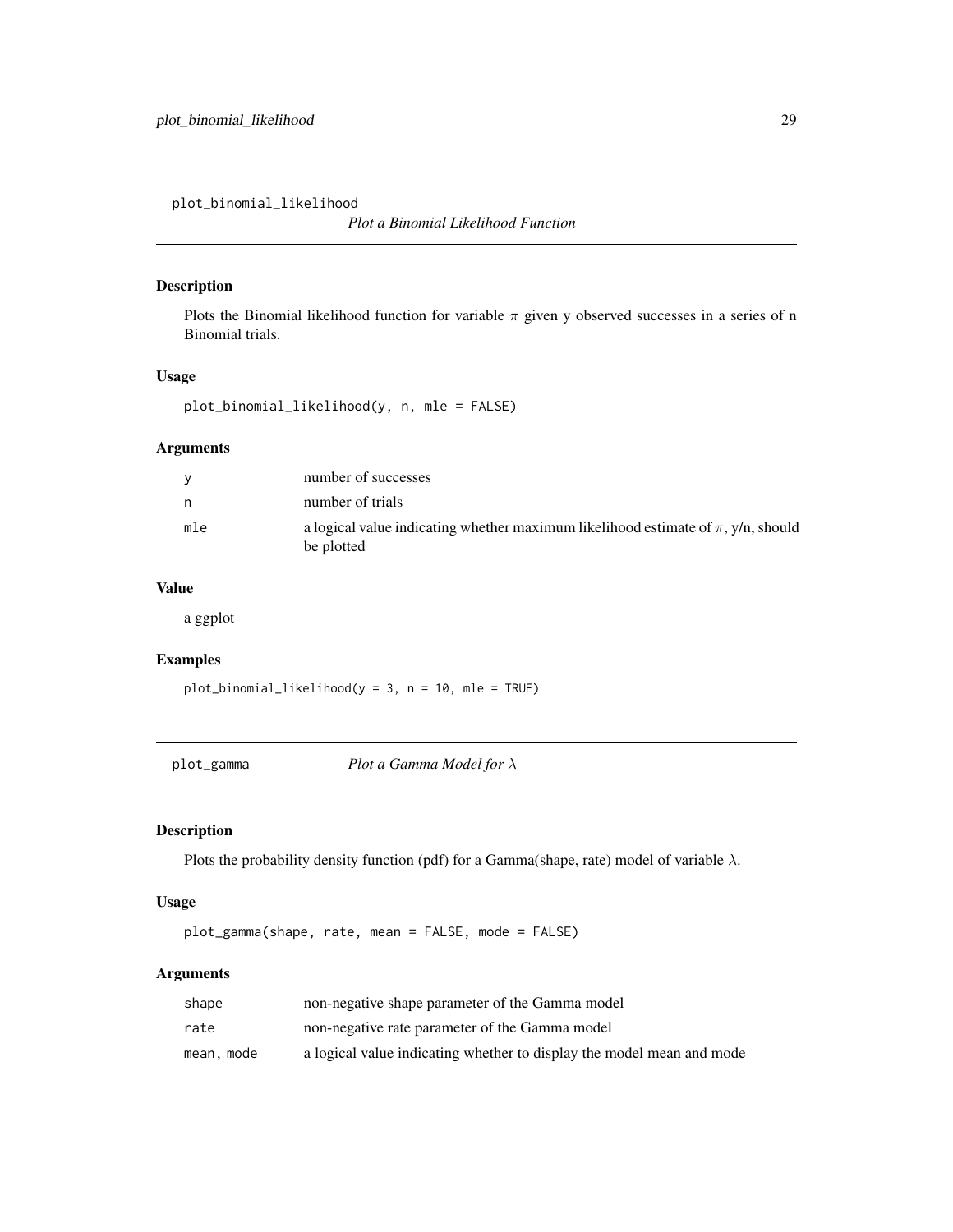<span id="page-29-0"></span>A density plot for the Gamma model.

### Examples

plot\_gamma(shape = 2, rate = 11, mean = TRUE, mode = TRUE)

plot\_gamma\_poisson *Plot a Gamma-Poisson Bayesian Model*

### Description

Consider a Gamma-Poisson Bayesian model for rate parameter  $\lambda$  with a Gamma(shape, rate) prior on  $\lambda$  and a Poisson likelihood for the data. Given information on the prior (shape and rate) and data (the sample size n and sum\_y), this function produces a plot of any combination of the corresponding prior pdf, scaled likelihood function, and posterior pdf. All three are included by default.

### Usage

```
plot_gamma_poisson(
  shape,
  rate,
  sum_y = NULL,n = NULL,prior = TRUE,
  likelihood = TRUE,
  posterior = TRUE
```
### )

#### Arguments

| shape      | non-negative shape parameter of the Gamma prior                             |
|------------|-----------------------------------------------------------------------------|
| rate       | non-negative rate parameter of the Gamma prior                              |
| $sum_y$    | sum of observed data values for the Poisson likelihood                      |
| n          | number of observations for the Poisson likelihood                           |
| prior      | a logical value indicating whether the prior model should be plotted.       |
| likelihood | a logical value indicating whether the scaled likelihood should be plotted. |
| posterior  | a logical value indicating whether posterior model should be plotted.       |

### Value

a ggplot

#### Examples

```
plot_gamma_poisson(shape = 100, rate = 20, sum_y = 39, n = 6)
plot_gamma_poisson(shape = 100, rate = 20, sum_y = 39, n = 6, posterior = FALSE)
```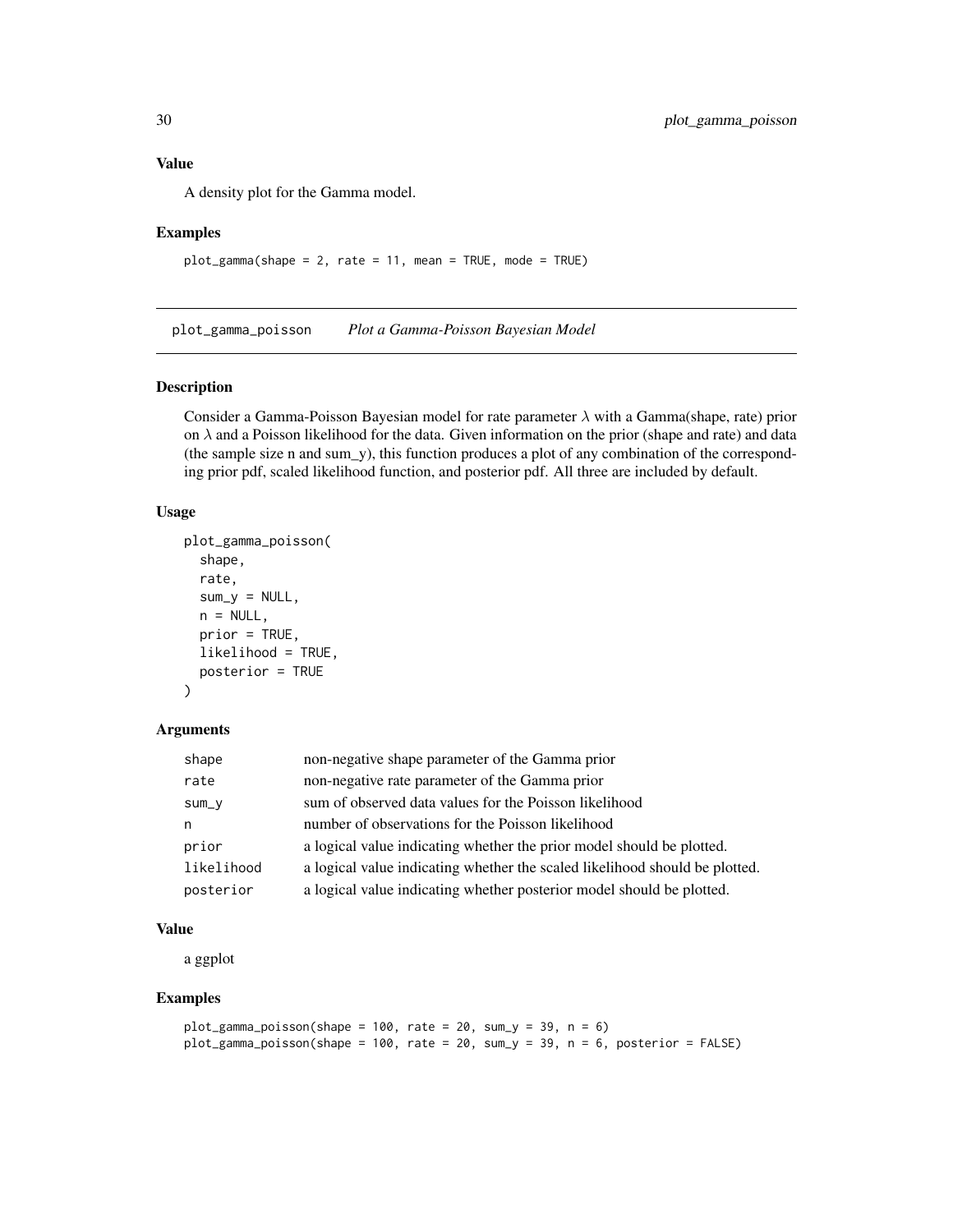<span id="page-30-0"></span>

Plots the probability density function (pdf) for a Normal(mean, sd^2) model of variable  $\mu$ .

### Usage

```
plot_normal(mean, sd)
```
### Arguments

| mean | mean parameter of the Normal model               |
|------|--------------------------------------------------|
| sd   | standard deviation parameter of the Normal model |

### Value

a ggplot

### Examples

 $plot\_normal(mean = 3.5, sd = 0.5)$ 

plot\_normal\_likelihood

*Plot a Normal Likelihood Function*

### Description

Plots the Normal likelihood function for variable  $\mu$  given a vector of Normal data y.

### Usage

```
plot_normal_likelihood(y, sigma = NULL)
```
### Arguments

|       | vector of observed data                                                            |
|-------|------------------------------------------------------------------------------------|
| sigma | optional value for assumed standard deviation of y. by default, this is calculated |
|       | by the sample standard deviation of y.                                             |

### Value

a ggplot of Normal likelihood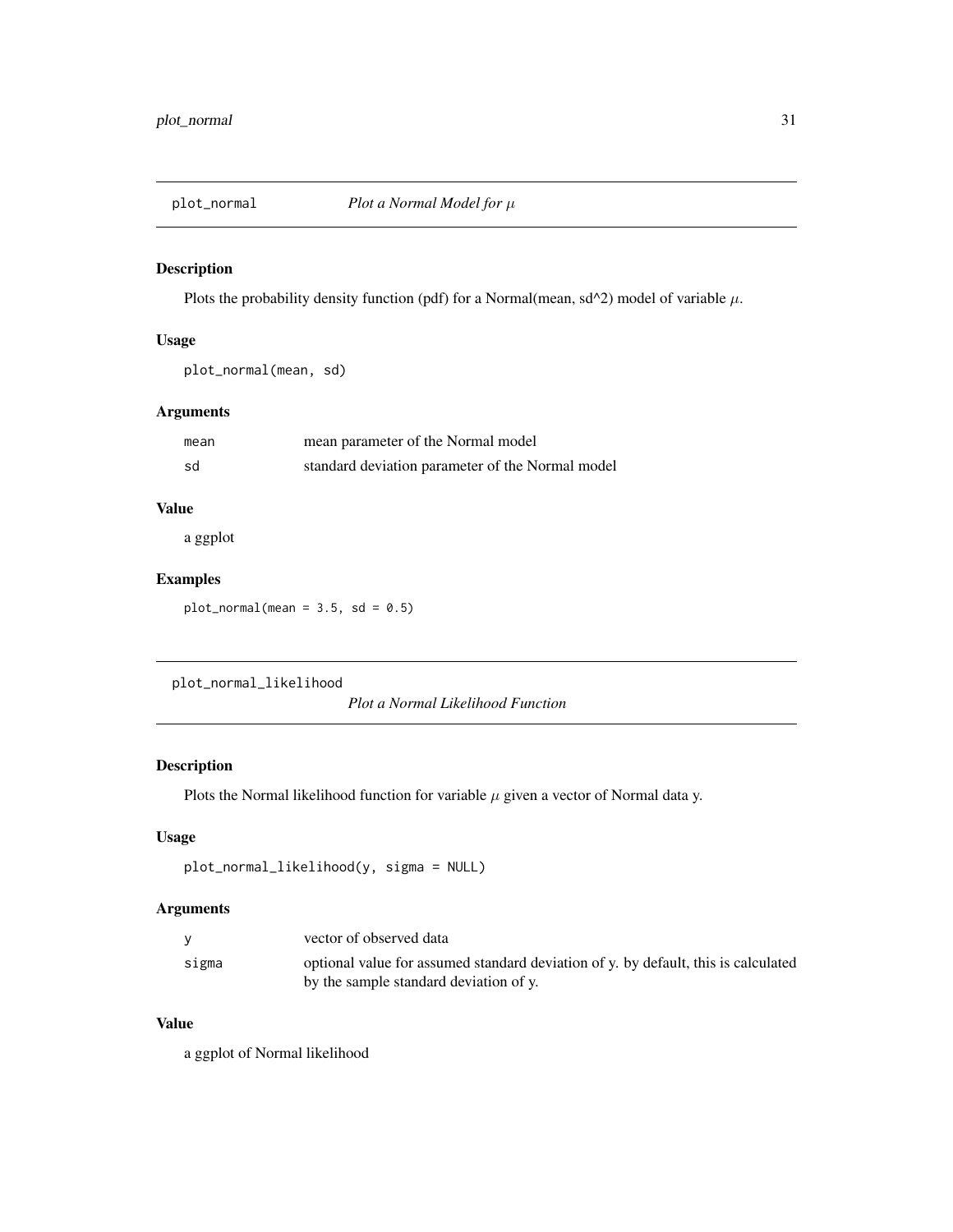### Examples

```
plot\_normal\_likelihood(y = rnorm(50, mean = 10, sd = 2), sigma = 1.5)
```
plot\_normal\_normal *Plot a Normal-Normal Bayesian model*

### Description

Consider a Normal-Normal Bayesian model for mean parameter  $\mu$  with a N(mean, sd^2) prior on  $\mu$  and a Normal likelihood for the data. Given information on the prior (mean and sd) and data (the sample size n, mean y\_bar, and standard deviation sigma), this function produces a plot of any combination of the corresponding prior pdf, scaled likelihood function, and posterior pdf. All three are included by default.

### Usage

```
plot_normal_normal(
  mean,
  sd,
  signa = NULL,y_bar = NULL,
  n = NULL,prior = TRUE,
  likelihood = TRUE,
  posterior = TRUE
)
```
### Arguments

| mean       | mean of the Normal prior                                                   |
|------------|----------------------------------------------------------------------------|
| sd         | standard deviation of the Normal prior                                     |
| sigma      | standard deviation of the data, or likelihood standard deviation           |
| y_bar      | sample mean of the data                                                    |
| n          | sample size of the data                                                    |
| prior      | a logical value indicating whether the prior model should be plotted       |
| likelihood | a logical value indicating whether the scaled likelihood should be plotted |
| posterior  | a logical value indicating whether posterior model should be plotted       |

### Value

a ggplot

### Examples

```
plot_normal_normal(mean = 0, sd = 3, sigma= 4, y_bar = 5, n = 3)
plot_normal_normal(mean = 0, sd = 3, sigma= 4, y_bar = 5, n = 3, posterior = FALSE)
```
<span id="page-31-0"></span>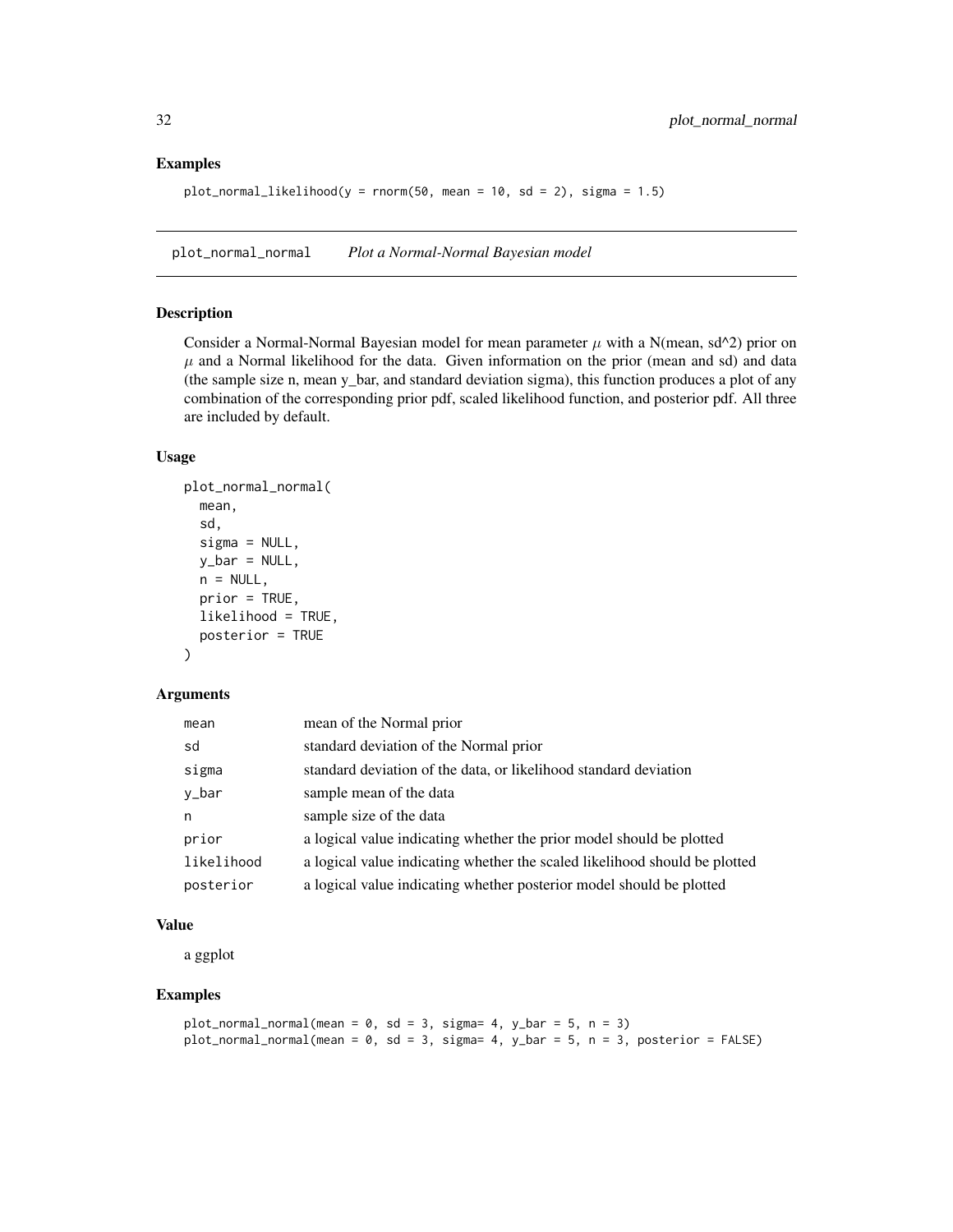<span id="page-32-0"></span>plot\_poisson\_likelihood

*Plot a Poisson Likelihood Function*

### Description

Plots the Poisson likelihood function for variable  $\lambda$  given a vector of Poisson counts y.

### Usage

```
plot_poisson_likelihood(y, lambda_upper_bound = 10)
```
#### Arguments

y vector of observed Poisson counts lambda\_upper\_bound upper bound for lambda values to display on x-axis

### Value

a ggplot of Poisson likelihood

### Examples

```
plot\_poisson\_likelihood(y = c(4, 2, 7), lambda\_upper\_bound = 10)
```
pop\_vs\_soda *Pop vs Soda vs Coke*

### Description

Results of a volunteer survey on how people around the U.S. refer to fizzy cola drinks. The options are "pop", "soda", "coke", or "other".

#### Usage

pop\_vs\_soda

### Format

A data frame with 374250 observations, one per survey respondent, and 4 variables:

state the U.S. state in which the respondent resides

region region in which the state falls (as defined by the U.S. Census)

word\_for\_cola how the respondent refers to fizzy cola drinks

pop whether or not the respondent refers to fizzy cola drinks as "pop"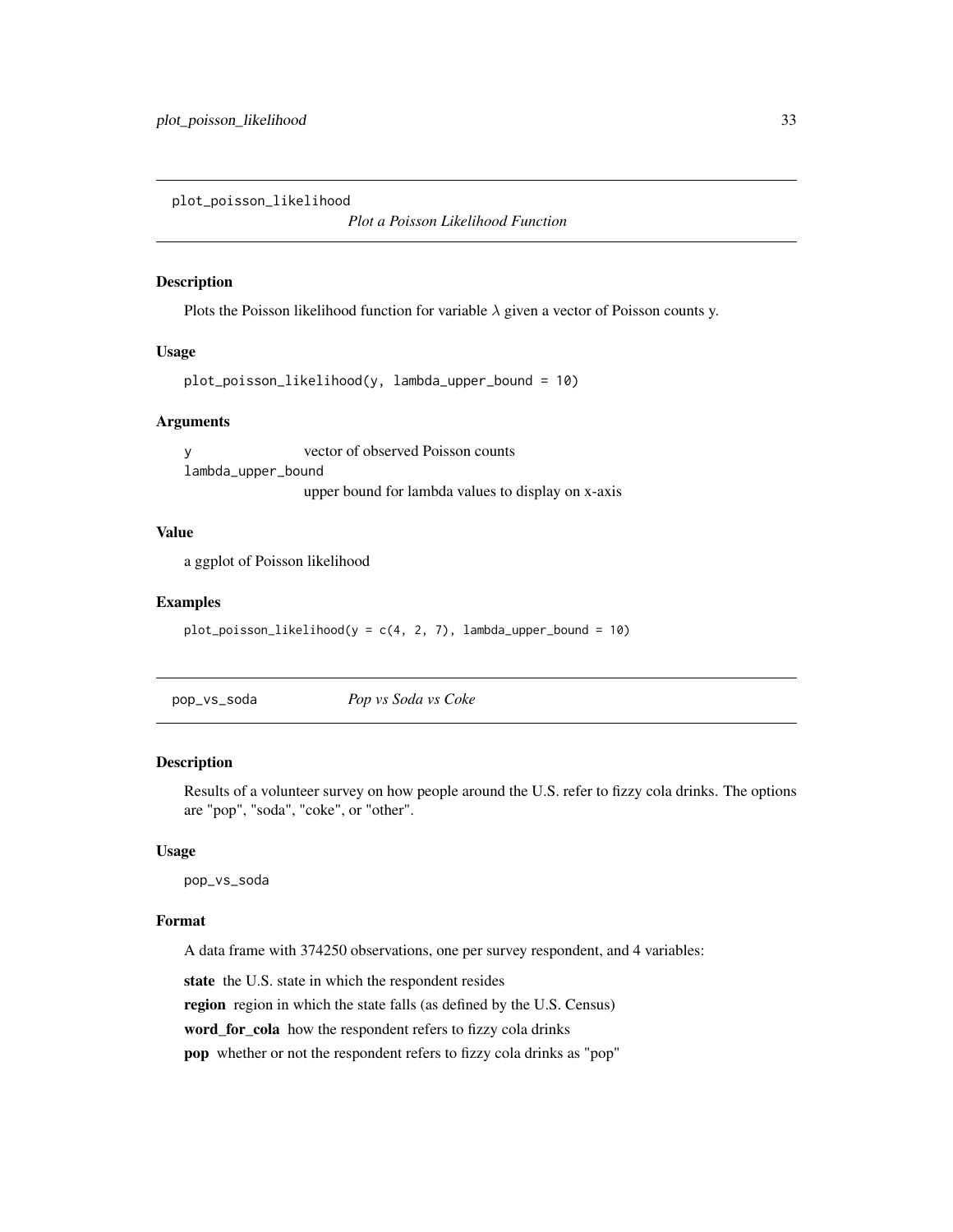### <span id="page-33-0"></span>Source

The survey responses were obtained at <https://popvssoda.com/> which is maintained by Alan McConchie.

prediction\_summary *Posterior Predictive Summaries*

### **Description**

Given a set of observed data including a quantitative response variable y and an rstanreg model of y, this function returns 4 measures of the posterior prediction quality. Median absolute prediction error (mae) measures the typical difference between the observed y values and their posterior predictive medians (stable = TRUE) or means (stable = FALSE). Scaled mae (mae\_scaled) measures the typical number of absolute deviations (stable = TRUE) or standard deviations (stable = FALSE) that observed y values fall from their predictive medians (stable = TRUE) or means (stable = FALSE). within\_50 and within\_90 report the proportion of observed y values that fall within their posterior prediction intervals, the probability levels of which are set by the user.

### Usage

```
prediction_summary(
  model,
  data,
  prob_inner = 0.5,
  prob_outer = 0.95,
  stable = FALSE
)
```
#### Arguments

| model      | an real model object with quantitative y                                        |
|------------|---------------------------------------------------------------------------------|
| data       | data frame including the variables in the model, both response y and predictors |
|            | X                                                                               |
| prob_inner | posterior predictive interval probability (a value between 0 and 1)             |
| prob_outer | posterior predictive interval probability (a value between 0 and 1)             |
| stable     | TRUE returns the number of absolute deviations and FALSE returns the standard   |
|            | deviations that observed y values fall from their predictive medians            |

#### Value

a tibble

### Examples

```
example_data <- data.frame(x = sample(1:100, 20))example_data$y <- example_data$x*3 + rnorm(20, 0, 5)
example_model <- rstanarm::stan_glm(y ~ x, data = example_data)
prediction_summary(example_model, example_data, prob_inner = 0.6, prob_outer = 0.80, stable = TRUE)
```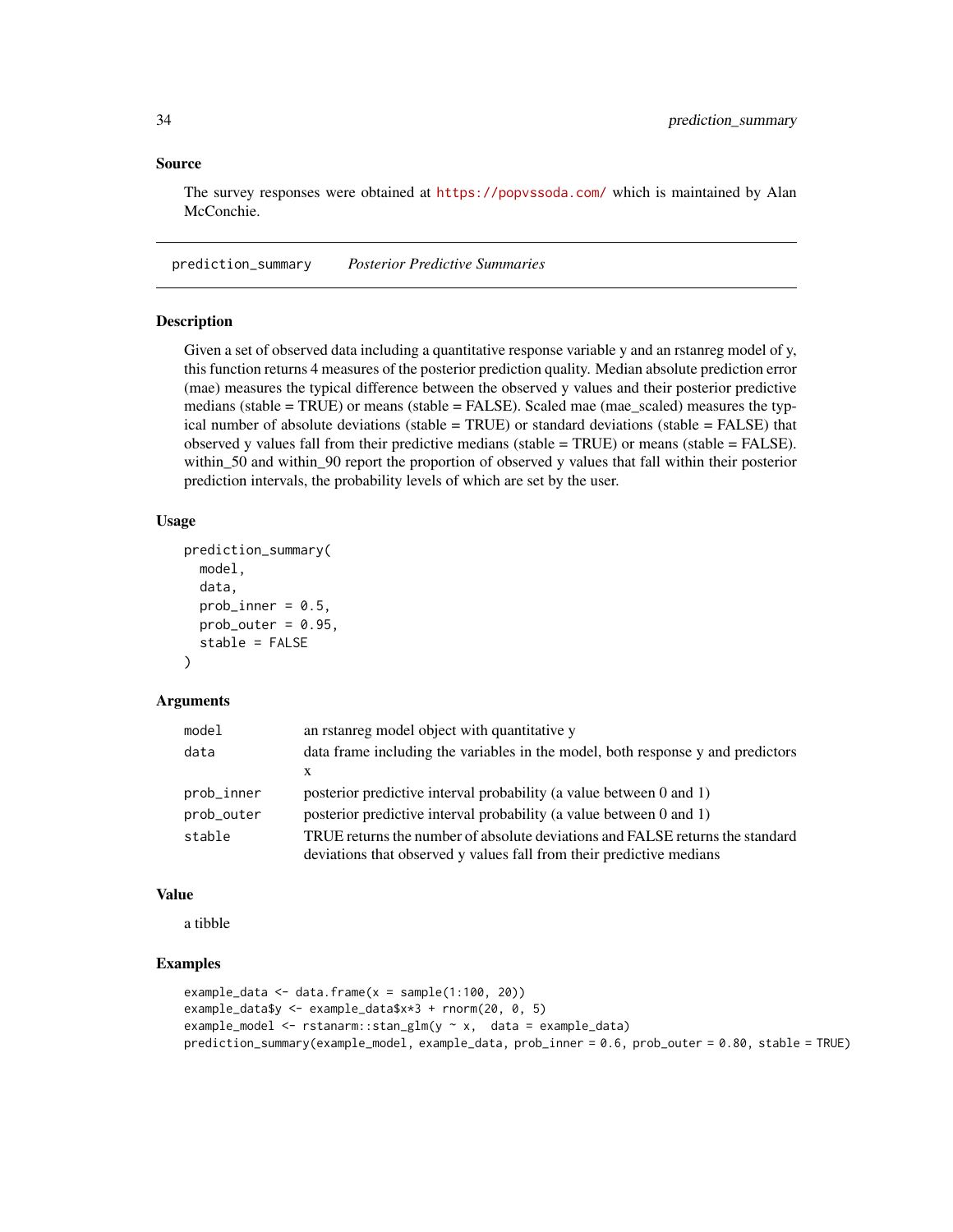<span id="page-34-0"></span>prediction\_summary\_cv *Cross-Validated Posterior Predictive Summaries*

#### Description

Given a set of observed data including a quantitative response variable y and an rstanreg model of y, this function returns 4 cross-validated measures of the model's posterior prediction quality: Median absolute prediction error (mae) measures the typical difference between the observed y values and their posterior predictive medians (stable = TRUE) or means (stable = FALSE). Scaled mae (mae\_scaled) measures the typical number of absolute deviations (stable = TRUE) or standard deviations (stable = FALSE) that observed y values fall from their predictive medians (stable = TRUE) or means (stable = FALSE). within\_50 and within\_90 report the proportion of observed y values that fall within their posterior prediction intervals, the probability levels of which are set by the user. For hierarchical models of class lmerMod, the folds are comprised by collections of groups, not individual observations.

### Usage

```
prediction_summary_cv(
  data,
  group,
  model,
  k,
  prob_inner = 0.5,
  prob_outer = 0.95)
```
### Arguments

| data       | data frame including the variables in the model, both response y and predictors<br>X                                                 |
|------------|--------------------------------------------------------------------------------------------------------------------------------------|
| group      | a character string representing the name of the factor grouping variable, ie. ran-<br>dom effect (only used for hierarchical models) |
| model      | an rstanreg model object with quantitative y                                                                                         |
| k          | the number of folds to use for cross validation                                                                                      |
| prob_inner | posterior predictive interval probability (a value between 0 and 1)                                                                  |
| prob_outer | posterior predictive interval probability (a value between 0 and 1)                                                                  |

### Value

list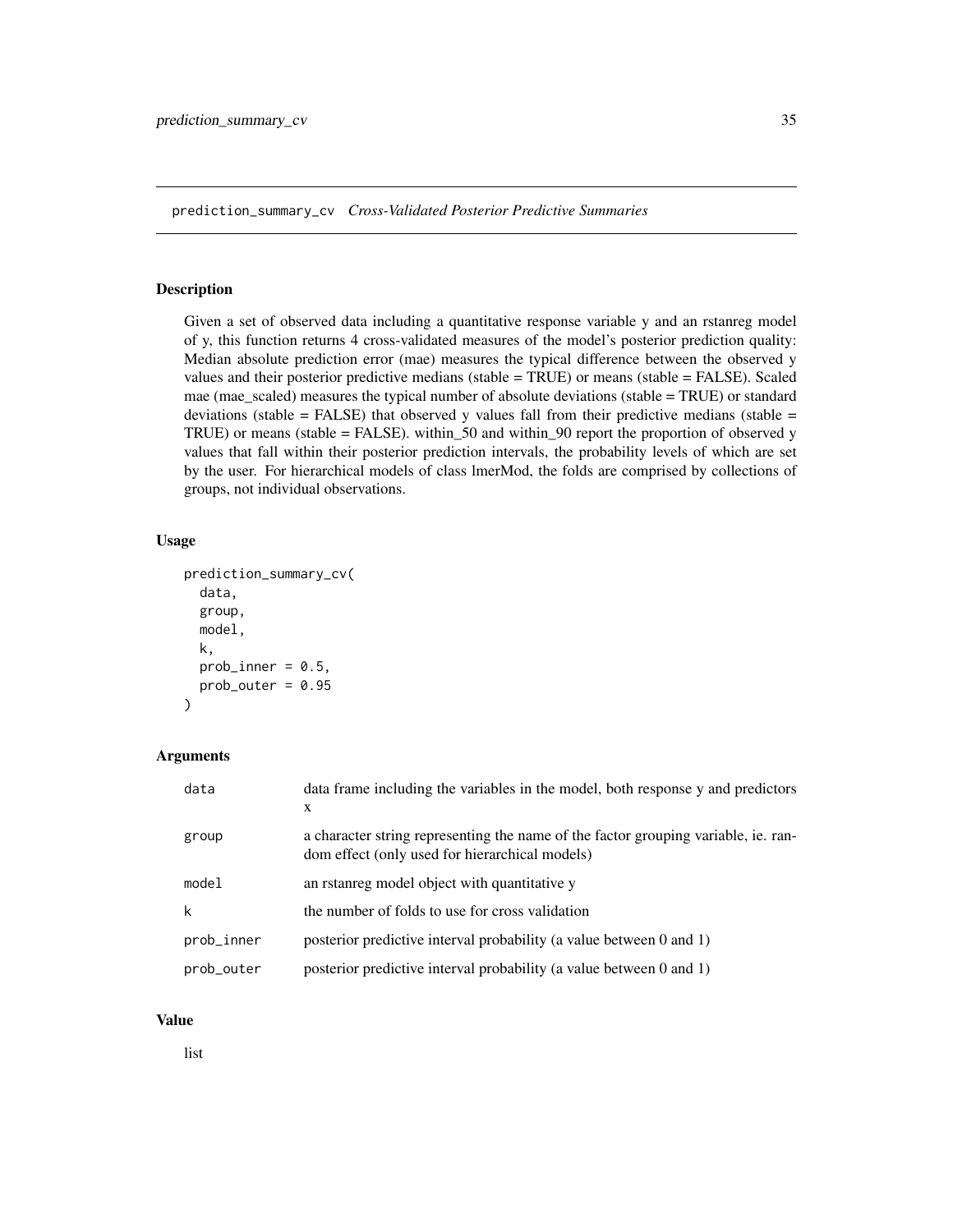### Examples

```
example_data \leq data.frame(x =sample(1:100, 20))
example_data$y <- example_data$x*3 + rnorm(20, 0, 5)
example_model <- rstanarm::stan_glm(y ~ x, data = example_data)
prediction_summary_cv(model = example_model, data = example_data, k = 2)
```
pulse\_of\_the\_nation *Cards Against Humanity's Pulse of the Nation Survey*

#### Description

Cards Against Humanity's "Pulse of the Nation" project (<https://thepulseofthenation.com/>) conducted monthly polls into people's social and political views, as well as some silly things. This data includes responses to a subset of questions included in the poll conducted in September 2017.

#### Usage

pulse\_of\_the\_nation

### Format

A data frame with observations on 1000 survey respondents with 15 variables:

income income in \\$1000s

age age in years

party political party affiliation

trump\_approval approval level of Donald Trump's job performance

education maximum education level completed

robots opinion of how likely their job is to be replaced by robots within 10 years

climate\_change belief in climate change

transformers the number of Transformers film the respondent has seen

science\_is\_honest opinion of whether scientists are generally honest and serve the public good

vaccines\_are\_safe opinion of whether vaccines are safe and protect children from disease

books number of books read in the past year

ghosts whether or not they believe in ghosts

- fed\_sci\_budget respondent's estimate of the percentage of the federal budget that is spent on scientific research
- earth\_sun belief about whether the earth is always farther away from the sun in winter than in summer (TRUE or FALSE)

wise\_unwise whether the respondent would rather be wise but unhappy, or unwise but happy

### Source

[https://thepulseofthenation.com/downloads/201709-CAH\\_PulseOfTheNation\\_Raw.csv](https://thepulseofthenation.com/downloads/201709-CAH_PulseOfTheNation_Raw.csv)

<span id="page-35-0"></span>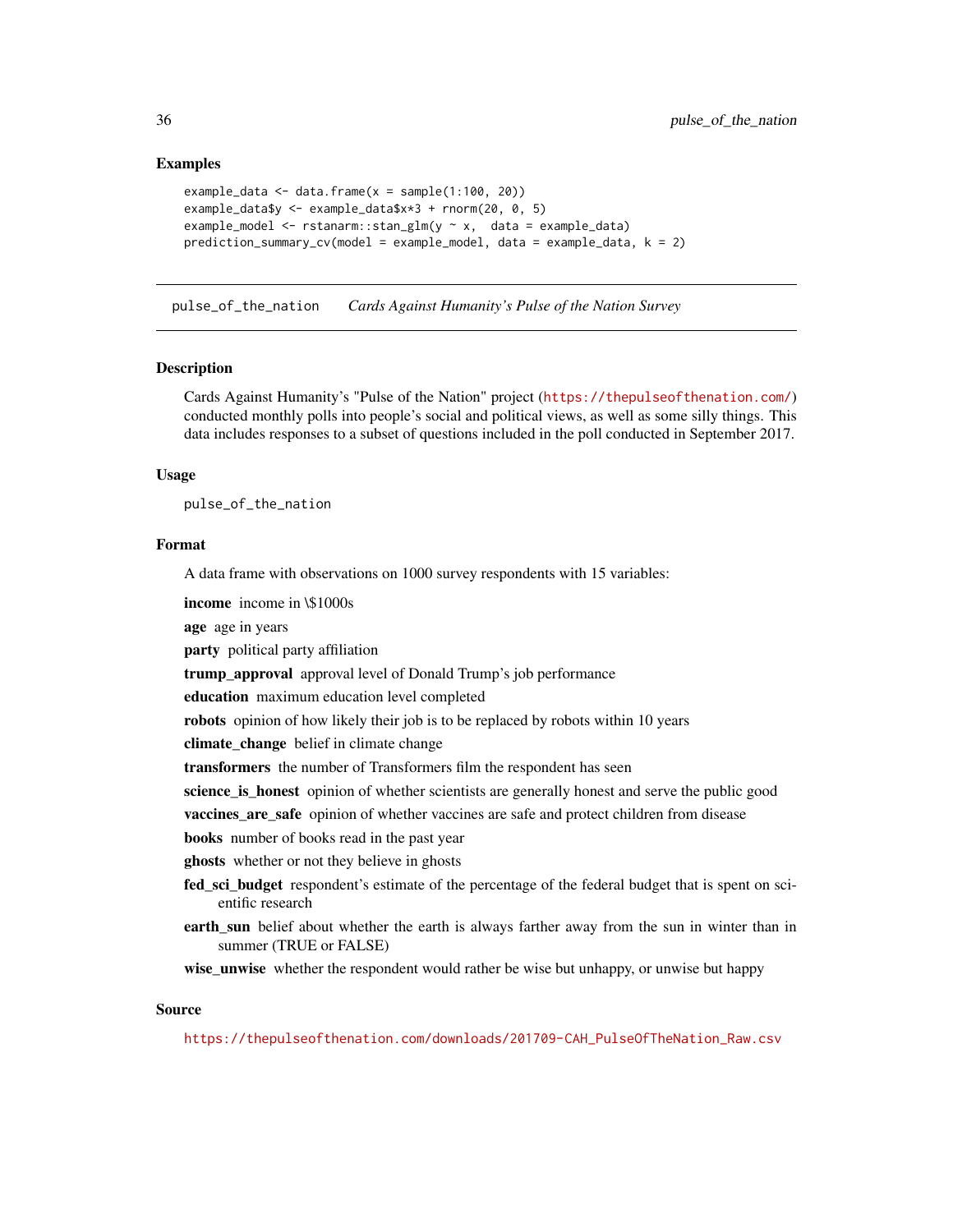<span id="page-36-0"></span>sample\_mode *Sample Mode*

### Description

Calculate the sample mode of vector x.

#### Usage

sample\_mode(x)

### Arguments

x vector of sample data

#### Value

sample mode

### Examples

sample\_mode(rbeta(100, 2, 7))

| Spotify Song Data<br>spotify |
|------------------------------|
|------------------------------|

### Description

A sub-sample of the Spotify song data originally collected by Kaylin Pavlik (kaylinquest) and distributed through the R for Data Science TidyTuesday project.

#### Usage

spotify

### Format

A data frame with 350 songs (or tracks) and 23 variables:

track\_id unique song identifier title song name artist song artist popularity song popularity from 0 (low) to 100 (high) album\_id id of the album on which the song appears album\_name name of the album on which the song appears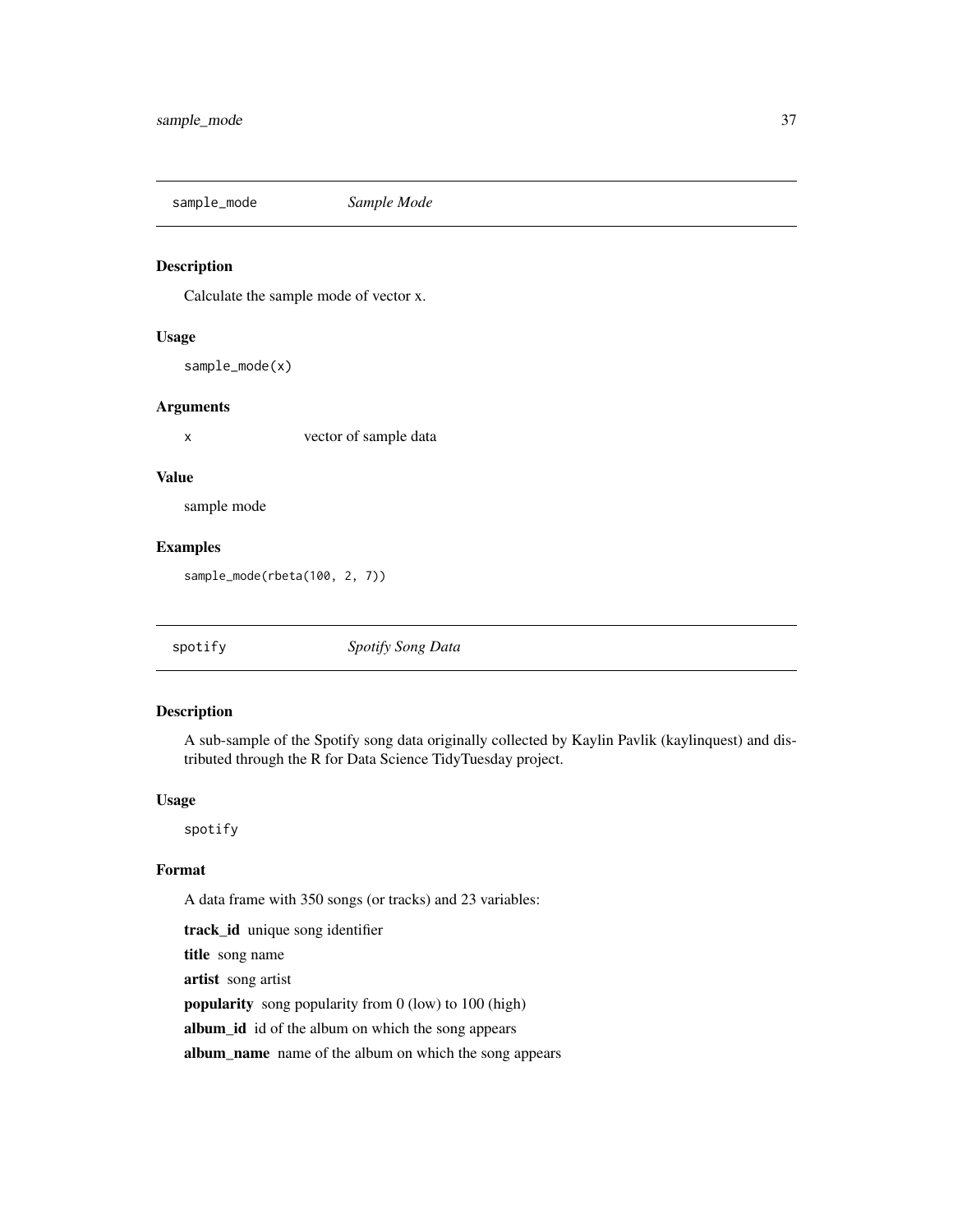- <span id="page-37-0"></span>album\_release\_date when the album was released
- playlist\_name Spotify playlist on which the song appears
- playlist\_id unique playlist identifier
- genre genre of the playlist
- subgenre subgenre of the playlist
- danceability a score from 0 (not danceable) to 100 (danceable) based on features such as tempo, rhythm, etc.
- energy a score from 0 (low energy) to 100 (high energy) based on features such as loudness, timbre, entropy, etc.

key song key

- loudness song loudness (dB)
- mode 0 (minor key) or 1 (major key)
- speechiness a score from 0 (non-speechy tracks) to 100 (speechy tracks)
- acousticness a score from 0 (not acoustic) to 100 (very acoustic)
- instrumentalness a score from 0 (not instrumental) to 100 (very instrumental)
- liveness a score from 0 (no live audience presence on the song) to 100 (strong live audience presence on the song)
- valence a score from 0 (the song is more negative, sad, angry) to 100 (the song is more positive, happy, euphoric)
- tempo song tempo (beats per minute)
- duration\_ms song duration (ms)

#### Source

```
https://github.com/rfordatascience/tidytuesday/blob/master/data/2020/2020-01-21/
spotify_songs.csv/.
```
summarize\_beta *Summarize a Beta Model for* π

### Description

Summarizes the expected value, variance, and mode of a Beta(alpha, beta) model for variable  $\pi$ .

### Usage

```
summarize_beta(alpha, beta)
```
### Arguments

alpha, beta positive shape parameters of the Beta model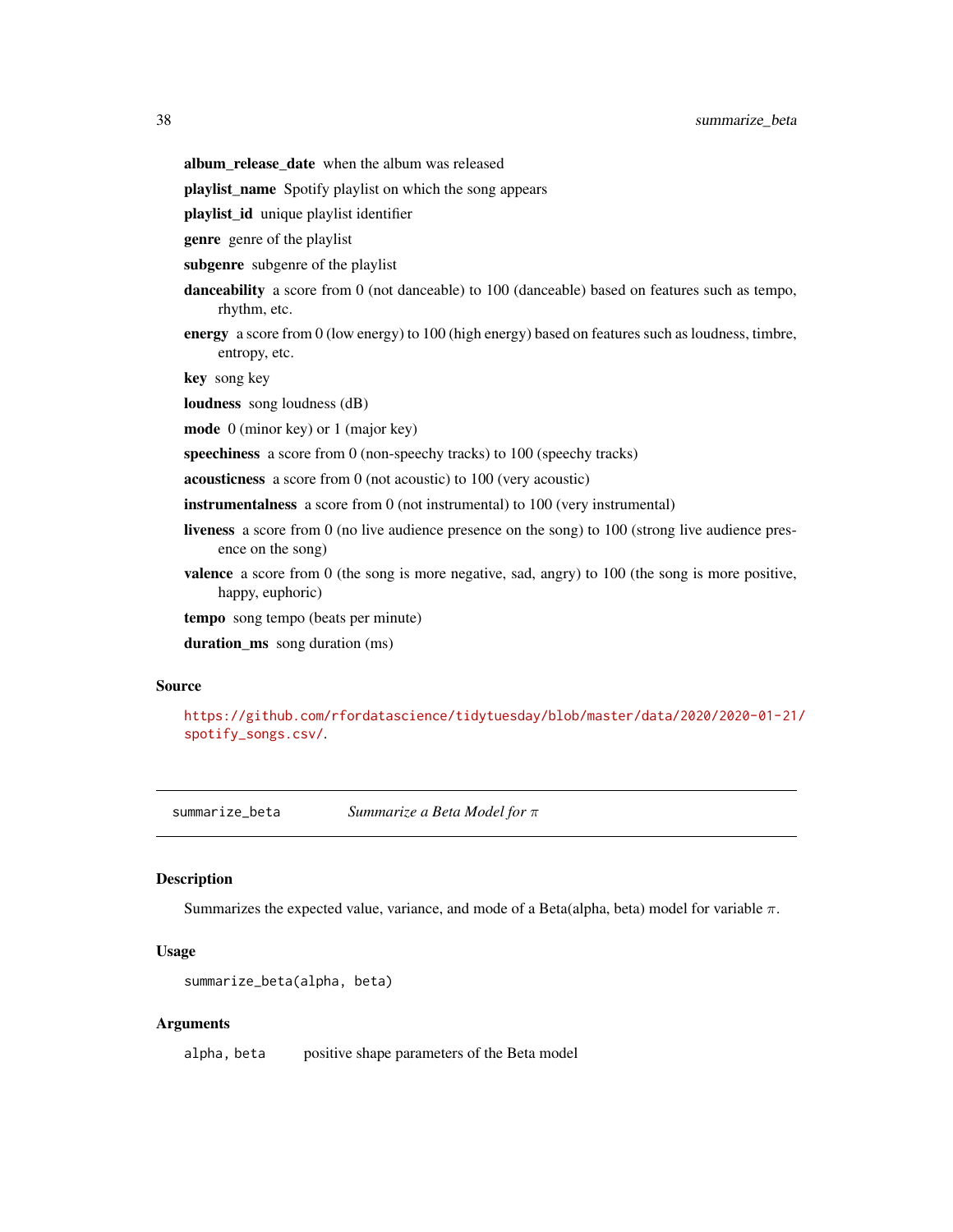<span id="page-38-0"></span>summarize\_beta\_binomial 39

### Value

a summary table

### Examples

```
summarize_beta(alpha = 1, beta = 15)
```
summarize\_beta\_binomial

*Summarize a Beta-Binomial Bayesian model*

### Description

Consider a Beta-Binomial Bayesian model for parameter  $\pi$  with a Beta(alpha, beta) prior on  $\pi$  and Binomial likelihood with n trials and y successes. Given information on the prior (alpha and data) and data (y and n), this function summarizes the mean, mode, and variance of the prior and posterior Beta models of  $\pi$ .

### Usage

```
summarize_beta_binomial(alpha, beta, y = NULL, n = NULL)
```
### Arguments

| alpha, beta | positive shape parameters of the prior Beta model |
|-------------|---------------------------------------------------|
| v           | number of successes                               |
| n           | number of trials                                  |

### Value

a summary table

### Examples

```
summarize_beta_binomial(alpha = 1, beta = 15, y = 25, n = 50)
```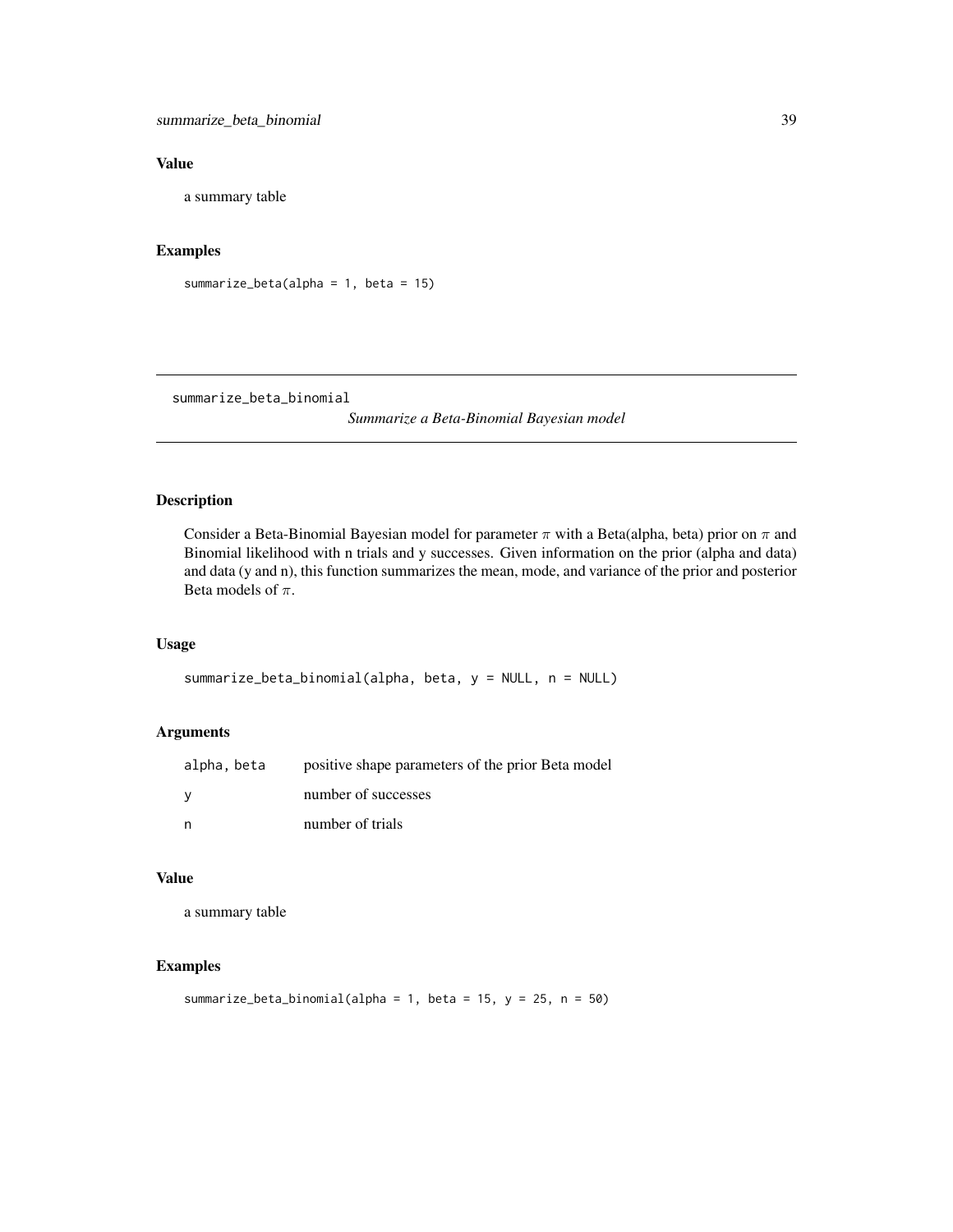<span id="page-39-0"></span>

Summarizes the expected value, variance, and mode of a Gamma(shape, rate) model for variable  $\lambda$ .

### Usage

summarize\_gamma(shape, rate)

### Arguments

| shape | positive shape parameter of the Gamma model |
|-------|---------------------------------------------|
| rate  | positive rate parameter of the Gamma model  |

#### Value

a summary table

#### Examples

summarize\_gamma(shape = 1, rate = 15)

summarize\_gamma\_poisson

*Summarize the Gamma-Poisson Model*

### Description

Consider a Gamma-Poisson Bayesian model for rate parameter  $\lambda$  with a Gamma(shape, rate) prior on  $\lambda$  and a Poisson likelihood for the data. Given information on the prior (shape and rate) and data (the sample size n and sum\_y), this function summarizes the mean, mode, and variance of the prior and posterior Gamma models of  $\lambda$ .

#### Usage

```
summarize_gamma_poisson(shape, rate, sum_y = NULL, n = NULL)
```
#### Arguments

| shape | positive shape parameter of the Gamma prior            |
|-------|--------------------------------------------------------|
| rate  | positive rate parameter of the Gamma prior             |
| SUM_V | sum of observed data values for the Poisson likelihood |
| n     | number of observations for the Poisson likelihood      |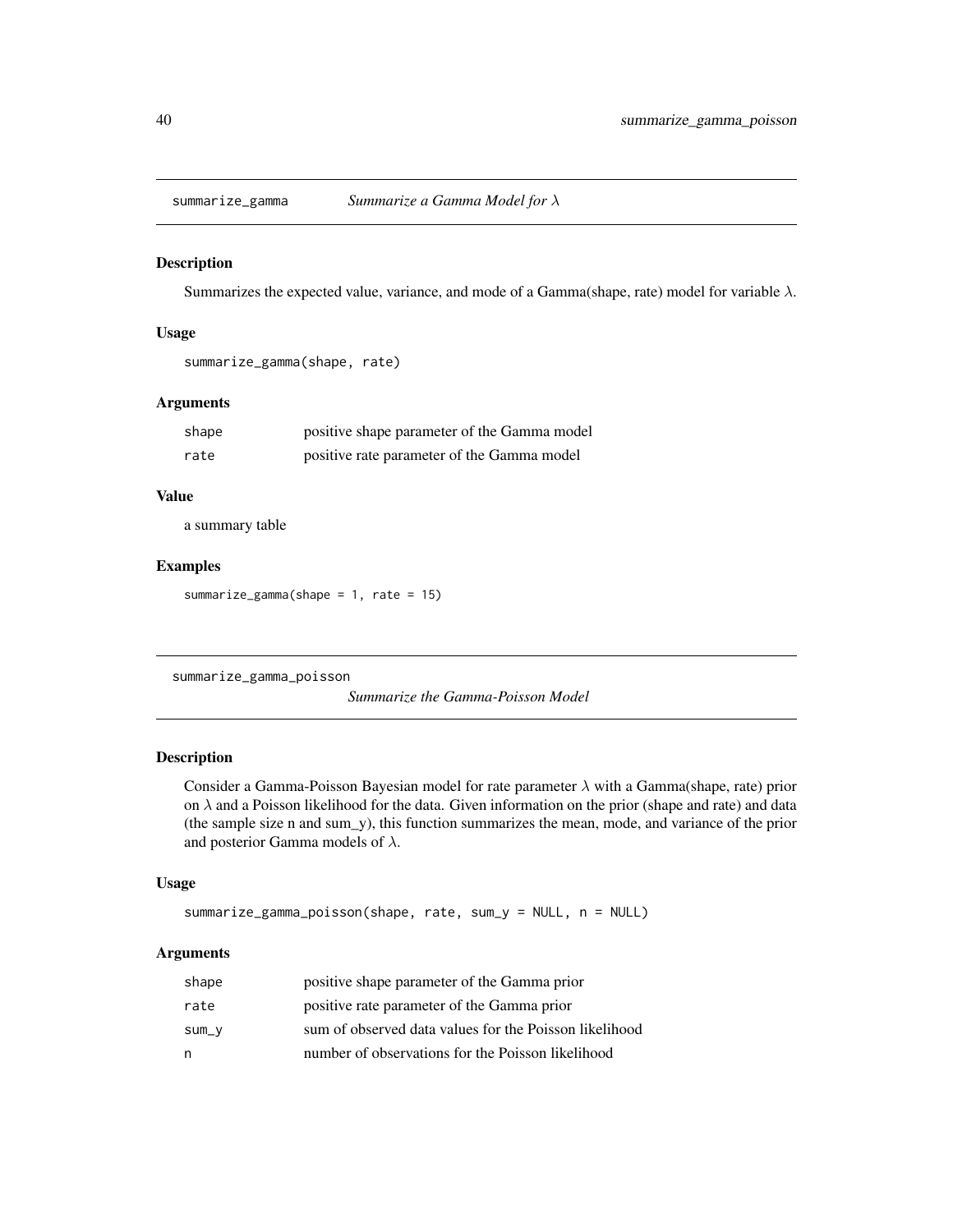### <span id="page-40-0"></span>Value

data frame

### Examples

```
summarize_gamma_poisson(shape = 3, rate = 4, sum_y = 7, n = 12)
```
summarize\_normal\_normal

*Summarize a Normal-Normal Bayesian model*

### Description

Consider a Normal-Normal Bayesian model for mean parameter  $\mu$  with a N(mean, sd^2) prior on  $\mu$  and a Normal likelihood for the data. Given information on the prior (mean and sd) and data (the sample size n, mean y\_bar, and standard deviation sigma), this function summarizes the mean, mode, and variance of the prior and posterior Normal models of  $\mu$ .

### Usage

```
summarize_normal_normal(mean, sd, sigma = NULL, y_bar = NULL, n = NULL)
```
### Arguments

| mean  | mean of the Normal prior                                         |
|-------|------------------------------------------------------------------|
| sd    | standard deviation of the Normal prior                           |
| sigma | standard deviation of the data, or likelihood standard deviation |
| y_bar | sample mean of the data                                          |
| n     | sample size of the data                                          |

### Value

data frame

### Examples

```
summarize_normal_normal(mean = 2.3, sd = 0.3, sigma = 5.1, y_bar = 128.5, n = 20)
```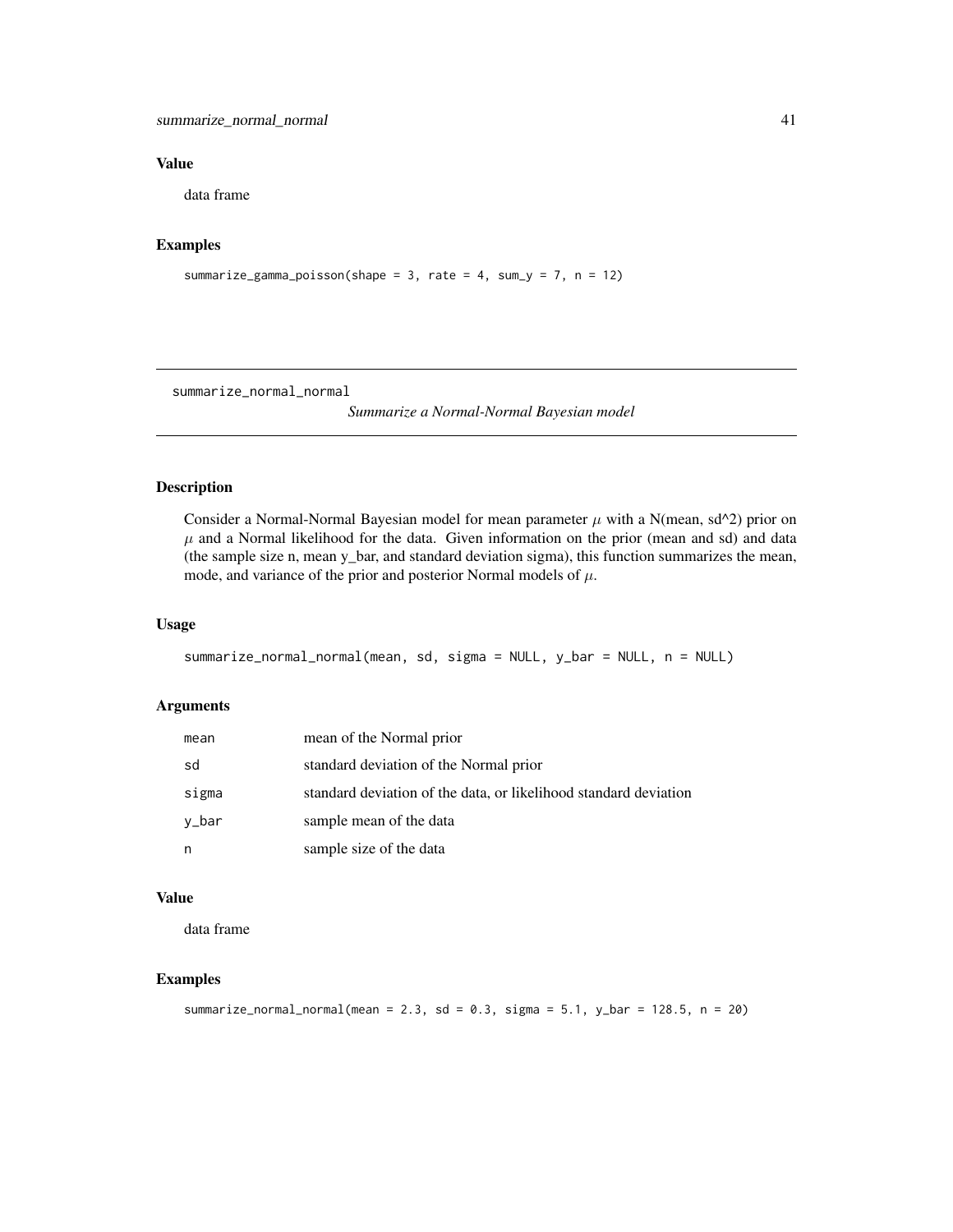<span id="page-41-0"></span>

Voice pitch data collected by Winter and Grawunder (2012). In an experiment, subjects participated in role-playing dialog under various conditions, while researchers monitored voice pitch (Hz). The conditions spanned different scenarios (eg: making an appointment, asking for a favor) and different attitudes to use in the scenario (polite or informal).

#### Usage

voices

### Format

A data frame with 84 rows and 4 variables. Each row represents a single observation for the given subject.

subject subject identifier

scenario context of the dialog (encoded as A, B, ..., G)

attitude whether the attitude to use in dialog was polite or informal

pitch average voice pitch (Hz)

### Source

Winter, B., & Grawunder, S. (2012). The Phonetic Profile of Korean Formal and Informal Speech Registers. Journal of Phonetics, 40, 808-815. [https://bodo-winter.net/data\\_and\\_scripts/](https://bodo-winter.net/data_and_scripts/POP.csv) [POP.csv](https://bodo-winter.net/data_and_scripts/POP.csv). [https://bodo-winter.net/tutorial/bw\\_LME\\_tutorial2.pdf](https://bodo-winter.net/tutorial/bw_LME_tutorial2.pdf).

weather\_australia *Weather Data for 3 Australian Cities*

### Description

A sub-sample of daily weather information from the weatherAUS data in the rattle package for three Australian cities: Wollongong, Hobart, and Uluru.

### Usage

weather\_australia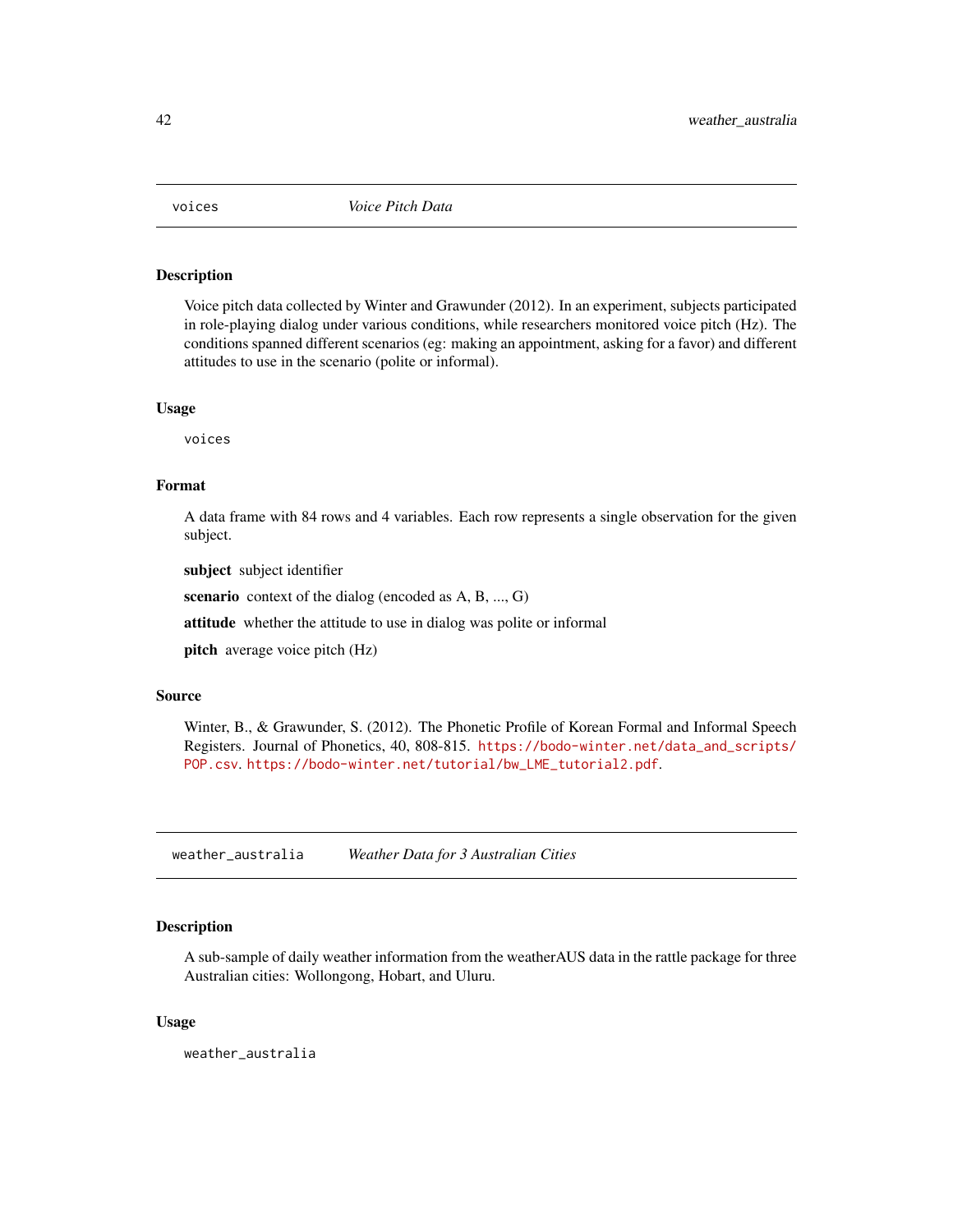### Format

A data frame with 300 daily observations and 22 variables from 3 Australian weather stations:

location one of three weather stations mintemp minimum temperature (degrees Celsius) maxtemp maximum temperature (degrees Celsius) rainfall rainfall (mm) windgustdir direction of strongest wind gust windgustspeed speed of strongest wind gust (km/h) winddir9am direction of wind gust at 9am winddir3pm direction of wind gust at 3pm windspeed9am wind speed at 9am (km/h) windspeed3pm wind speed at 3pm (km/h) humidity9am humidity level at 9am (percent) humidity3pm humidity level at 3pm (percent) pressure9am atmospheric pressure at 9am (hpa) pressure3pm atmospheric pressure at 3pm (hpa) temp9am temperature at 9am (degrees Celsius) temp3pm temperature at 3pm (degrees Celsius) raintoday whether or not it rained today (Yes or No) risk\_mm the amount of rain today (mm) raintomorrow whether or not it rained the next day (Yes or No) year the year of the date month the month of the date day\_of\_year the day of the year

#### Source

Data in the original weatherAUS data set were obtained from [https://www.bom.gov.au/climate/](https://www.bom.gov.au/climate/data/) [data/](https://www.bom.gov.au/climate/data/). Copyright Commonwealth of Australia 2010, Bureau of Meteorology.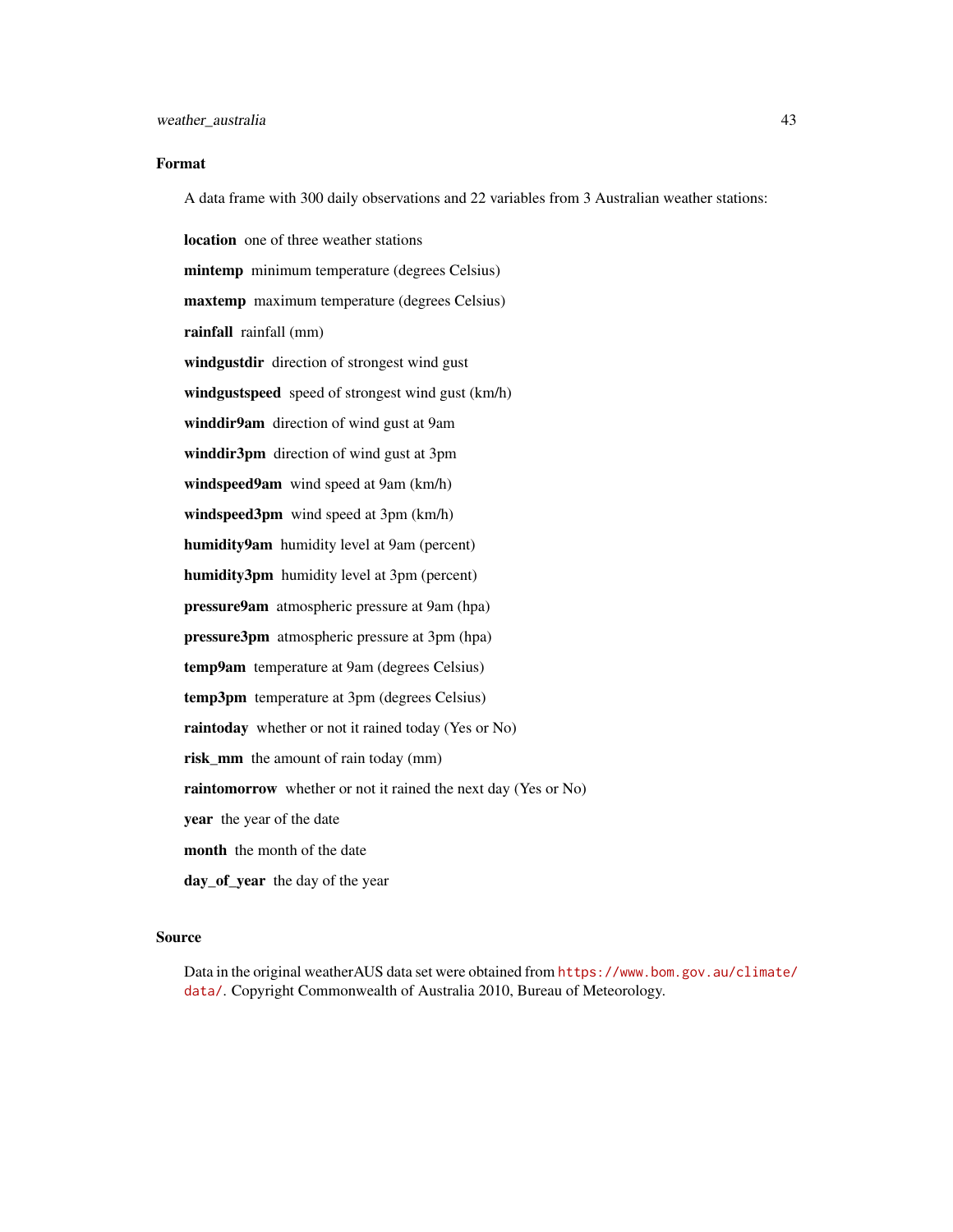<span id="page-43-0"></span>

A sub-sample of daily weather information on Perth, Australia from the weatherAUS data in the rattle package.

### Usage

weather\_perth

### Format

A data frame with 1000 daily observations and 21 variables:

mintemp minimum temperature (degrees Celsius) maxtemp maximum temperature (degrees Celsius) rainfall rainfall (mm) windgustdir direction of strongest wind gust windgustspeed speed of strongest wind gust (km/h) winddir9am direction of wind gust at 9am winddir3pm direction of wind gust at 3pm windspeed9am wind speed at 9am (km/h) windspeed3pm wind speed at 3pm (km/h) humidity9am humidity level at 9am (percent) humidity3pm humidity level at 3pm (percent) pressure9am atmospheric pressure at 9am (hpa) pressure3pm atmospheric pressure at 3pm (hpa) temp9am temperature at 9am (degrees Celsius) temp3pm temperature at 3pm (degrees Celsius) raintoday whether or not it rained today (Yes or No) risk\_mm the amount of rain today (mm) raintomorrow whether or not it rained the next day (Yes or No) year the year of the date month the month of the date day\_of\_year the day of the year

#### Source

Data in the original weatherAUS data set were obtained from [https://www.bom.gov.au/climate/](https://www.bom.gov.au/climate/data/) [data/](https://www.bom.gov.au/climate/data/). Copyright Commonwealth of Australia 2010, Bureau of Meteorology.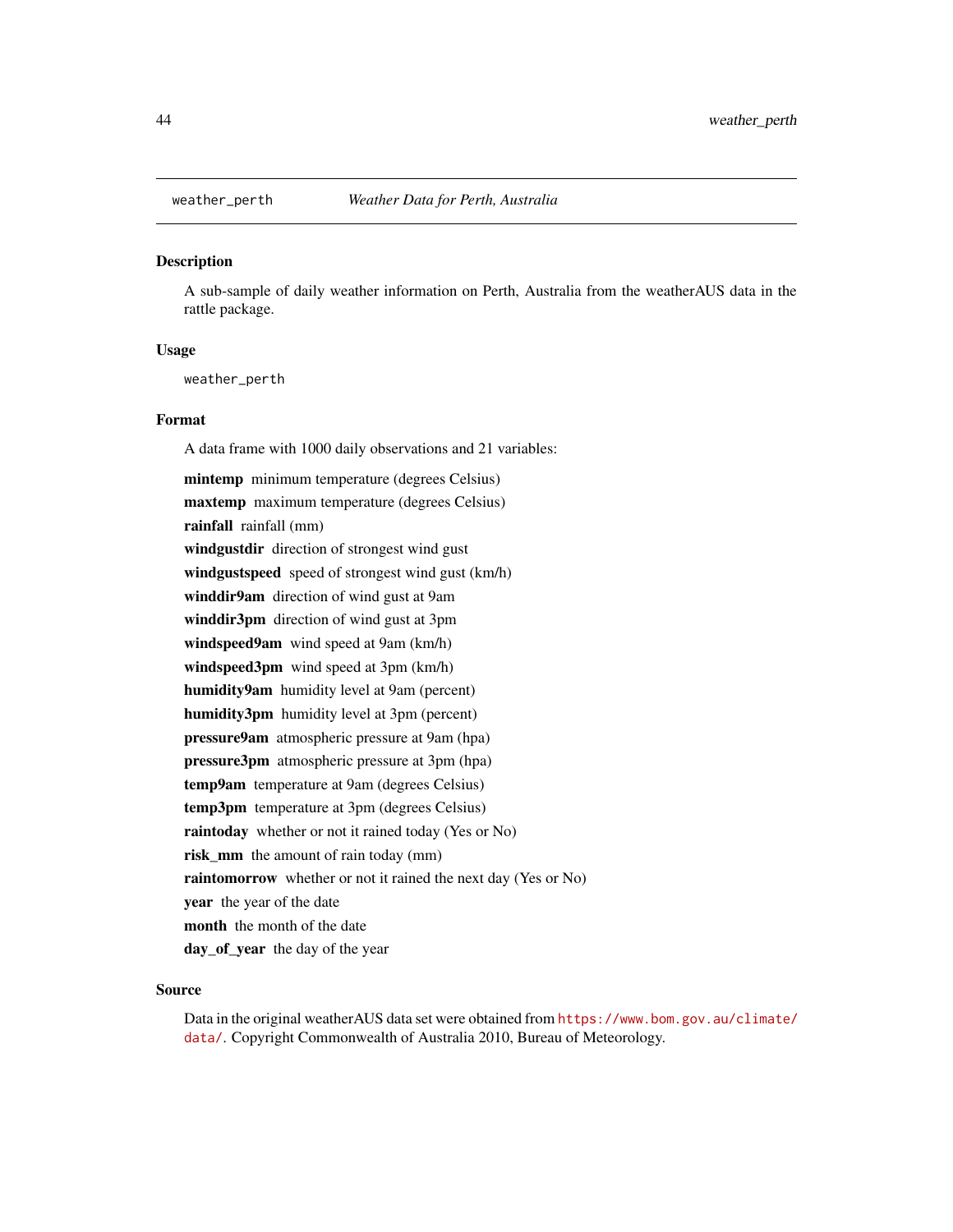<span id="page-44-0"></span>

A sub-sample of daily weather information from the weatherAUS data in the rattle package for two Australian cities, Wollongong and Uluru. The weather\_australia data in the bayesrules package combines this data with a third city

#### Usage

weather\_WU

#### Format

A data frame with 200 daily observations and 22 variables from 2 Australian weather stations:

location one of two weather stations mintemp minimum temperature (degrees Celsius) maxtemp maximum temperature (degrees Celsius) rainfall rainfall (mm) windgustdir direction of strongest wind gust windgustspeed speed of strongest wind gust (km/h) winddir9am direction of wind gust at 9am winddir3pm direction of wind gust at 3pm windspeed9am wind speed at 9am (km/h) windspeed3pm wind speed at 3pm (km/h) humidity9am humidity level at 9am (percent) humidity3pm humidity level at 3pm (percent) pressure9am atmospheric pressure at 9am (hpa) pressure3pm atmospheric pressure at 3pm (hpa) temp9am temperature at 9am (degrees Celsius) temp3pm temperature at 3pm (degrees Celsius) raintoday whether or not it rained today (Yes or No) risk\_mm the amount of rain today (mm) raintomorrow whether or not it rained the next day (Yes or No) year the year of the date month the month of the date day\_of\_year the day of the year

### Source

Data in the original weatherAUS data set were obtained from [https://www.bom.gov.au/climate/](https://www.bom.gov.au/climate/data) [data](https://www.bom.gov.au/climate/data). Copyright Commonwealth of Australia 2010, Bureau of Meteorology.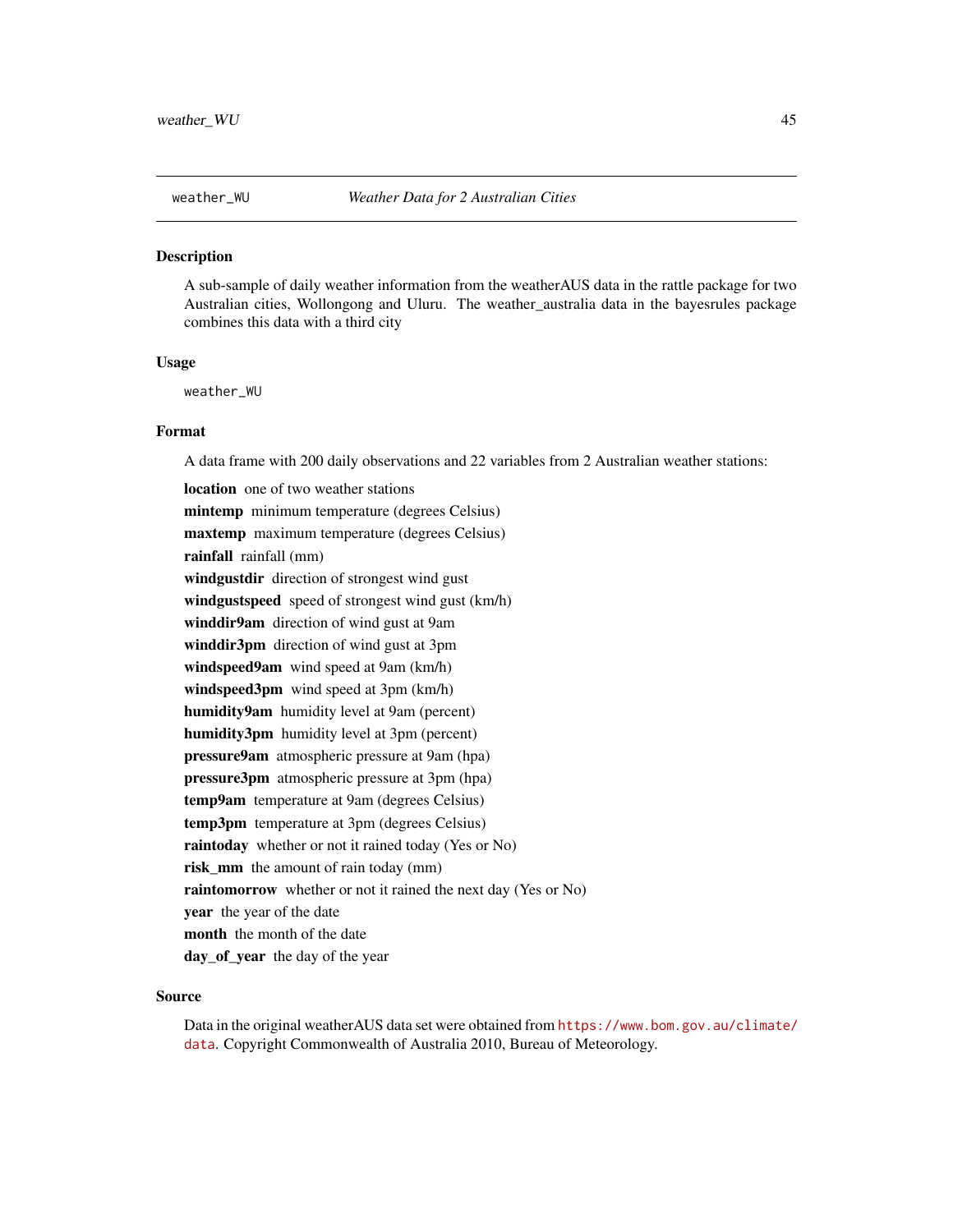# <span id="page-45-0"></span>**Index**

∗ datasets airbnb, [3](#page-2-0) airbnb\_small, [4](#page-3-0) bald\_eagles, [5](#page-4-0) basketball, [5](#page-4-0) bechdel, [7](#page-6-0) big\_word\_club, [7](#page-6-0) bike\_users, [10](#page-9-0) bikes, [9](#page-8-0) bird\_counts, [11](#page-10-0) book\_banning, [11](#page-10-0) cherry\_blossom\_sample, [13](#page-12-0) climbers\_sub, [15](#page-14-0) coffee\_ratings, [16](#page-15-0) coffee\_ratings\_small, [17](#page-16-0) equality\_index, [18](#page-17-0) fake\_news, [19](#page-18-0) football, [20](#page-19-0) hotel\_bookings, [21](#page-20-0) loons, [22](#page-21-0) moma, [23](#page-22-0) moma\_sample, [24](#page-23-0) penguins\_bayes, [26](#page-25-0) pop\_vs\_soda, [33](#page-32-0) pulse\_of\_the\_nation, [36](#page-35-0) spotify, [37](#page-36-0) voices, [42](#page-41-0) weather\_australia, [42](#page-41-0) weather\_perth, [44](#page-43-0) weather\_WU, [45](#page-44-0) airbnb, [3](#page-2-0) airbnb\_small, [4](#page-3-0) bald\_eagles, [5](#page-4-0) basketball, [5](#page-4-0) bechdel, [7](#page-6-0) big\_word\_club, [7](#page-6-0) bike\_users, [10](#page-9-0)

bikes, [9](#page-8-0)

```
bird_counts, 11
book_banning, 11
cherry_blossom_sample, 13
classification_summary, 13
classification_summary_cv, 14
climbers_sub, 15
coffee_ratings, 16
coffee_ratings_small, 17
equality_index, 18
fake_news, 19
football, 20
hotel_bookings, 21
loons, 22
23
moma_sample, 24
naive_classification_summary, 24
naive_classification_summary_cv, 25
penguins_bayes, 26
plot_beta, 27
plot_beta_binomial, 27
plot_beta_ci, 28
plot_binomial_likelihood, 29
plot_gamma, 29
plot_gamma_poisson, 30
plot_normal, 31
plot_normal_likelihood, 31
plot_normal_normal, 32
plot_poisson_likelihood, 33
pop_vs_soda, 33
prediction_summary, 34
prediction_summary_cv, 35
pulse_of_the_nation, 36
```
sample\_mode, [37](#page-36-0)